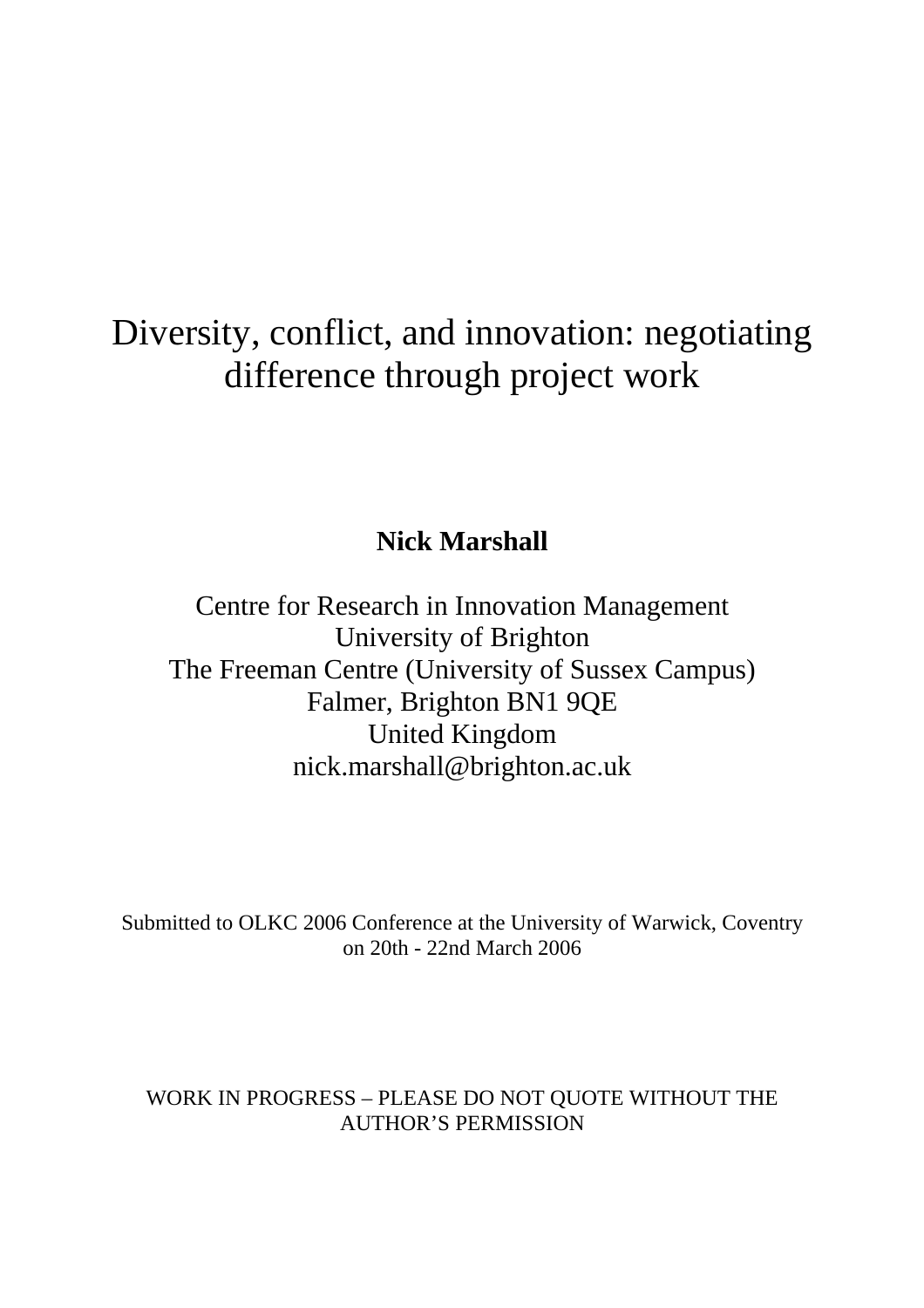#### **Introduction**

There is a tension at the heart of multi-functional project organisations between similarity and difference that arguably has a major impact upon the nature of knowing and learning in such settings. It has long been recognised that differences between organisational members can be both a source of creativity and innovation as well as triggering conflict and misunderstanding. Referring more broadly to the activities of highly differentiated groups in organisations, Driver (2003: 150) has described this tension in the following terms: "On the one hand, it has long been claimed that having more diversity or heterogeneous group membership leads to more innovative and higher quality solutions ... On the other hand, it has been found that diversity in groups can reduce performance by negatively affecting cohesion ... and member commitment to the group." This is the equivalent of the well-established trade-off between differentiation and integration suggested by Lawrence and Lorsch (1967a, 1967b). More recently, the notion of 'creative abrasion' has been used to suggest that, appropriately managed, team diversity can promote creativity through the rubbing together of alternative perspectives (Leonard, 1995; Leonard and Swap, 1999). This questions much of the conventional wisdom on team working which has focused on the need for consensus and shared vision. As Brown and Duguid (2001) have argued, too much emphasis on reaching consensus can lead to premature foreclosure on creative search activities -the triumph of structure over process or exploitation over exploration (c.f. Levinthal and March, 1993; March, 1991).

However, while these are taken for granted as familiar organisational dilemmas, there is considerably less agreement about what the precise relationships are between difference, cohesion, knowing, and learning. The literature relevant to this issue is effectively divided into three strands: those who argue for the benefits of cohesion (e.g. Bettenhausen, 1991; Druskat and Pescosolido, 2002; Mohammed and Ringseis, 2001); those who support the advantages of diversity (e.g. Guzzo, 1986; Hoffman and Maier, 1961; Janis, 1972, 1982; Levine *et al.*, 1993); and those who seek some sort of middle ground (e.g. Austin, 1997; Jehn et al., 2000; Pelled, 1996). The first strand includes proponents of shared mental models who have argued that where these converge they "help team members determine appropriate actions, form expectations of each other, explain how the team operates, describe the current state of the team, and predict its future state" (Druskat and Pescosolido, 2002: 309). The implication is that cognitive convergence increases intersubjective understanding and reduces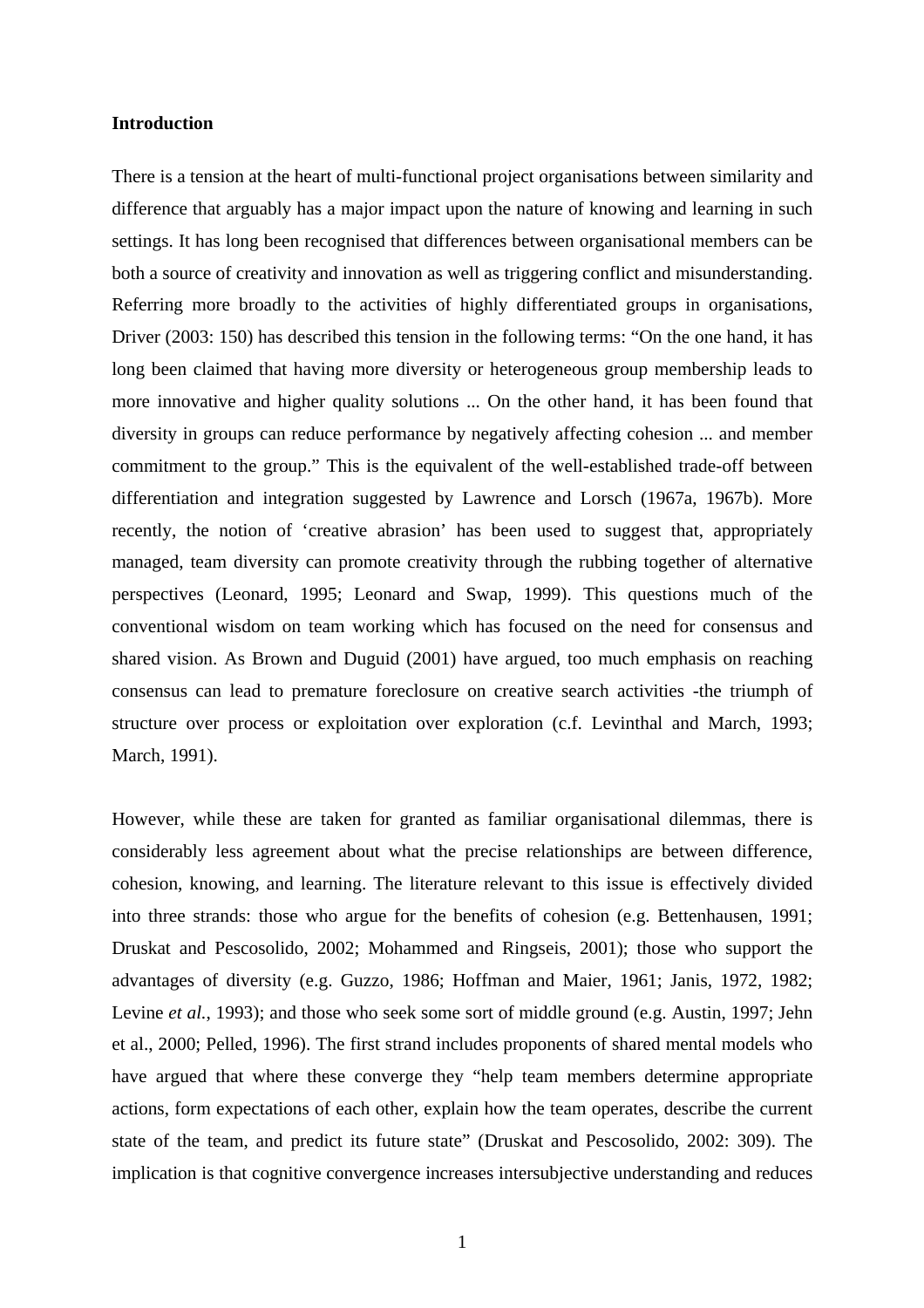conflict, thus allowing for more effective interactions. In contrast, the second strand suggests that cognitive diversity in groups leads to enhanced decision-making outcomes by considering a wider range of possible alternatives, thus allowing for the emergence of new insights. The third strand includes those who have offered a more contingent understanding of the effects of group diversity, arguing that it is dependent on intervening conditions such as task type and degree of interdependence.

In attempting to resolve the debate the emphasis thus far in the literature has been on promoting the need for more empirical studies in an effort to determine some optimum level of diversity for enhancing group knowledge practices. This paper suggests that while such studies have provided some useful points of clarification, they are hamstrung by serious conceptual and methodological limitations that make it difficult to move the debate forward under the current terms of reference. In particular, despite their differences, many of the above accounts share a similar tendency towards static, functionalist explanations, in some cases allied with a narrow and ultimately individualised information-processing view of cognition, that is unequal to the task of providing a rich and dynamic understanding of the shifting interplay between diversity, conflict, and innovation in project settings. The sources of diversity (e.g. cognitive or informational, demographic, social-category-related, or valuebased), for example, are often treated as fixed categories that form passive and unchanging inputs to the processes of group interaction. Little consideration is given to the socially constituted character of similarities and differences between team members; how they are produced, reproduced, augmented, or undermined through ongoing social interactions; nor how they are socially, historically, and geographically situated. By implication, many of these studies suggest that, providing the correct variables and relationships are identified, it is possible to identify some sort of universal formula for selecting suitably diverse teams for carrying out specific tasks. This is an attractive possibility for organisational practitioners, as attested to by the widespread popularity of the Myers-Briggs Type Indicator as a selection tool in many companies (Overholt, 2004). However, such essentialist thinking is poorly placed for understanding the unfolding practices of project teams in action.

In an attempt to get beyond current approaches to the differentiation-integration dilemma, this paper argues for a reconceptualisation informed by practice-based approaches to organisational knowledge (e.g. Cook and Yanow, 1993; Gherardi, 2000; Lave and Wenger, 1991; Orlikowski, 2002). The emphasis here shifts from the static to the dynamic, from the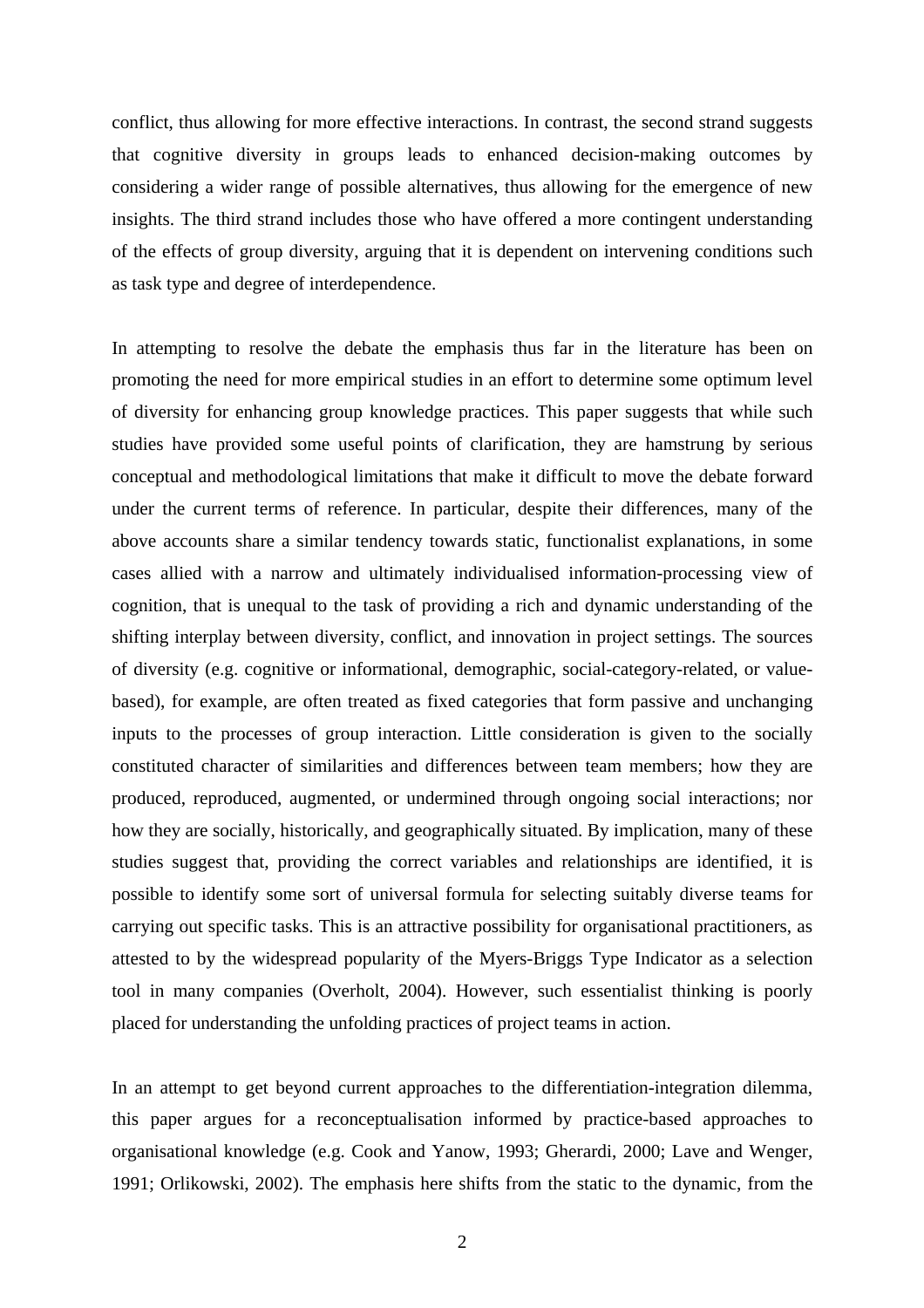individual to the social, and from the universal to the situated. This suggests the need for a recasting of similarities and differences as unfolding social accomplishments that are intimately bound-up with the knowledgeable practices of those participating in specific social settings. To attempt to understand the implications of team diversity without providing an account of their origin and evolution relative to specific socio-cultural conditions is at best incomplete. To this end, practice-based approaches are able to draw upon a rich and varied tradition of social theory that offers insights into how practices are reproduced over time, but also transformed, through the unfolding activities of knowledgeable actors under local conditions of action and interaction (e.g. Berger and Luckmann, 1966; Bourdieu, 1977, 1992; Garfinkel, 1967; Giddens, 1979, 1984; Schutz and Luckmann, 1973; Weick, 1979, 1995). However, the paper concludes by arguing that practice-based approaches, by being overly reticent to make reference to the cognitive dimensions of practice for fear of reverting to individualistic, mentalist explanations, ignore a crucial element of both the reproductive and transformative capacity of social practices. The variably shared and distributed interpretive schemas that people dynamically bring to bear in making sense of the situations they find themselves in are central in understanding practices as performances that are neither freefloating nor wholly constrained by pre-existing patterns and routines.

The structure of the paper is as follows. The next section sets the scene by considering some of the earlier attempts within contingency theory to think about organisational similarities and differences in terms of the dilemma between differentiation and integration. The following section considers the more detailed attempts within the literature on group and team cognition to understand the precise implications of consensus and diversity on performance, concluding with an outline of the some of the weaknesses and omissions of these approaches. The paper then turns to an account of the practice-based critique of conventional cognitive approaches, arguing that this can be taken too far, and proposes the benefits of a selective integration between cognitive and practice-based approaches. By way of conclusion, the paper considers some of the implications of this for thinking about project team diversity.

#### **Revisiting the differentiation/integration dilemma**

The implications, both positive and negative, of organisational differentiation have been a long-standing topic in the study of organisations. Much classical organisation theory, for example, focused on the technical and economic advantages of differentiation (e.g. Fayol,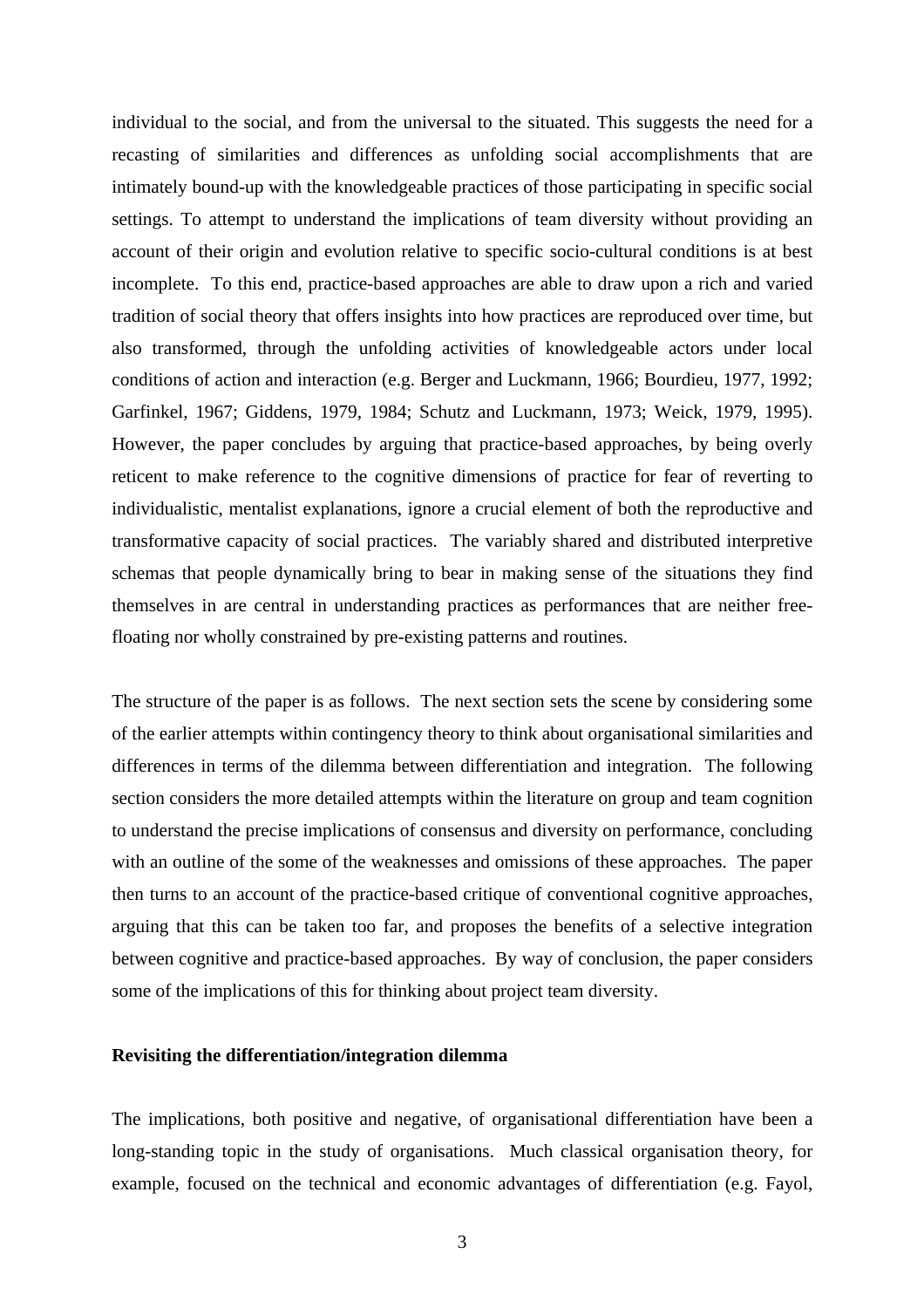1949 [1930]; Gulick, 1937; Urwick, 1937). Increased specialisation and functionalisation, it was argued, were a consequence of the growing scale and scope of organisational activity. However, while there was some acknowledgement that the benefits of organisational differentiation were tempered by the heightened demands for co-ordination that arose as a result (e.g. Gulick, 1937; Marshall, 1920 [1890]), this dilemma was not explored in more detail until the later work of contingency theorists (e.g. Burns and Stalker, 1961; Lawrence and Lorsch, 1967a, 1967b; Thompson, 1967; Woodward, 1965). Indeed, classical theory was unlikely to investigate in any comprehensive way the issue of integration because, as March and Simon (1993 [1958], p. 44) argued, it relied on a formal model of organisation from which, "if taken literally, problems of coordination are eliminated". In contrast, contingency theorists, with their recognition of the multiplicity of organisational forms, were in a better position to consider the dilemmas of co-ordination as an open problem.

It was particularly with the writing of Lawrence and Lorsch (1967a, 1967b) that the tension between differentiation and integration took shape as a central theme in organisation theory. These writers also helped to highlight the social and psychological dimensions of integration in addition to its technical and economic aspects. As Davis and Newstrom (1985, p. 285, emphasis in original) suggested, "*[t]he benefits of specialization are largely economic and technical, but its disadvantages are primarily human*". Thus, for example, Lawrence and Lorsch (1967a, p. 11) observed that there is a tendency for differences in "cognitive and emotional orientation among managers in different functional departments" to develop. These differences in orientation can lead to communication difficulties and conflict between functional groups, making integration more problematic. As Lawrence and Lorsch (1967b, p. 42) argued: "In complex organizations having differentiated subsystems with different goals, norms, and orientations, it appeared that inter-group conflict would be an inevitable part of organizational life". Having said that, there was also some recognition that not all conflict is necessarily dysfunctional and fragmenting. Using the typology of conflict resolution modes proposed by Blake and Mouton (1964), they predicted, perhaps counter-intuitively, "that the use of confrontation as the typical mode of conflict resolution would be an effective integrative procedure. The more confrontation and problem-solving that occurred within an organization, the more effective would be its integrative procedures" (Lawrence and Lorsch, 1967b, p. 42). We can see here the beginning of a link between conflict and problem-solving, with the former providing an impetus to the latter when it takes the form of a direct confrontation of interests and perspectives. This contrasts with either the resolution of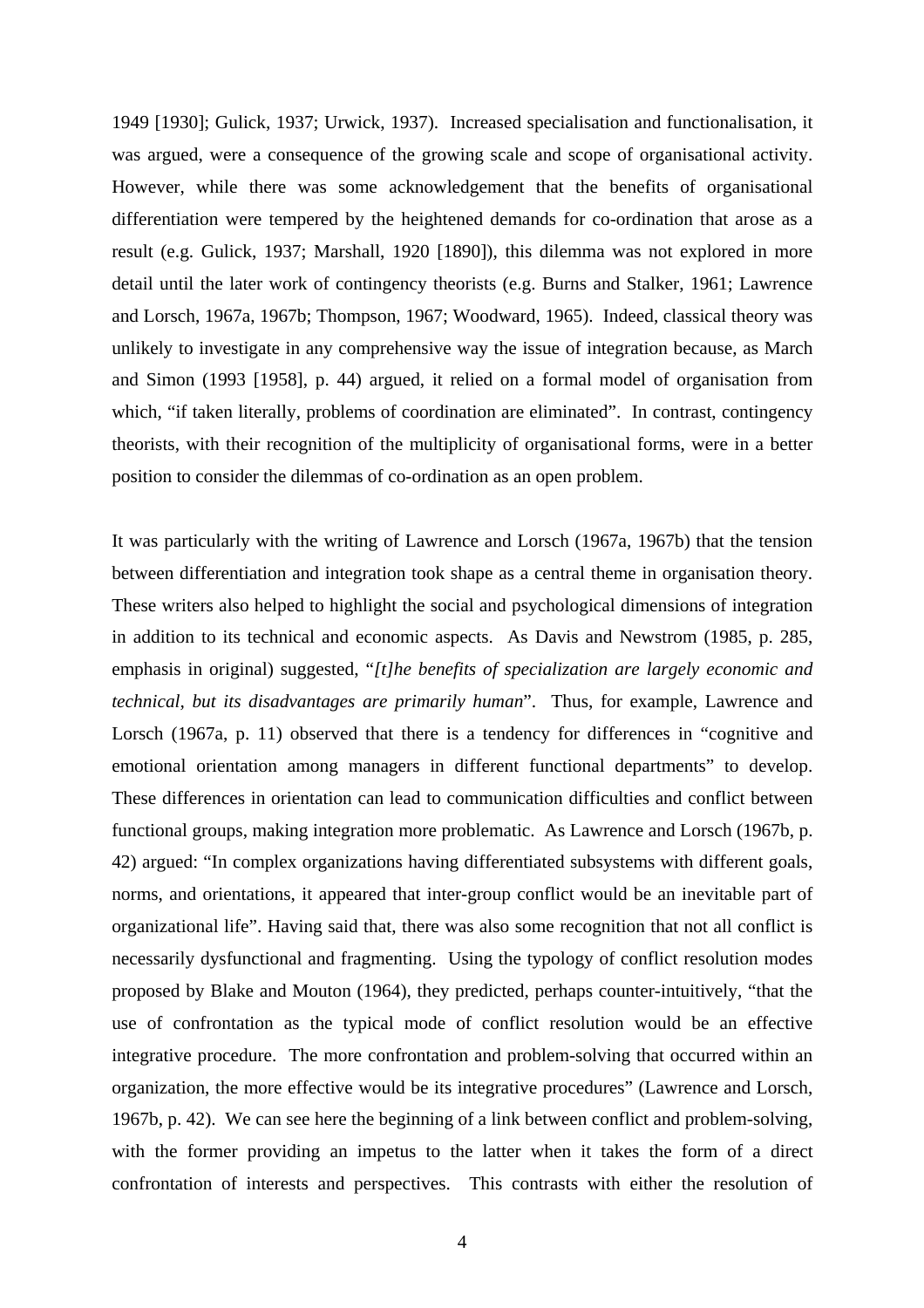conflict by force or the smoothing over of differences; behaviours that were found to be less integrative than confrontation.

However, despite beginning to consider some of the links between group relations, conflict, and problem-solving, Lawrence and Lorsch (1967a, 1967b) never fully elaborated this line of argument. Consistent with contingency theory's preoccupation with the fit between organisational structure and different environmental conditions, they mainly identified structural responses to the difficulties of integration and inter-departmental communication without really exploring the psychosocial dynamics of intra-organisational relations in any great detail. As a result, although they included multi-functional projects and taskforces among their list of integrating devices, it almost appears that the mere existence of such mechanisms would itself solve the problem regardless of how they are actually patterned and evolve through social action and interaction. There was little acknowledgement that organisational forms, such as multi-functional projects, do not of themselves eliminate the tension between differentiation and integration, but rather provide a setting within which differences are negotiated, successfully or otherwise, in an ongoing fashion (Marshall, 2003).

Rather than resolving the problems of differentiation, multi-functional projects in fact generate a number of serious challenges for knowing, communicating, and learning across the boundaries of different functional, role-based, disciplinary, and other bases of identification (e.g. Ayas, 1996; Bresnen *et al.,* 2003; DeFillippi, 2001; Gann and Salter, 2000; Grabher, 2002; Hobday, 2000; Keegan and Turner, 2001; Prencipe and Tell, 2001). Issues created by the high levels of differentiation of complex projects are exacerbated where the project takes the form of a short-lived temporary engagement. These settings are often characterised by high degrees of uncertainty, not least about others with whom team members are working for the limited duration of the project. This means that it is not always possible to rely on shared understandings and interpretations in co-ordinating the interdependent activities of the team. As Meyerson *et al.* (1996, p. 167) have argued, temporary groups, such as time constrained projects, "depend on an elaborate body of collective knowledge and diverse skills, yet individuals have little time to sort out who knows precisely what. They often entail high-risk and high-stake outcomes, yet they seem to lack the normative structures and institutional safeguards that minimize the likelihood of things going wrong". Projects, therefore, often involve deeply uncertain and open-ended processes of negotiation across diverse individuals and groups who may exhibit quite distinct ways of interpreting project-related activities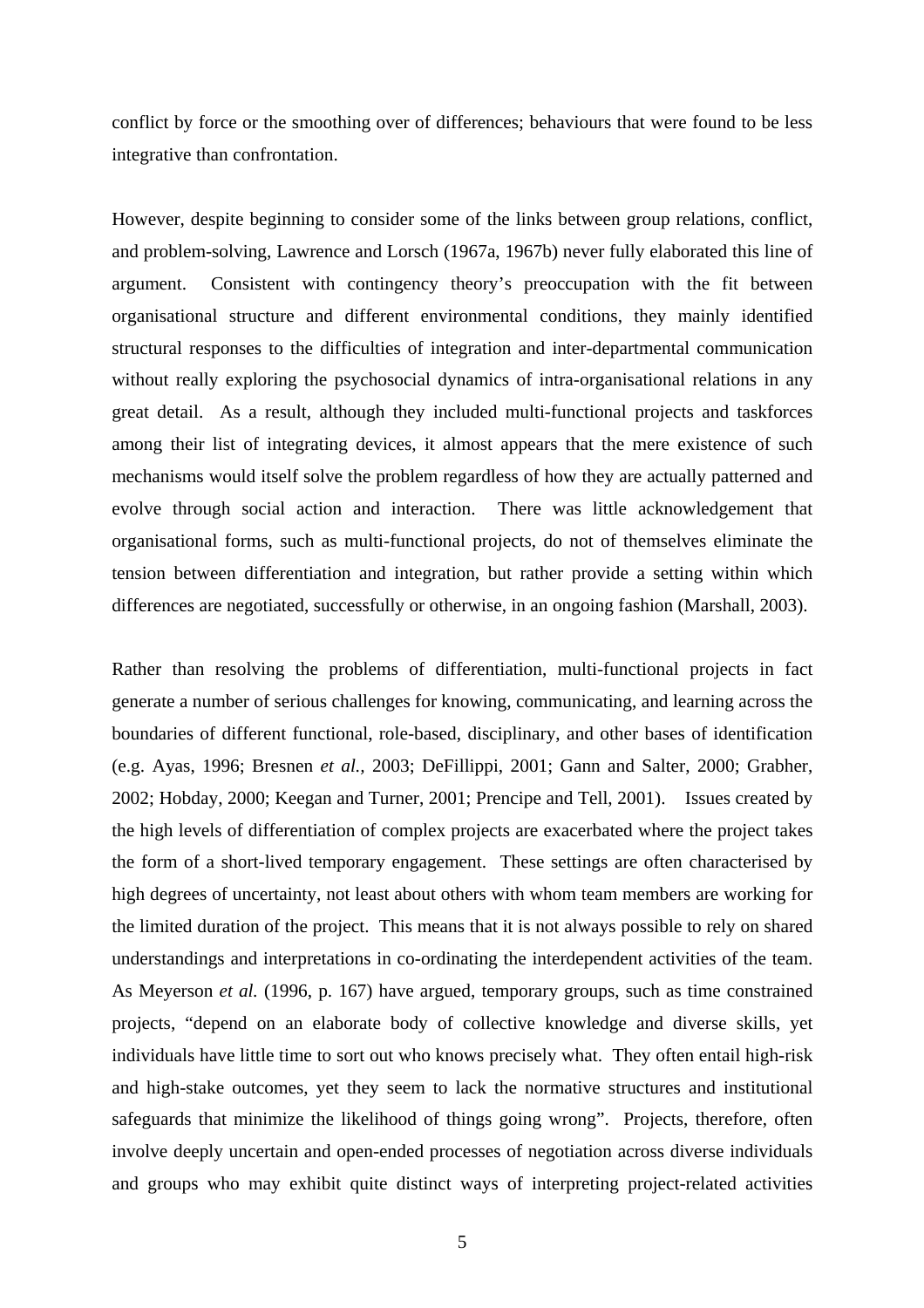without always having a good idea of what these differences might be. According to Tenkasi and Boland (1986, p. 87), the need for continual negotiation in such situations suggests the importance of mutual perspective taking, commenting that "developing a comprehensive knowledge base among a community of highly differentiated yet reciprocally dependent individual specialists requires an ongoing process of mutual perspective taking where individual knowledge and theories of meaning are surfaced, reflected on, exchanged, evaluated and integrated with others in the organization".

However, it is not enough to say that projects are the setting for intense episodes of negotiation without exploring the specific antecedents, influences on, and consequences of the interplay of different forms of knowledge, perspectives, interpretations, and interests. This is not something that was comprehensively investigated by contingency theory. Consequently, while the notion of differentiation and integration provides a useful starting point for thinking about the implications of knowledge diversity in project settings, it is to other strands of the literature that one needs to turn for a more detailed understanding. In particular, one segment of the literature that has considered the relationships between the diversity and performance of teams quite extensively can be found in the area of managerial and organisational cognition, and especially studies of team and group cognition. The next section outlines some of the main contributions of approaches within this tradition and the key differences between them before proceeding to a more critical commentary on their limitations.

### **Diversity, knowledge, and action in approaches to team cognition**

There is an extensive literature on cognition within groups and teams that has attempted to address the nature of the interconnections between diversity, cohesion, knowledge, and action. Although, as we shall see, the literature on group and team cognition differs in important respects as to how these links are characterised, most accounts in this area share broadly the same understanding of cognition as involving pre-existing mental frameworks and representations that guide the processes through which we select, encode, categorise, store, retrieve, and utilise information. There is, thus, a clear influence from work on social cognition which itself has been strongly inspired by the information processing view in cognitive psychology (e.g. Anderson, 1983; Broadbent, 1958; Fiske and Taylor, 1984; McClelland *et al.,* 1987; Neisser, 1967; Newell and Simon, 1972). The emphasis is on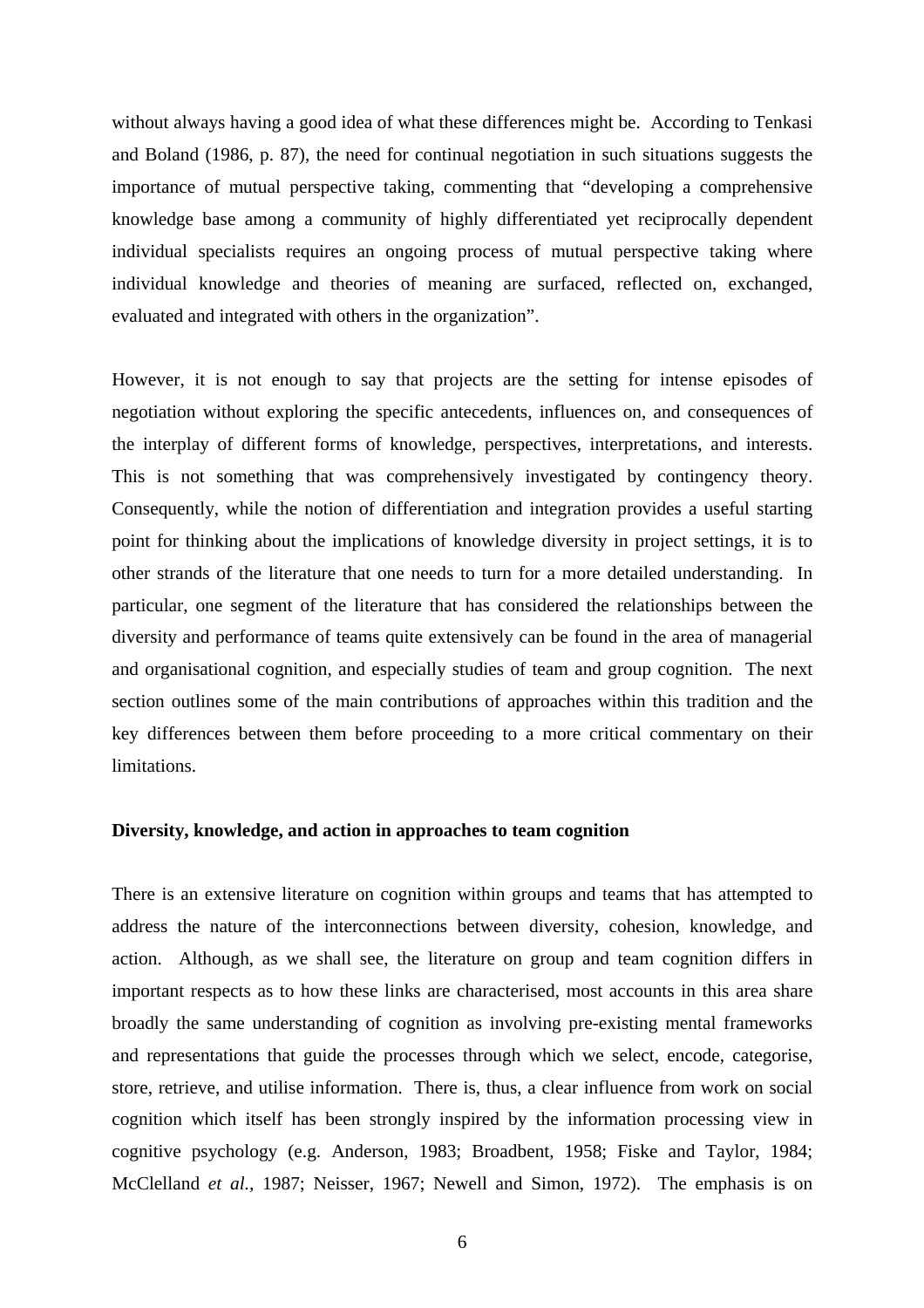people as 'cognitive misers' whose ability to interpret information is strictly limited and who are therefore reliant on heuristics, categorisations, stereotypes, and other simplification mechanisms to cope with attentional overload (Fiske and Taylor, 1984). In other words, what we attend to is, in large part, dependent upon pre-existing frameworks of thinking that have been built up through experience and which guide our perception, bracketing, and interpretation of the ceaseless flow of situations we encounter. A range of terminology has been used to refer to these frameworks of thinking, including frames (Minsky, 1975; Mitchell, 1986), scripts (Abelson, 1981; Schank and Abelson, 1977), schemata (Moussavi and Evans, 1993; Rummelhart, 1984), categories (Rosch, 1978), personal constructs (Kelly, 1955), cognitive maps (Tolman, 1948), and mental models (Gentner and Stevens, 1983; Johnson-Laird, 1983). In several cases, these concepts were developed to refer to cognition at the individual level and, as I shall argue later, this individual focus has often been carried through into the study of social cognition. However, not all approaches to team or group cognition accept that social-level cognition involves a straightforward aggregation or scaling up of individual cognition. Indeed, there is considerable disagreement about the precise relationship between individual and social cognition, bearing a number of interesting similarities to the debate about the link between individual and organisational learning (e.g. Dodgson, 1993; Easterby-Smith, 1997; Fiol and Lyles, 1985; Kim, 1993; March and Olson, 1975). It is arguably because of differences in how to tackle this issue that the following accounts diverge in their understanding of the interplay between cognitive diversity, consensus, and team performance. The literature can be broadly divided into three groups: those who favour consensus or shared cognition across the team; those who suggest the value of team diversity; and those who adopt a more contingent stance where the implications of diversity and consensus are measured against the varying demands of different tasks and situations.

#### *Consensus approaches to team cognition*

The first group of approaches emphasises the importance of consensus for effective team performance. Strong advocates of this argument can be found in the work of writers on socalled shared or team mental models. These have often taken as their starting point the definition of mental models developed with reference to individual cognition by Rouse and Morris (1986, p. 351) as follows: "Mental models are the mechanisms whereby humans are able to generate descriptions of system purpose and form, explanations of system functioning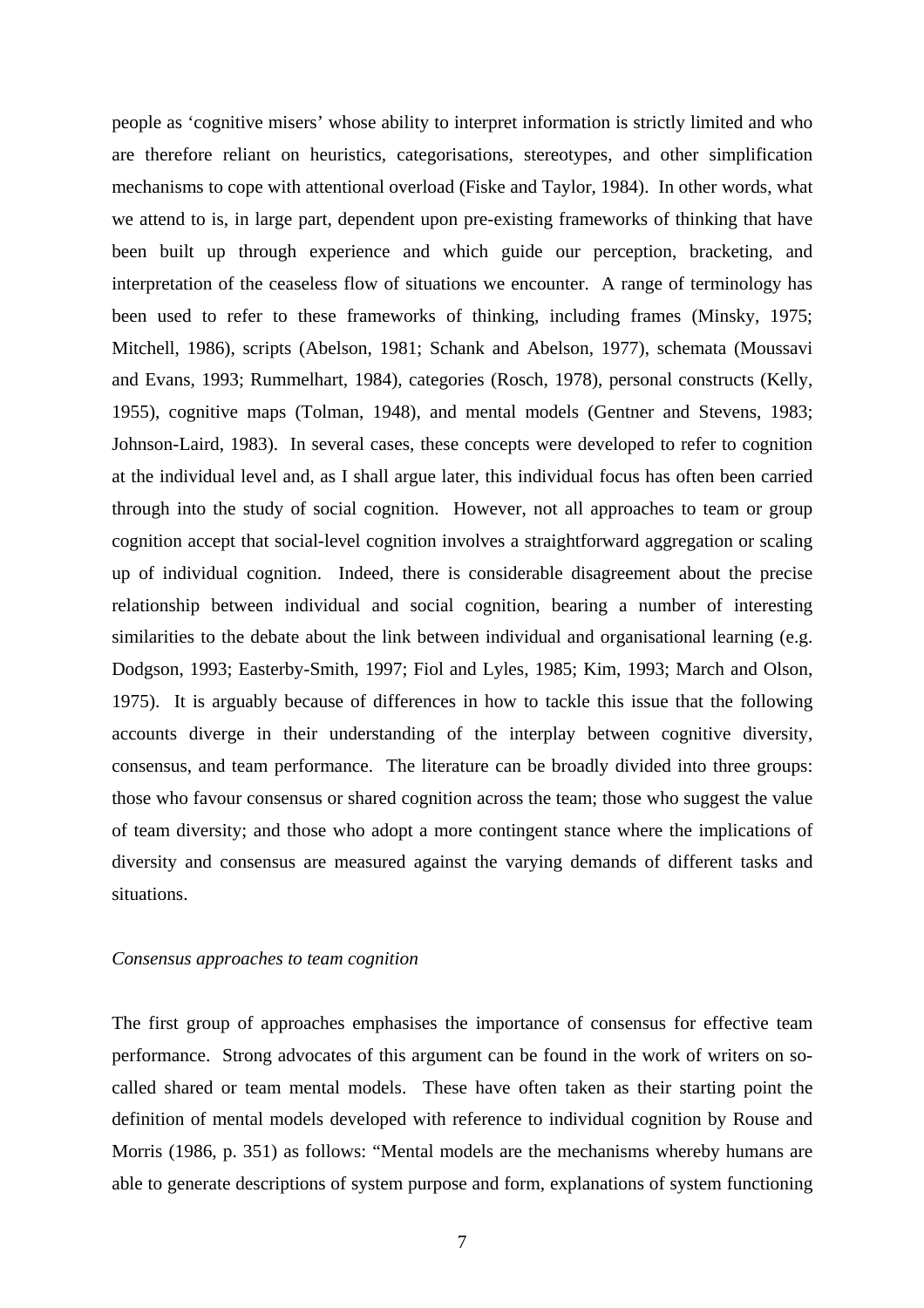and observed system states, and predictions of future system states". Thus, for example, Cannon-Bowers *et al.* (1993, p. 228) offered a similarly functional definition of shared mental models based on what they are purported to contribute to team co-ordination, characterising them as "knowledge structures held by members of a team that enable them to form accurate explanations and expectations for the task, and in turn, to coordinate their actions and adapt their behavior to demands of the task and other team members". Focusing more on the types rather than functions of knowledge associated with team mental models, Cooke *et al.* (2000, p. 153) have defined them as "collective task- and team-relevant knowledge that team members bring to a situation … [which] can be declarative (i.e. the facts, figures, rules, relations, and concepts in a task domain), procedural (i.e., the steps, procedures, sequences, and actions required for task performance), or strategic (the overriding task strategies and knowledge of when they apply …)".

There is broad agreement among researchers in this area that, rather than being a single mental model relevant to team activities, there are likely to be multiple models pertinent to different domains. Following Cannon-Bowers *et al.* (1993), distinctions are typically made between: 1) task models, relating to task requirements, procedures, strategies, constraints, and environmental conditions; 2) equipment models, including knowledge of equipment or technology and how it is used; 3) team interaction models, covering the roles and responsibilities of team members, interdependencies, information and communication flows, and interaction patterns; and 4) team attributes, including awareness of the knowledge, skills, attitudes, preferences, and expected behaviour of other team members. A number of commentators have also distinguished between team mental models, such as those referred to above, and team situation models. The latter have typically been characterised as more fleeting, dynamic, and context-specific than the former, referring to the degree to which team members share a similar perception of the unfolding activities of the team as they engage in particular activities (e.g. Cooke *et al.,* 2000; Endsley, 1995).

A good deal of the literature on team mental models has been concerned with exploring the link between shared team cognition and team performance. The central argument of this group of approaches is that the more overlap there is between individuals' mental models within a team, the more team members share expectations and are able to predict the actions of others in the team. This is said to result in better co-ordination and communication within the team, which in turn lead to enhanced team performance (Cannon-Bowers *et al.,* 1990,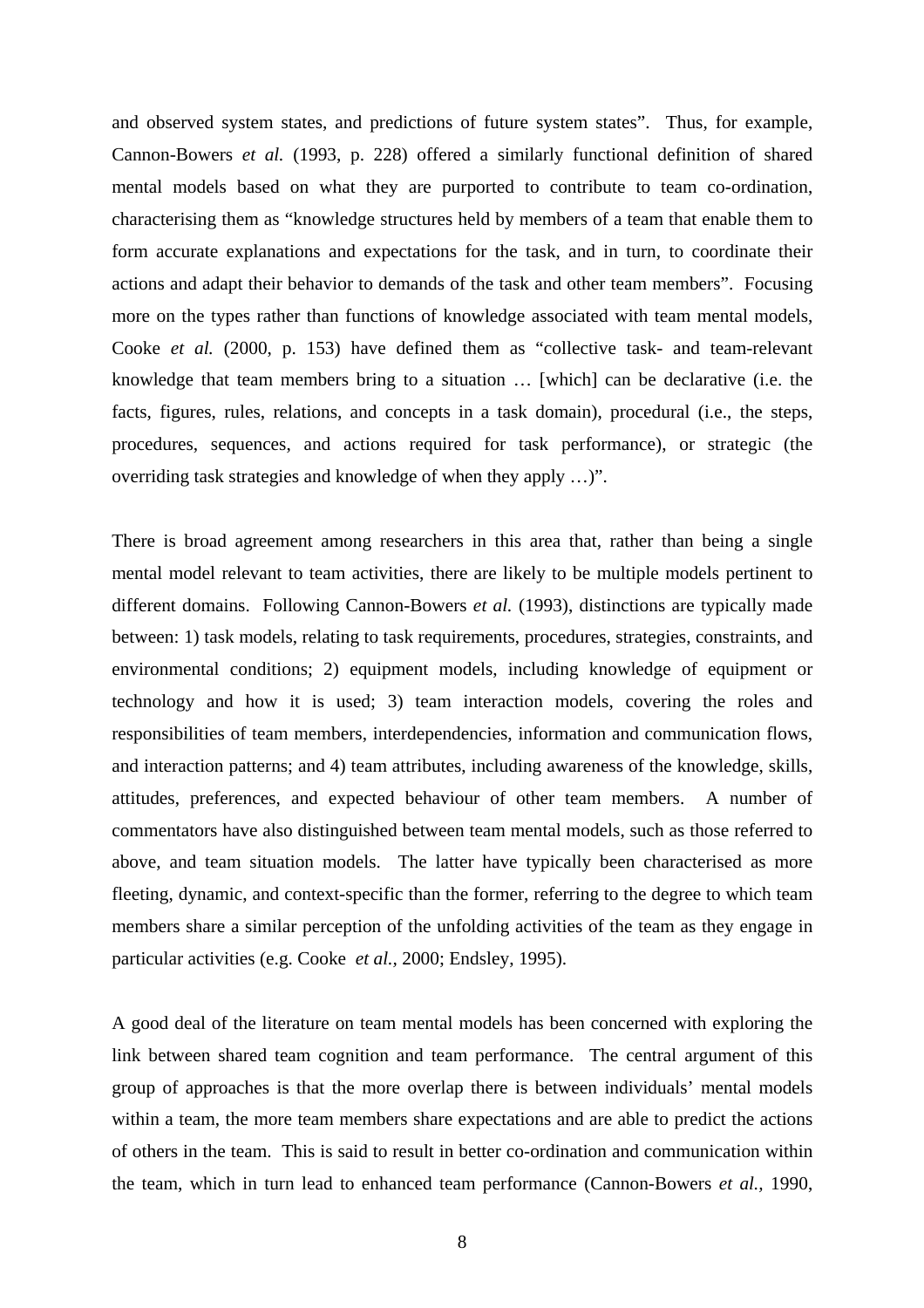1993; Duncan *et al.,* 1996; Rasker *et al.,* 2000; Rouse *et al.,* 1992). Studies attempting to show the implications of shared mental models for performance have largely been based on data derived from experimental and simulation settings. For example, Mathieu *et al.* (2000) conducted a study with fifty-six pairs of undergraduates undertaking a series of computerbased flight combat simulations. Their findings supported the claim that greater convergence of team mental models relates to enhanced team processes and therefore to improved team performance. In another experimental study involving thirty-seven student groups in a simulated decision-making exercise, Mohammed and Ringseis (2001) found that cognitive consensus was a significant variable not only in the quality of decision processes but in perceived satisfaction with the decisions reached and in the anticipation of fewer problems with implementing them.

Druskat and Pescosolido (2002) also supported the convergence argument, accepting that the greater the agreement between team member mental models the better the team is likely to perform. However, they additionally argued that the content of shared models is equally important, with some models being more appropriate for guiding team behaviour than others. Focusing on teamwork mental models (in contrast to models of task or equipment), they proposed three areas of content that are likely to influence team effectiveness: a need for psychological ownership of team processes and outcomes; a need for continuous learning; and a need for heedful interrelating. In a similar vein, Smith-Jentsch *et al.* (2001) have argued that it is not only important for team members to share similar teamwork mental models, but also for those models to be accurate. This is because where "team members share similar but inaccurate mental models about teamwork, they may select and strive towards goals that do not necessarily improve their performance" (Smith-Jentsch *et al.*, 2001, p. 180).

While most attempts to present empirical evidence on the effects of team mental models have relied on data collected in rather contrived experimental settings, there have been some attempts to study the implications of mental model agreement under more naturalistic conditions. For example, Rentsch and Klimoski (2001) conducted a questionnaire based study of work teams from a United States Department of Defense organization into the antecedents and outcomes of teamwork schema agreement. Their findings suggested that team demography, experience, recruitment, and size were significantly related to team member schema agreement, which in turn was significantly related to team effectiveness.

9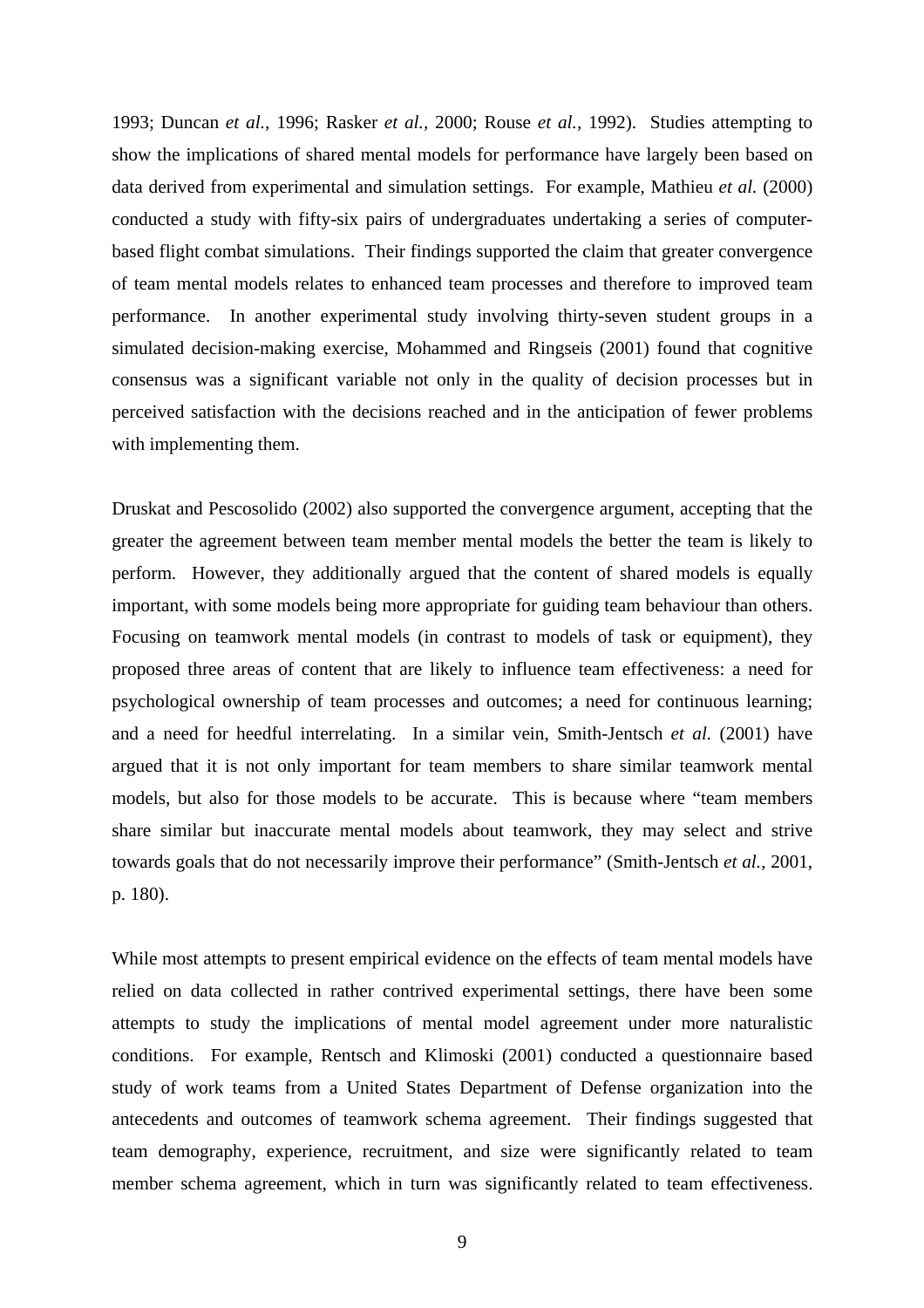Based on the results, they speculated that "[p]erhaps team member homogeneity increases team member schema agreement thereby producing smooth intrateam relationships resulting in high team effectiveness" (Rentsch and Klimoski, 2001, p. 117).

#### *Diversity approaches to team cognition*

Offering a complete contrast, the second set of approaches highlights a number of key problems arising from too much consensus. The phenomenon of 'groupthink', for example, refers to situations where group cohesion and pressures for conformity and concurrence are so high that the quality of decision-making suffers (Janis, 1972, 1982). As Janis (1982, p. 245) argued, "[t]he more amiability and esprit de corps among the members of an ingroup of policy-makers, the greater is the danger that independent critical thinking will be replaced by groupthink, which is likely to result in irrational and dehumanizing actions directed at outgroups" (Janis, 1982, p. 245). In other words, it is beneficial for groups to retain diversity because without it individual contributions, with their potential to challenge and disrupt settled beliefs, will be lost. Based on a laboratory study of groups, Hoffman and Maier (1961) also indicated that group diversity has a positive effect on decision quality. With diverse groups it is more likely that there will be a variety of perspectives on a problem, the group will tend to be more creative, and the solutions reached are generally of higher quality. More recently, Lewis and Huber (2005) have argued that where group members' mental models are dissimilar this tends to promote increased surfacing and clarification of taskrelevant information and encourage learning about the task. Levesque *et al.* (2001, p. 141) contend that cognitive dissimilarity within teams, particularly where they are temporary in nature, can be functional because "developing a common mental model may lead to greater process losses than efficiency gains and thus lead to ineffective teams". In other words, the time, energy, and resources put into creating and maintaining shared mental models between team members, primarily through ongoing and intensive communication and information exchange, may actually detract from overall task performance. In their review of a range of empirical studies, Jackson *et al.* (1995) concluded that team heterogeneity is positively related to creativity and decision-making quality.

#### *Contingent approaches to team cognition*

The third and final set of approaches considered in this section attempt to steer some sort of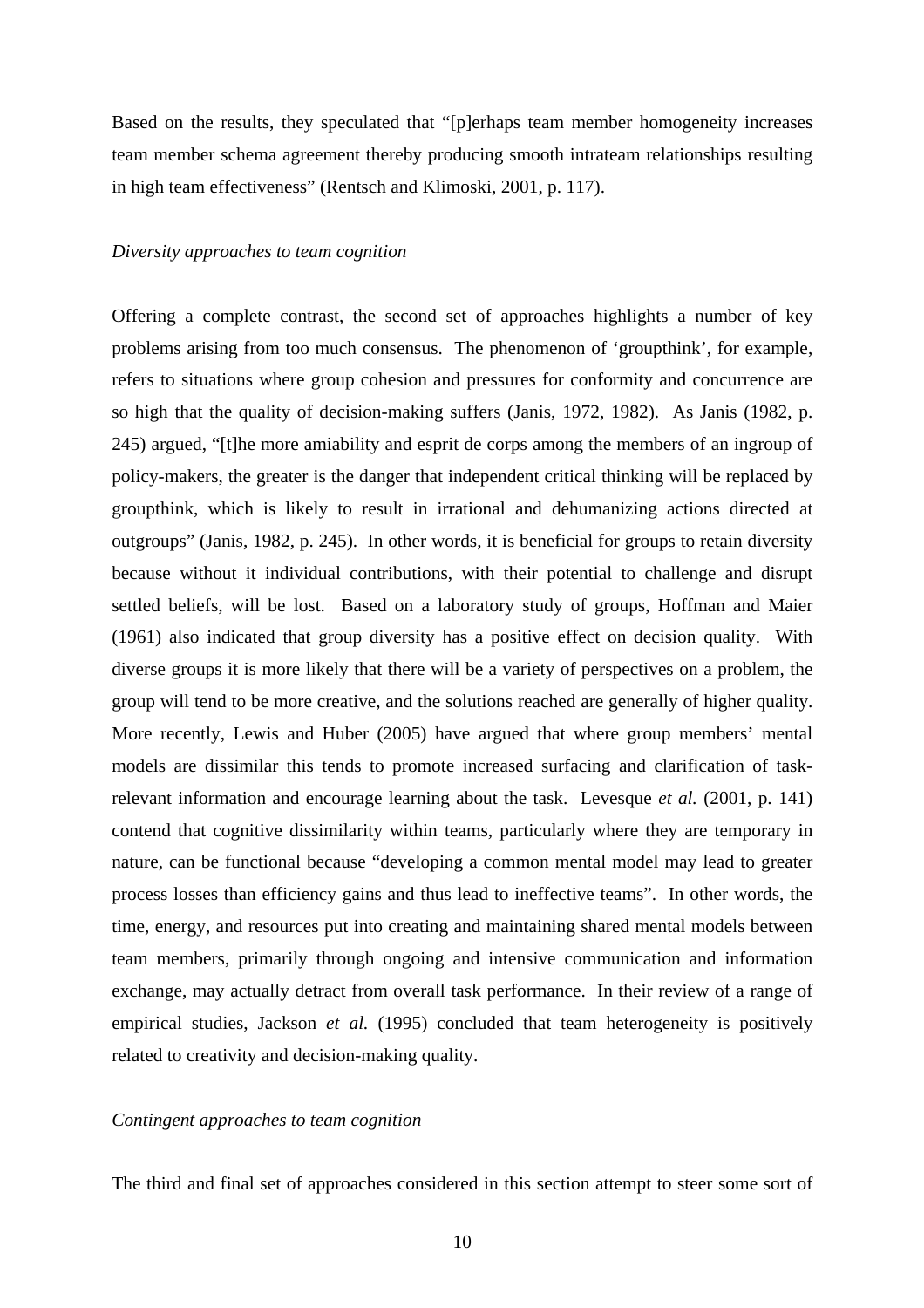middle course between the advantages and disadvantages of both consensus and diversity. In some accounts this takes the form of an acknowledgement that diversity may be more suited to some tasks and situations, while in other cases there are benefits to greater homogeneity. For example, Stout *et al.* (1999) have suggested that increased sharedness across mental models within a team is most advantageous where the workload is high and tasks need to be completed under extreme pressure of time. In these instances there is little time for team members to express and evaluate alternative perspectives and so the benefits of being able to anticipate the actions and responses of other individual members due to sharing compatible mental models of the task, team, equipment, and situation are greater. Bernthal and Insko (1993) have provided conceptual clarification to the groupthink argument by suggesting that not all forms of cohesion lead to declining decision quality. They make a distinction between social-emotional and task-oriented cohesion and contend that the latter can counteract the former by encouraging a more analytical orientation in which there is more rigorous search and evaluation of information, greater task focus, and more motivation to work to the task.

Jehn *et al.* (1999) have broken down the notion of team diversity into different components, namely: social category diversity, i.e. differences in members' social categorisation along such dimensions as race, gender, and ethnicity; value diversity, i.e. differences between members according to their values and priorities; and informational diversity, i.e. differences in knowledge and perspective between team members. They also discriminated between varying forms of conflict, including conflict around the content of the task being performed (i.e. what to do), conflict about the process by which the task is undertaken (i.e. how to do it), and relationship conflict concerning disagreements about personal preferences and interpersonal interactions, often over non-work issues. The study, based on a survey of 485 employees in a firm in the household goods moving industry, indicated that different types of diversity, given alternative task configurations in terms of type and interdependence, tend to promote different forms of conflict in quite complex ways. However, an overarching conclusion was that value diversity has the greatest potential for causing problems of group conflict and may actually moderate other forms of diversity. Consequently, as the authors suggest, "[f]or group members to be willing to engage in the difficult and conflictual processes that may lead to innovative performance, it seems that group members must have similar values" (Jehn *et al.,* 1999, p. 759).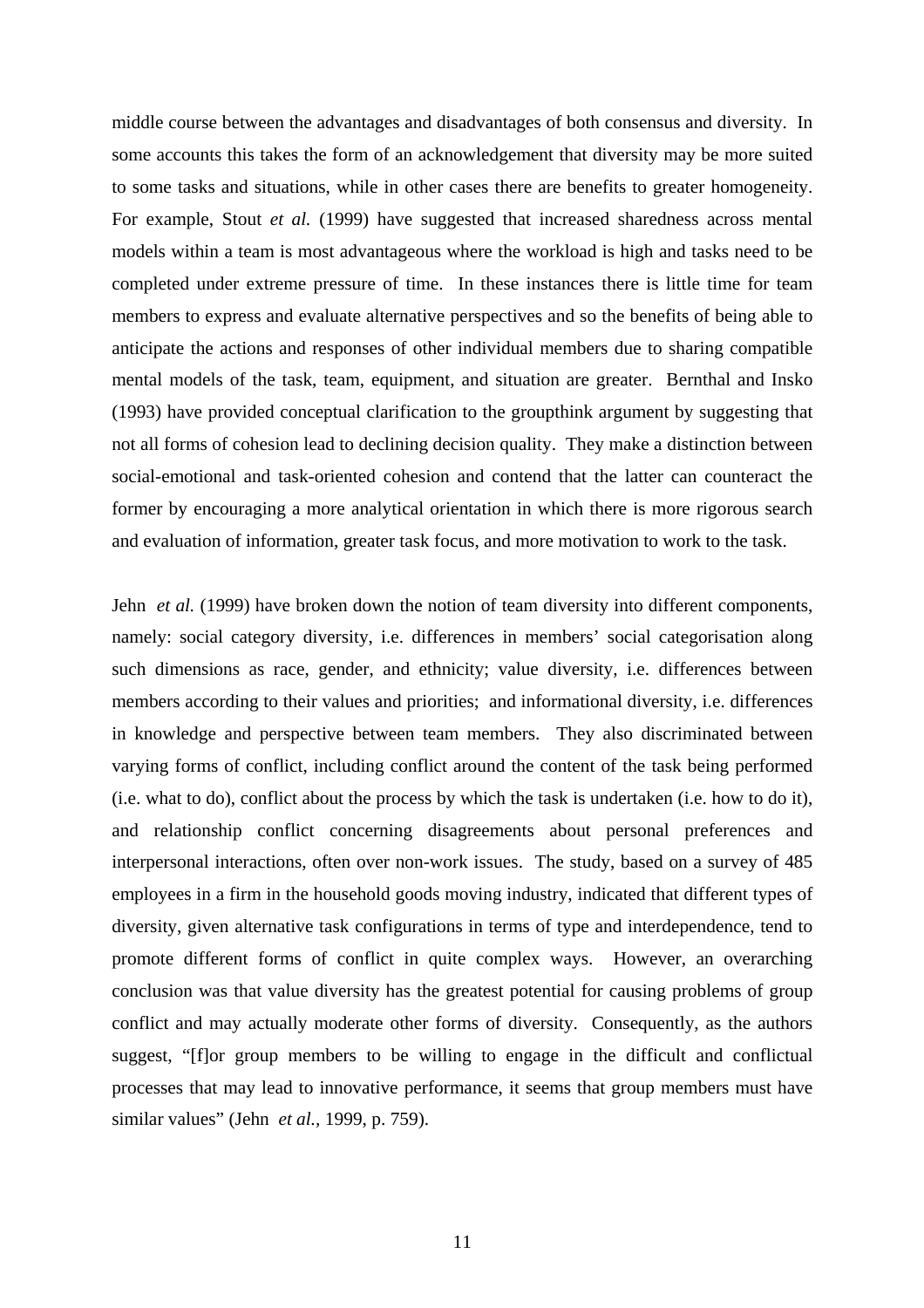Gibson (2001) has argued that conflict and consensus have different implications depending on the type of collective knowledge processes involved. This is based on a fourfold classification of knowledge processes as follows: 1) accumulation, which involves perceiving, filtering, and storing information; 2) interaction, comprising the retrieval, exchange, and structuring of information; 3) examination, which includes the negotiation, interpretation, and evaluation of alternative perspectives, judgements, and beliefs; and 4) accommodation, in which, to a greater or lesser extent, different perspectives are integrated and decisions and actions are generated. The paper suggests that where there is more conflict within a group there will be more time spent on examination and interaction activities, while groups with greater consensus will be more effective at accommodation activities. One implication of this is that although conflict may be productive because it stimulates creativity and debate, it may be difficult for such groups to implement the fruits of their creativity in terms of decisions and actions.

Drawing on cognitive processing theory (e.g. Abelson, 1976; Bargh, 1982), Austin (1997) has explored the interrelations between group diversity, mode of cognitive processing, and type of task. Making a distinction between automatic and active modes of cognitive processing, he argued that the former is more suited to routinised tasks in which the speed and accuracy of completion is important, whereas the latter is more appropriate for creative thinking and ill-defined problem-solving tasks where contextual cues are relevant (c.f. Louis and Sutton, 1991). Group diversity is hypothesised to have an influence on when people within groups switch between automatic and active modes of processing. Switching to active processing is most likely to occur with moderate levels of novelty. When individuals are confronted with a new situation that does not fit into any of their existing schemas, their attention to the situation is heightened in an attempt either to modify the existing schema or generate a new one. However, if there is too much novelty, where there is too much of a discrepancy between existing schemata and the conditions presented by the new situation, then it has been suggested that individuals cling to an automatic mode of processing as a way of coping with the threat and uncertainty of the situation (Kiesler and Sproull, 1982; Staw *et al.,* 1981). To the extent that group diversity increases the occurrence of novel events within the group situation, active processing will be promoted, and group creativity will be stimulated. However, it is argued that there is a threshold level of diversity beyond which conflict will increase, cohesion and communication will decline, and individual members will switch back to automatic processing, thereby reducing creativity and innovative problem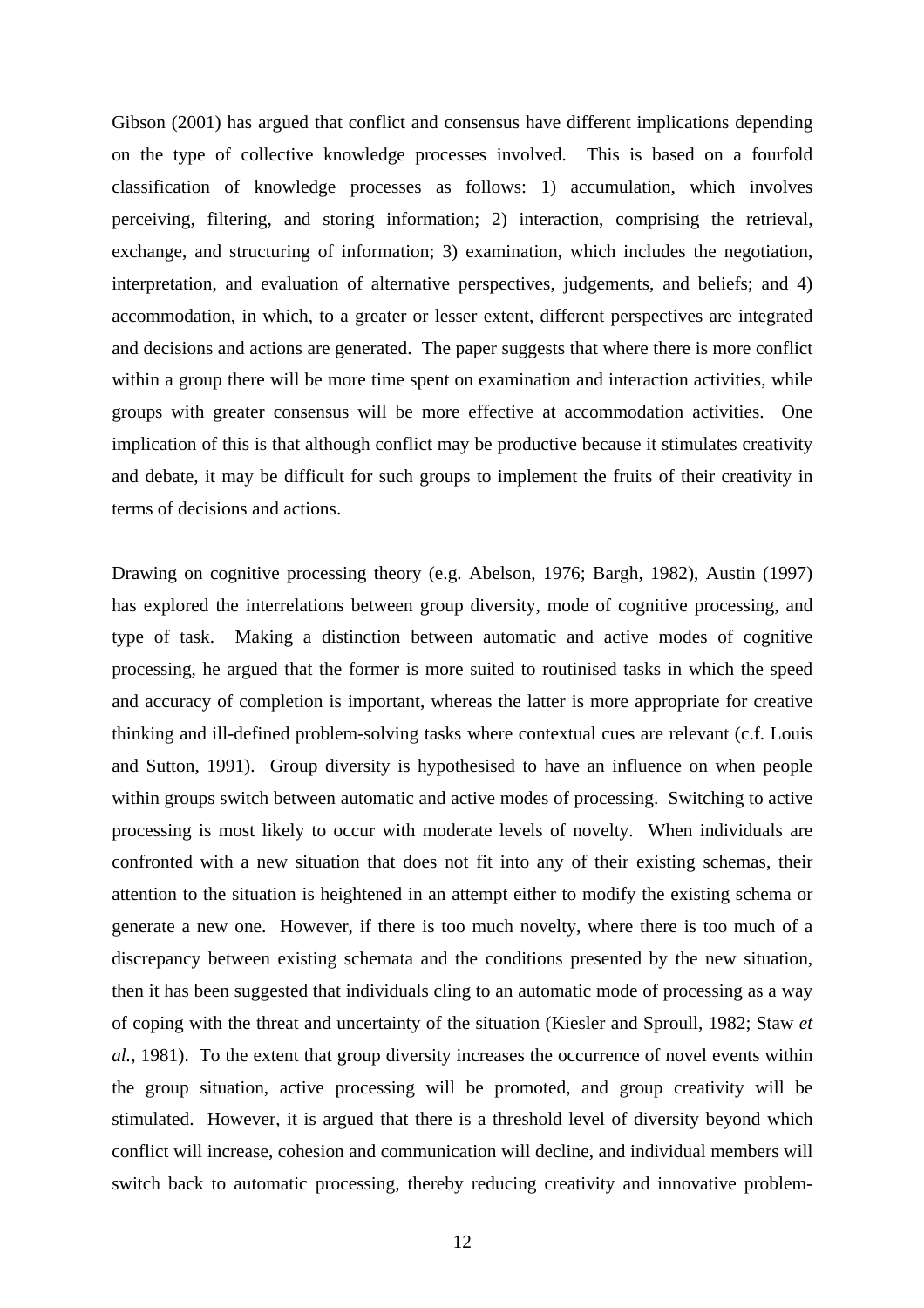solving. The idea that the impact of heterogeneity on team effectiveness follows a curvilinear relationship has been supported by a number of authors (e.g. Earley and Mosakowski, 2000).

Other writers have argued that consensus and differentiation can be simultaneously present along different dimensions of a distributed group knowledge system (c.f. Hutchins, 1995a; Tsoukas, 1996; Weick and Roberts, 1993). The notion of transactive memory, for example, suggests that knowledge is differentially distributed across group members, yet such systems tend to operate most effectively where there is interpersonal awareness of who knows what within the group (Wegner, 1986, 1995). In other words, while there is differentiation of the precise content of knowledge across the group, with all the attendant advantages of specialisation for developing individual expertise, there is consensus around how this knowledge is distributed that allows the expertise of the group to be drawn on collectively (Austin, 2003; Hollingshead, 1998, 2000). One benefit of such distributed knowledge systems is that they reduce duplication of effort. As Banks and Millward (2000, p. 514) have observed, "[a] fully shared mental model entirely duplicates labour so that each team member does all the work rather than dividing it between the team".

#### *Limitations and omissions*

While the literature on cognitive diversity within teams outlined in this section has provided a number of interesting insights into the interplay between conflict, consensus, and team performance, it still appears that disagreements between the three main approaches on the issue are far from being resolved. For several authors the potential for resolving the debate is primarily linked to being able to develop suitably refined empirical instruments and providing a more comprehensive evidence base (e.g. Langan-Fox *et al.,* 2001; Mohammed and Dumville, 2001). There is the belief that the conceptual development of the team mental model approach and related ideas have run ahead of the available evidence. However, while in no way denying the importance of a reciprocal interplay between theory and evidence, it is unlikely that the presentation of further empirical data will have any major impact so long as it remains tied to the current terms of the debate. In several cases this is because the conceptual framework that would drive the search for further evidence is effectively wedded to an individualised, information processing view carried over into the study of social cognition from cognitive psychology. This has been criticised, especially in its orthodox formulation, on a number of fronts.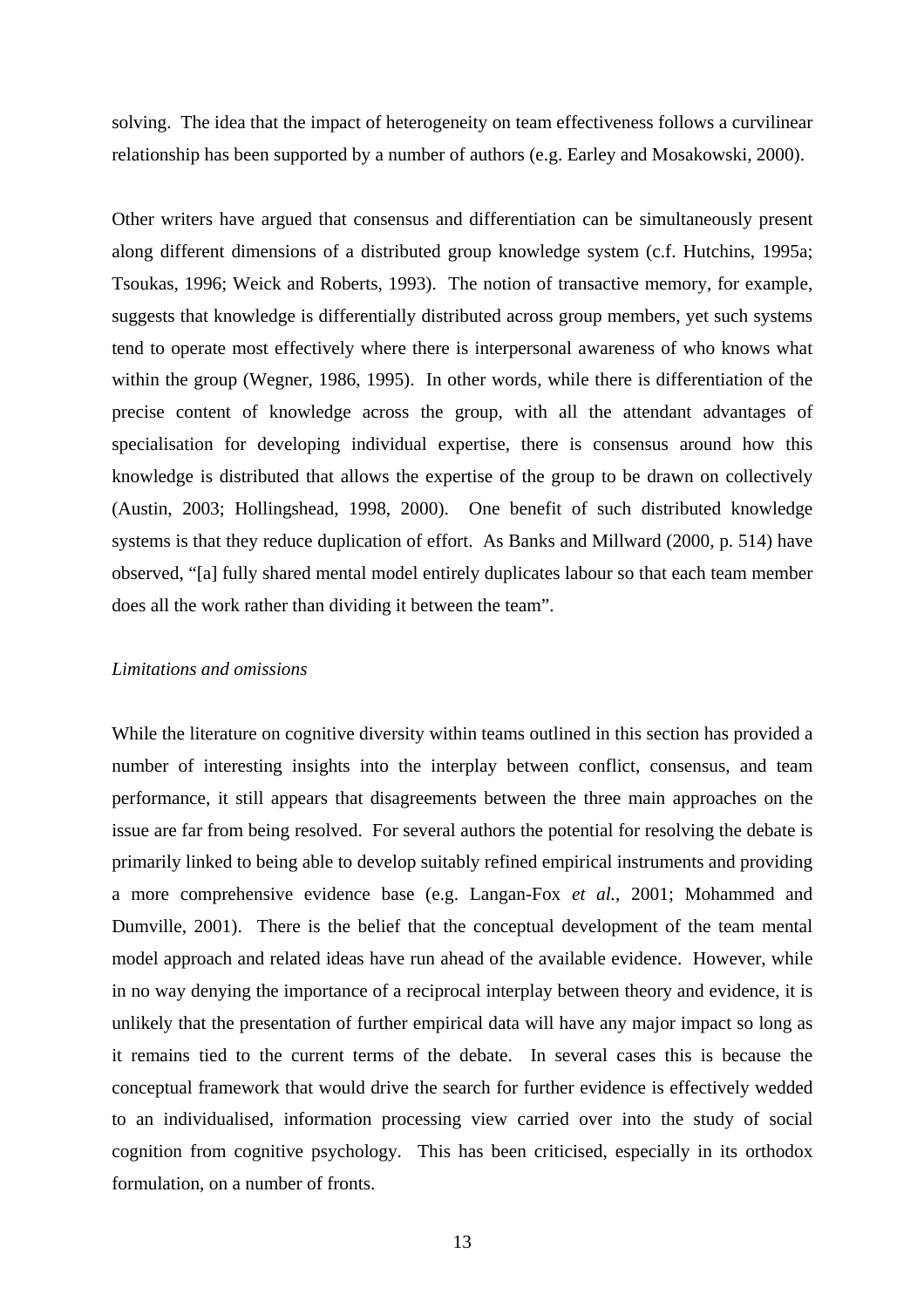Computers are the dominant metaphor for the information processing model, with cognition portrayed as involving processes of encoding, storage, and retrieval of information (Thompson and Fine, 1999). The result has been what has been described as an emphasis on 'cold' cognition, portraying such activities and processes as planning, problem-solving, memory, logical inference, and reasoning in dispassionate terms without really considering the issues of emotion and motivation (Schwarz, 1998; Westen, 1991). Schwarz (1998, p. 241) has also argued that "the computer metaphor as a guiding framework also fostered an exclusive concentration on individuals as isolated information processors. This focus resulted in a neglect of the social context in which humans do much of their thinking". It may seem to be a contradiction in terms to speak of the literature on group and team cognition as having a strong individual focus when its subject matter is so obviously social. However, this is justified to the extent that approaches in this area exhibit one of two tendencies - either reifying teams or groups and treating them as cognising agents displaying the same characteristics and processes as individual cognition, or reducing collective cognition to the simple aggregation of individual cognitive processes. Cooke *et al.* (2000, p. 154) provide an example of the former position when they "assume that teams, like individuals, possess knowledge and that this knowledge is reflected in actions or behaviors". The latter tendency can be found in several of the approaches outlined above, particularly in some of the team mental models literature and accounts of transactive memory. In either case, there is a definite mentalist orientation where the emphasis is very much on what is going on 'in the heads' of individuals involved in the team or group (c.f. Norman, 1993).

As we shall see in more detail in the following section, a range of approaches, gathered for convenience under the label of practice-based theories of knowing and learning, have launched a persuasive critique against the individual, mentalist, information processing view of cognition (although, see Vera and Simon, 1993, for an attempt to counter this). For example, Lave and Wenger (1991, pp. 15-16) have argued that "[l]earning is a process that takes place in a participation framework, not in an individual mind. This means, among other things, that it is mediated by the differences in perspective among the coparticipants … Learning is, as it were, distributed among coparticipants, not a one-person act". Similar arguments have been made by other proponents of the situated character of knowing and learning (e.g. Suchman, 1987; Greeno, 1989, 1998). Closely associated with these perspectives are arguments about distributed cognition that regard cognitive processes as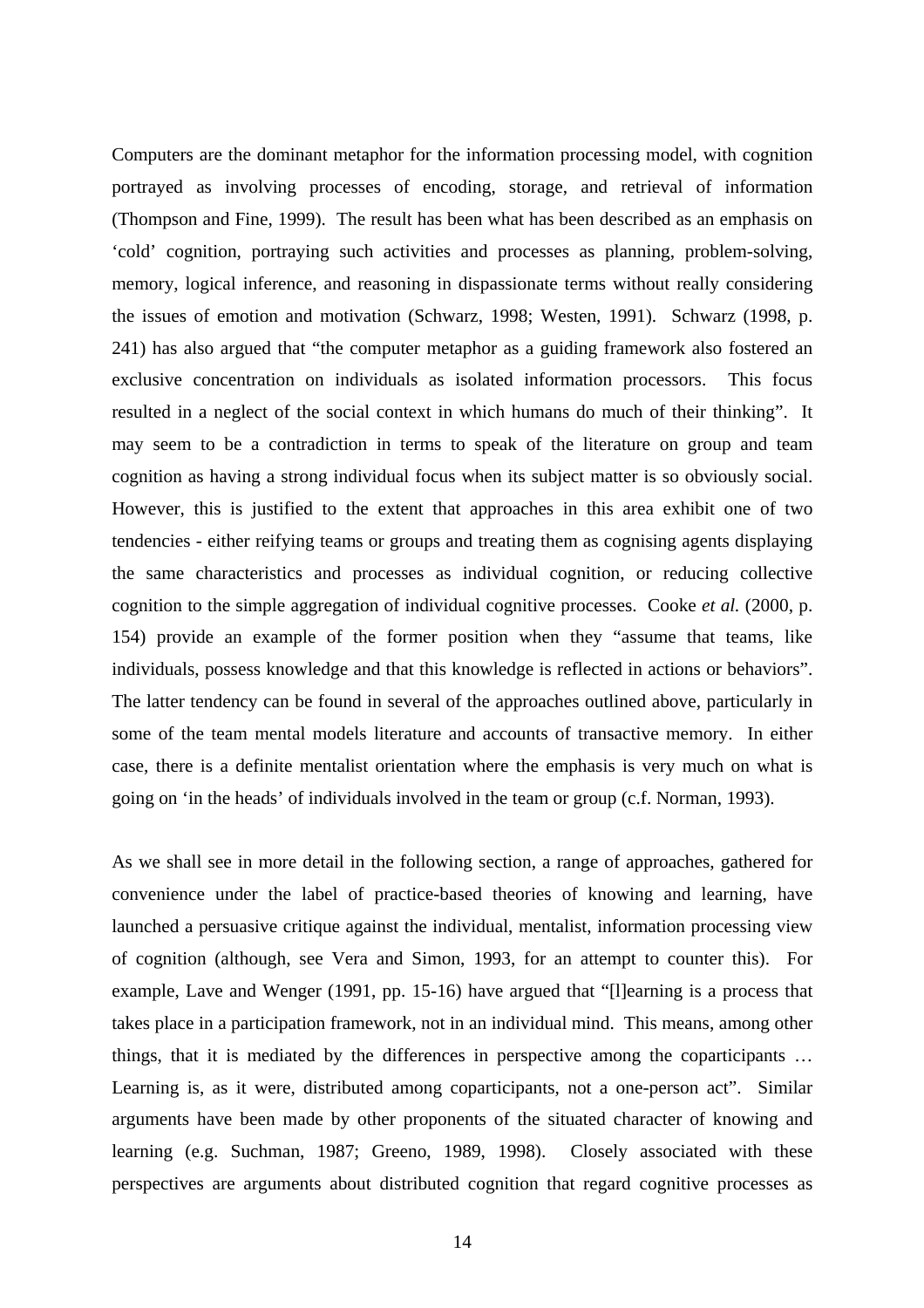being not only socially situated but also spread across both humans and material objects, involving the interplay of internal and external representations (Hutchins, 1995a, 1995b).

To be fair, some approaches to team cognition have begun to acknowledge the conceptual problems of taking the individual as the primary unit of analysis and building up from there. For example, Banks and Millward (2000) have attempted to clarify and extend the notion of shared mental models by conceptualising them not simply as an overlapping configuration or aggregate of individual mental models. Instead, a shared mental model is hypothesised to be "divided or distributed amongst the team and other artifacts" (*ibid.,* p. 514). Several others have noted the confusion surrounding such terms as 'shared' or 'team' cognition (Cannon-Bowers and Salas, 2001; Klimoski and Mohammed, 1994; Mohammed *et al.,* 2000). For example, what it means for a mental model to be shared could imply several different conditions. According to Klimoski and Mohammed (1994), a shared mental model could refer to a knowledge framework that is identical among team members, comprising common knowledge; or distributed across the team with no overlap but providing an overall coverage of knowledge necessary to undertake a given task; or to knowledge that overlaps between team members but is not fully identical. Another interpretation of shared refers to situations where team members hold dissimilar yet compatible or complementary knowledge, or what Donnellon *et al.* (1986) have termed equifinal meanings (see also, Cannon-Bowers and Salas, 2001; Cannon-Bowers *et al.,* 1993).

Nevertheless, despite attempts to clarify the relationship between individual and social levels of cognition in this literature, it is arguably the case that these conceptual refinements have not been fully operationalised in the chosen methods for investigating team cognition. Indeed, if anything the presentation of empirical evidence has tended to perpetuate a pronounced individualistic, static, and functionalist orientation that is often incompatible with the theoretical clarifications that have been made. Thus, while a number of authors have been careful to avoid characterising mental models, schemata, or cognitive frames in a static, individualistic, and entitative way, their empirical attempts to explore the role of such phenomena has frequently created the impression that this is precisely how they are being conceived. This is especially the case with those studies that have attempted to investigate the nature of the relationship between team mental models and performance. In these types of study the method often involves experimental or simulated teams, tasks, and environments. While not denying the usefulness of such approaches for clarifying many key issues about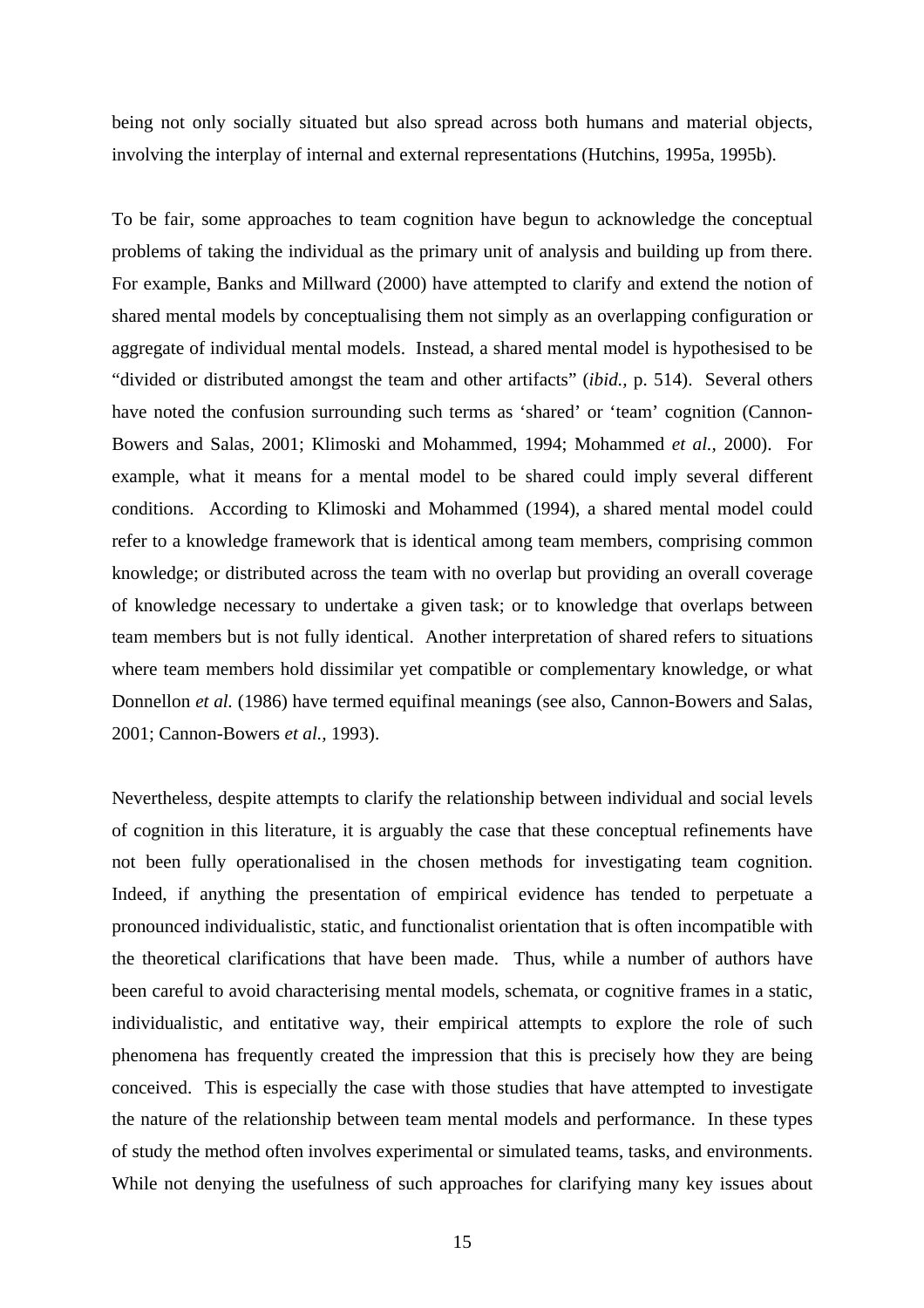team cognition, it is crucial to acknowledge the limitations of such studies. Arguably their greatest strength is also their biggest weakness. Experimental and simulation studies are able to provide settings in which variables can be controlled and manipulated to allow the researcher to focus on the role of those that are hypothesised to be of relevance. However, the ability to manipulate experimental settings often comes at the cost of simplification and abstraction. This means that they are typically limited in their ability to emulate what Greeno (1998) has termed 'intact activity systems'.

For instance, the teams involved in such studies tend to be drawn from groups who are easily available to the researchers (typically university students) who do not necessarily have the range of backgrounds, experiences, and expertise of teams involved in actual work situations. Unlike actual work groups, these experimental subjects usually do not have prior experience of the specific task to be performed whereas the former are likely to exhibit a range of proficiencies from novice to old timer, with all the interesting dynamics that that introduces (c.f. Lave and Wenger, 1991). They are often given quite simple tasks to perform that are abstract and decontextualised in the sense that they are the sole focus of activity for the duration of the experimental sessions. People involved in actual work groups will tend to undertake, individually or with others, a range of more or less simple or complex tasks that are performed, with greater or lesser intensity, concurrently or sequentially, continuously, cyclically, or intermittently. Crucially, the specific, historically situated combinations, sequences, and intensities of these tasks are likely to influence their unfolding performance. This is extremely difficult to simulate in anything other than a contrived and artificial fashion under experimental conditions.

Moreover, the research subjects asked to undertake these simulations are unlikely to share the same motivations and interests as actual work groups. Consider, for example, the difference between a simulated negotiation task undertaken by student subjects in a laboratory setting and members of an inter-organisational project team negotiating about the cost, time, or scope of their joint undertaking. In the latter case, the stakes are clearly higher in terms of financial impact, project performance, career development, reputation, and so on. Finally, the time-scale of experimental studies is often rather short. In the most extreme cases these are one-off engagements where the participants are thrown together for the duration of the task, having been duly selected and grouped according to whatever cognitive or other profile they have been shown to exhibit. This may reflect the situation in some highly temporary work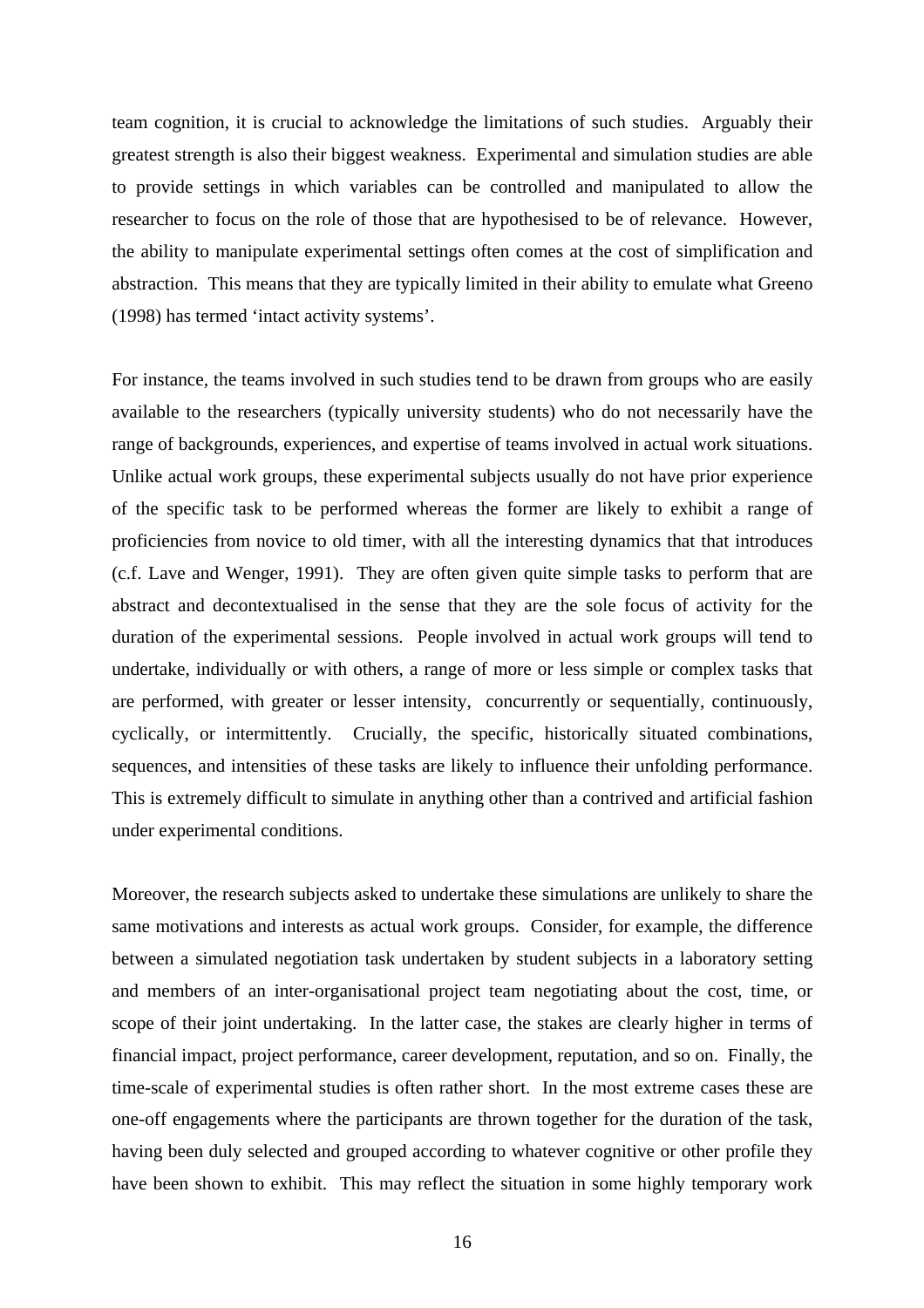groups, but is hardly representative of a whole range of more enduring organisational interactions. What such short-term experiments are unable to investigate are the unfolding processes through which groups and teams evolve. These settings are effectively assumed to be outside of history, with no shared past for participants to draw on or future to orientate themselves to. Even where longer studies are conducted, these are often limited by the time constraints of student course modules, and in any case still typically lack the character and intensity of many real work situations.

However, regardless of all these limitations - many of which have been ameliorated through increasingly sophisticated experimental designs - there are more inescapable features of experimental approaches that make them less suited for investigating the dynamic, unfolding, situated, context-dependent, and complexly interconnected processes of knowing and learning in practice. The main problem is that such approaches tend towards reductionism in assuming that team cognition can best be understood by subdividing it into simpler components, factors, or variables that can then be reassembled to form a complex whole (c.f. Vera and Simon, 1993). The aim of experimental approaches is to manipulate conditions so as to isolate one or a few features of interest. As Greeno (1998, p. 7) has described it, "[e]xperimental conditions are arranged to provide information about one of the processes of perception, comprehension, memory, inference, or judgement, assuming that the influence of other processes can be neglected in drawing conclusions about the process that the experiment was designed to investigate". The problem is that by isolating factors, treating them as discrete and independent variables to be manipulated under experimental conditions, almost invariably encourages them to be hypostatised. At worst this means that people are themselves treated as bundles of individual characteristics whose presence or absence, in combination with those of other team members, together influence the overall activities and performance of the team. The focus becomes one of trying to discover the magic combination of characteristics needed to assemble a high performing team. Although it is not logically necessary for such studies, once teams, individuals, and situations are reduced to a series of component parts, the emphasis is typically a narrowly functional one, investigating the effects and outcomes of these characteristics rather than considering how such features are constituted nor how they change and evolve. The individual characteristics and traits of team members come across as static attributes rather than actively and historically constituted elements. Another tendency that seems to follow from such atomistic thinking is that of treating individuals and the settings within which they act and interact in strongly dualistic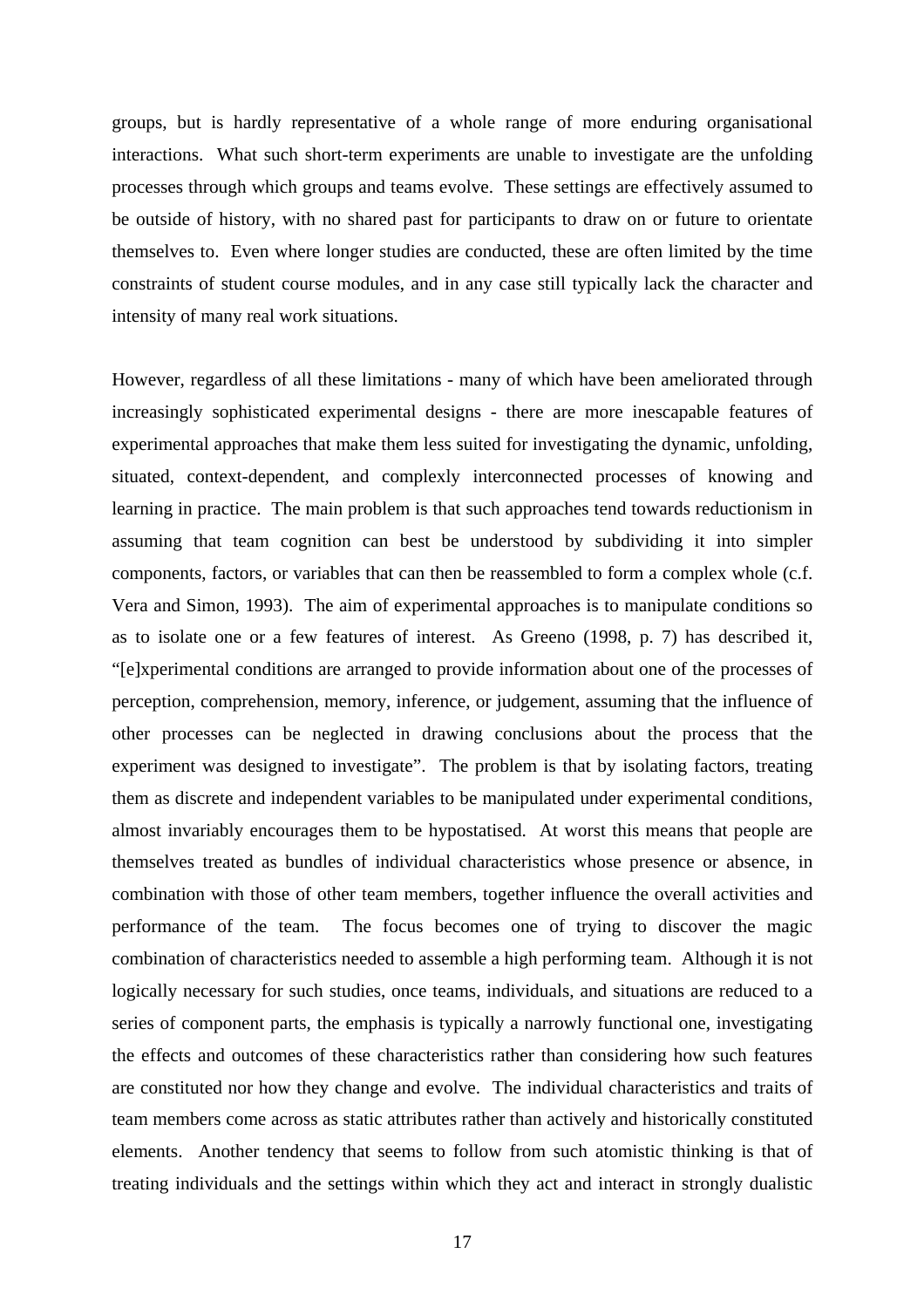terms, with contexts forming a passive and container-like backdrop to team activities. Finally, there is an orientation in such studies towards seeking some universal laws of team functioning – the winning formula of characteristics that, combined in the right mixture and deployed under the correct conditions, will lead to high performance. Practice-based approaches to knowing and learning have been especially critical of such reductionist, static, and essentialist approaches, and it is to a consideration of these that we now turn.

#### **Insights from practice-based theories of knowing and learning and beyond**

In this section it is argued that practice-based approaches to organisational knowing and learning are able to address many of the weaknesses of the different theories of team cognition outlined above. In particular, the former offer an holistic understanding of knowing and learning as dynamic, emergent, social accomplishments that are actively situated within specific contexts of practice. Consequently, they are able to counter some of the tendencies observed in approaches to team cognition towards depicting knowledge and learning in static, dualistic, internalised, and ultimately individualised terms. According to Lave and Wenger (1991, pp. 50-51), "a theory of social practice emphasizes the relational interdependency of agent and world, activity, meaning, cognition, learning, and knowing. It emphasizes the inherently socially negotiated character of meaning and the interested, concerned character of the thought and action of persons-in-activity". Similarly, Gherardi (2001, p. 134) has argued that "when the locus of knowledge and learning is situated in practice, the focus moves to a social theory of action that addresses activity and passivity, the cognitive and the emotional, mental and sensory perception as bits and pieces of the social construction of knowledge and of the social worlds in which practices assume meanings and facticity". Thus, a crucial feature of these approaches is a shift in focus from 'cognition in the head' to 'cognition in practice' (Lave, 1988).

The emphasis is on the socially constituted, indeterminate, revisable, and negotiated character of knowledge. This in contrast to representationalist approaches that believe in the possibility of a mirror-like correspondence between external, independent phenomena and the mental structures and language used to represent them (c.f. Rorty, 1979). As Winograd and Flores (1986, p.73), have described it, this view, at its simplest, "accepts the existence of an objective reality, made up of things bearing properties and entering into relations. A cognitive being 'gathers information' about those things and builds up a 'mental model'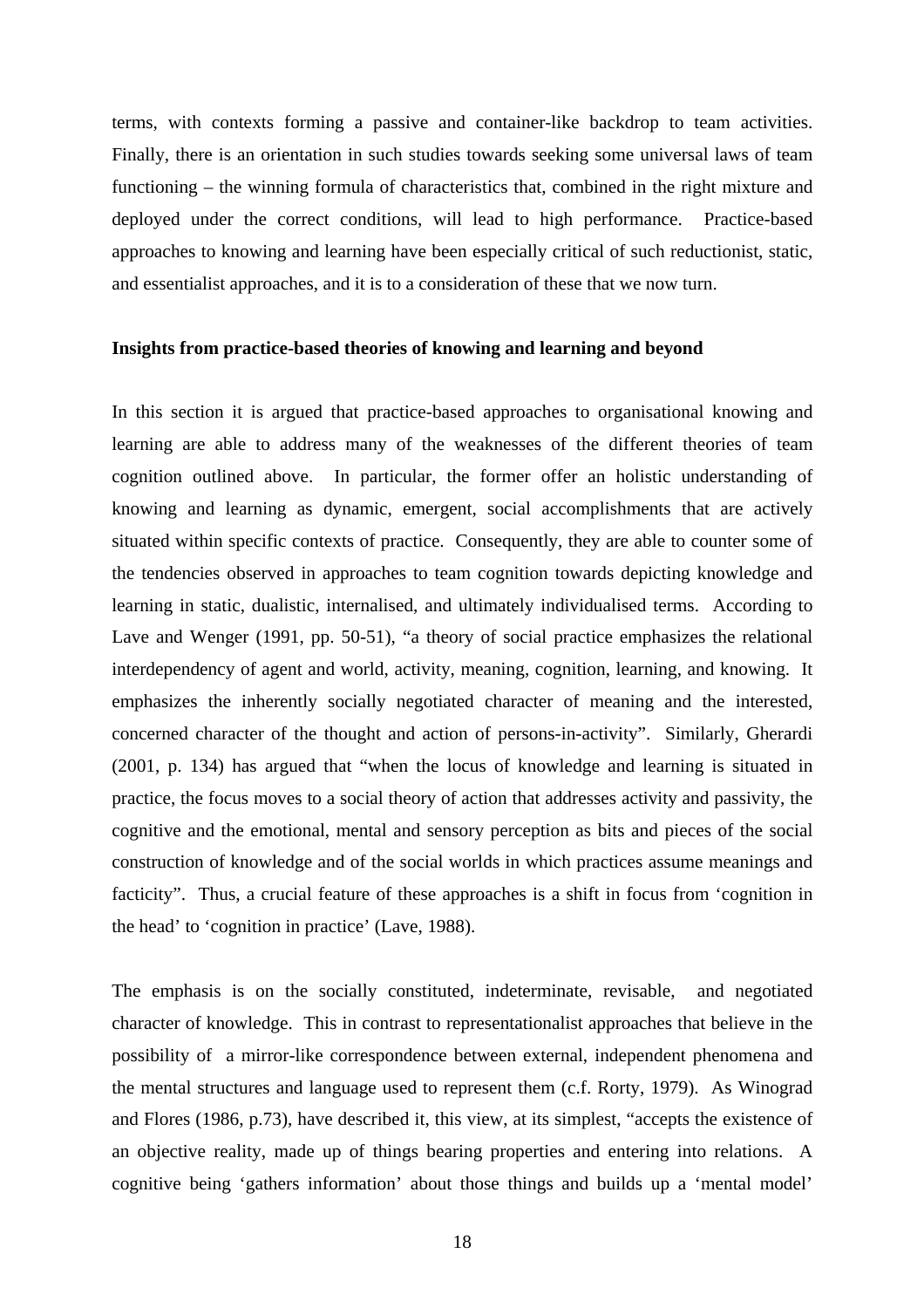which will be in some respects correct (a faithful representation of reality) and in other respects incorrect. Knowledge is a storehouse of representations, which will be called upon for use in reasoning and which can be translated into language. Thinking is a process of manipulating representations". As we saw in the previous section, a number of approaches to team cognition come perilously close to exhibiting a representationalist bias with all the limitations that this implies. Not least of these is the tendency to encourage dualistic thinking, relying upon a series of strict oppositions (between subject and object, mind and body, thought and action, and so on). Practice-based approaches are deeply critical of this, presenting instead a relational and process-orientated view of the mutually constitutive nature of social phenomena which makes it meaningless to speak of them independently. As Lave and Wenger (1991, p. 51) put it, "the socially and culturally structured world ... is socially constituted; objective forms and systems of activity, on the one hand, and agents' subjective and intersubjective understandings of them, on the other, constitute both the world and its experienced forms". It is from recognising the mutually constituted character of knowledge and practice that questions of context, situation, and setting come to the fore. This is because at "issue here is not knowledge as a self-standing body of propositions but identities and modes of action established through ongoing, specifically situated moments of lived work, located in and accountable to particular historical, discursive and material circumstances" (Suchman, 2000, pp. 312-313). Once again there are important differences here with the approaches to team cognition outlined above, several of which tend to treat the context or setting of team activities as a static backdrop that is more or less accurately or inaccurately represented in team members' mental models of the team, task, equipment, or situation. Practice-based approaches conceptualise context not simply as a container within which activities occur, but as crucially enacted whereby its elements are simultaneously influence on, medium, and outcome of social activity.

One of the key advantages of practice-based approaches is that they seek to provide an historically situated account of practices, acknowledging that they follow complex and sometimes contradictory trajectories. This is in opposition to some theories of team cognition that appear to portray team dynamics as driven by universal and immutable tendencies, and thus as effectively ahistorical. Practice-based approaches have drawn upon a range of ideas from wider social theory to attempt to conceptualise the historical development of social practices. These include Bourdieu's theory of practice (Bourdieu, 1977, 1992), Giddens' structuration theory (Giddens, 1979, 1984), and Weick's theory of enactive sensemaking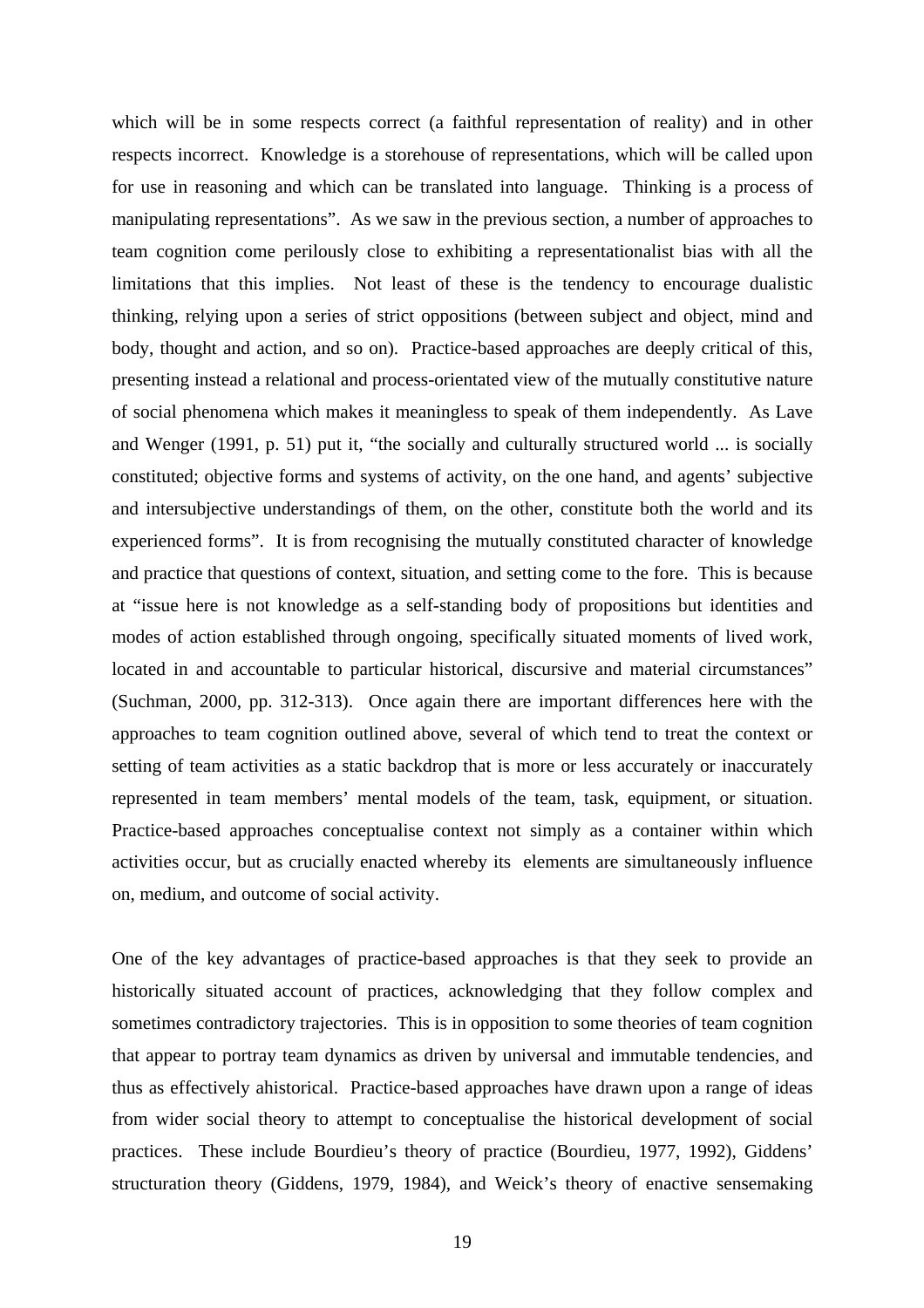(Weick, 1979, 1988, 1995). Each offers a relatively similar treatment of the reciprocal and recursive relationship between structure and agency while attempting to avoid the twin pitfalls of either structuralism or voluntarism. For Bourdieu (1977, 1992), ongoing collective practices are guided by 'durable transposable dispositions' associated with a given *habitus*  that provide the generative rules and resources, applicable across a wider or narrower set of circumstances, permitting a practical sense (*sens pratique*) or feel for what is and what is not appropriate conduct given the situation at hand. These dispositions, which incline people to think, act, and react in particular ways, are gradually and progressively established through a process of inculcation for which early childhood experiences are especially important, but which are also subject to subsequent addition and modification. As we shall see shortly, however, just how far and under what conditions such changes are possible is an open question. Structuration theory is another influential attempt to transcend the dualism between structure and agency, in this case founded on the core notion of 'duality of structure' (Giddens, 1979, 1984). This is intended to capture the idea that neither social structures nor human agency are logically prior nor have existence independent of each other. Instead, they are mutually constituted, whereby "the structural properties of social systems are both medium and outcome of the practices they recursively organize" (Giddens, 1984, p. 25). Orlikowski (1992, 2000, 2002), for example, has drawn upon structuration theory in her efforts to develop a practice-based account of the use of technologies. She has argued that "[s]uch a practice lens recognizes that emergence and impermanence are inherent in social structures - that while habitual, routinized, and institutionalized patterns of using a technology may be evident, these are always ongoing accomplishments, and thus there can be no single, invariant, or final technology-in-practice, just multiple, recurrent, and situated enactments" (Orlikowski, 2000, p. 412). In a similar vein, the theory of enactive sensemaking proposes that people play an active part in creating the environment for their own actions by bracketing and punctuating their stream of experience which, in turn, enables and constrains particular courses of action (Smircich and Stubbart, 1985; Weick, 1979, 1988, 1995). "The term 'enactment' is used to preserve the central point that when people act, they bring events and structures into existence and set them in motion. People who act in organizations often produce structures, constraints, and opportunities that were not there before they took action" (Weick, 1988, p. 306).

Two crucial questions, themselves closely interlinked, need to be answered. Firstly, if structures have no independent existence except in their moment-to-moment instantiation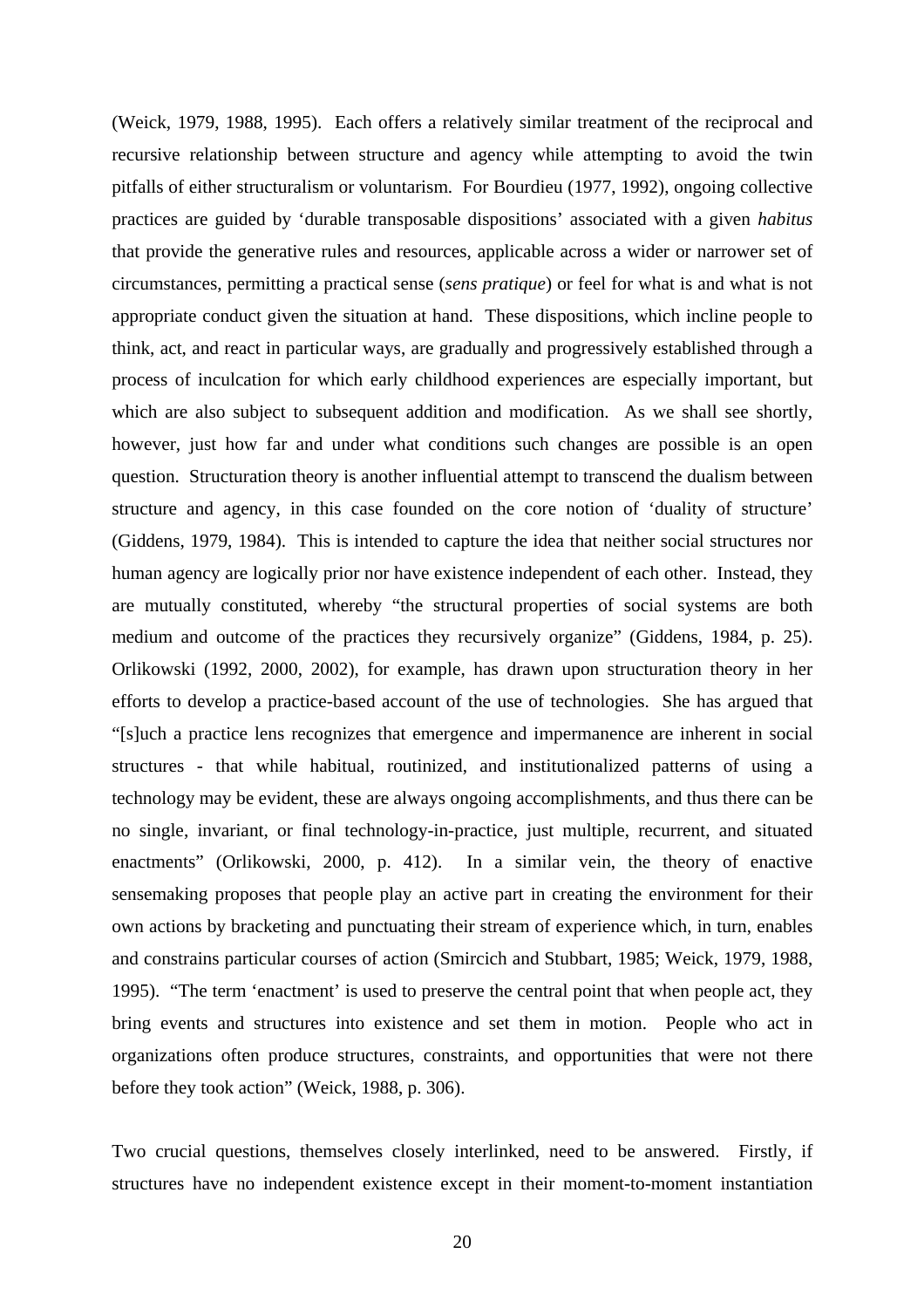through situated practices, how is their recursive character sustained over time making them more or less durable? Secondly, presuming one can provide a satisfactory answer to the first question, what then are the processes and conditions through which change is possible? Each of the approaches summarised above provide a rather different response to these questions. Bourdieu, for example, tends to emphasise the reproductive rather than transformative nature of structures, thus focusing more on the first question than the second. In his theory of practice it is sometimes difficult to see just how changes are possible given the comprehensive grip that habitus appears to have on people's thought and actions. Consider the following definition: "As an acquired system of generative schemes objectively adjusted to the particular conditions in which it is constituted, the habitus engenders all the thoughts, all the perceptions, and all the actions consistent with those conditions, and no others" (Bourdieu, 1977, p. 95). In contrast, Giddens' portrayal of the instantiation of structures and Weick's notion of enactive sensemaking seem to offer more answers for the second question than the first. In structuration theory the emphasis on the 'virtuality' of structure has attracted the criticism that, contrary to all his careful claims to the contrary, Giddens actually ends up prioritising agency by reducing structure to action, conflating the two concepts rather than preserving the analytical distinctions between them (Archer, 1982, 1988, 1990, 1995, 1996; Callinicos, 1985; Emirbayer and Mische, 1998; Layder, 1987). Similarly, albeit from the entirely different direction of deconstruction rather than critical realism, the concept of enactment has been attacked for its voluntarism and subjectivism (Fox, 1996).

What is at issue here is being able to account for the circumstances under which practices are reproduced as recurring patterns of action and those where, to a greater or lesser extent, they are modified or transformed. Influenced in no small part by ethnomethodology, studies within the practice-based tradition have mostly focused on attempting to reconstruct the patterned character of practice by investigating how people make sense of everyday situations, from which various typifications or rules concerning the contextualisation or indexicality of practices can be inferred (c.f. Garfinkel, 1967). However, it is not always clear how the linkages between typifications and situated actions are forged in practice, nor how they are mutually constituted. For some it is enough to rely on the observability of practices and infer the patterns, scripts, and processes through which they are made intelligible from there. Coming from a structurationist perspective, Barley and Tolbert (1997, p. 98) have argued that "it is empirically more fruitful to view scripts as behavioural regularities instead of mental models or plans. From this perspective, scripts are *observable,*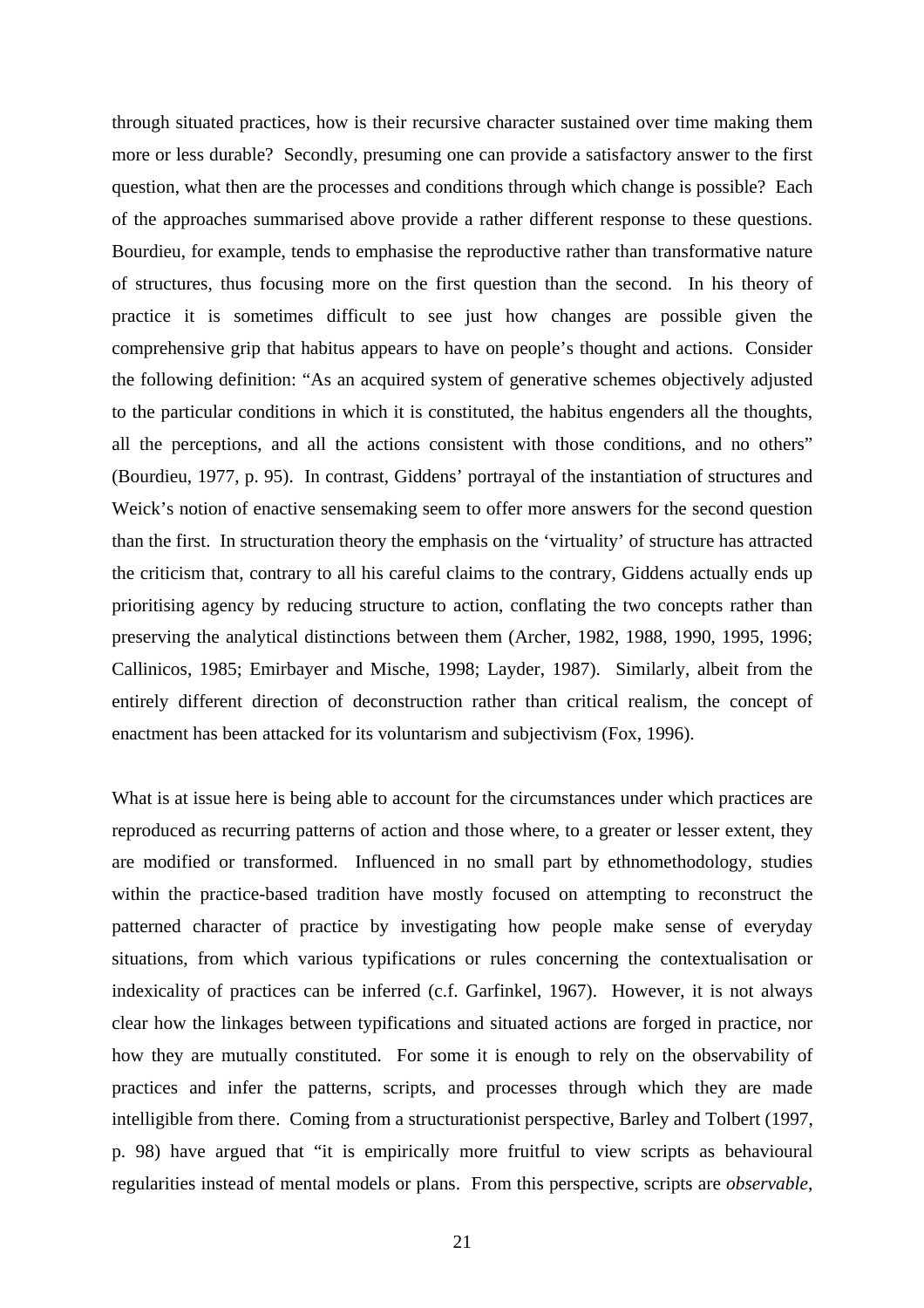*recurrent activities and patterns of interaction characteristic of a particular setting*" (Barley and Tolbert, 1997, p. 98, emphasis in original). Practice-based approaches share this distrust of cognitive explanations. For example, Gherardi and Nicolini (2002, p. 195) have argued that there needs to be a shift of attention "from the processing of information and the modifying of cognitive structures to the processes of participation and interaction that provide and sustain the proper context for learning: learning in organization becomes learning-inorganizing". However, my argument is that the anti-cognitive bias in practice-based approaches is both unnecessary and ultimately limiting. One does not have to abandon *any*  reference to cognition in order to avoid the pitfalls of cognitive approaches that practicebased theory so eloquently highlights. Indeed, by being excessively reticent to speak of cognitive processes, practice-based approaches have closed down a fruitful avenue of investigation that may offer a more detailed understanding of how practices are constituted, reproduced, and transformed than they have so far been able to offer. Although there are those who doubt the potential of integrating sociological styles of interpretation, which practice-based theories typically employ, with cognitive approaches (e.g. Woolgar, 1995), there have nevertheless been those within the practice-based tradition that have been calling for precisely such a rapprochement (e.g. Greeno, 1998). There are a few practice-based theorists who have taken some steps in this direction, notably the work of Orlikowski and Gash (1994) on technological frames, but such attempts have generally been few and far between (as have other more general attempts to forge connections, such as the relatively unpopulated area of cognitive sociology, e.g. Cicourel, 1973, 1981; Zerubavel, 1999).

It is worth recognising that the practice-based critique of cognitive approaches is perhaps rather ingenuous, based as it is upon something of a caricature of these approaches. Certainly by using the rhetorical device of setting themselves up in opposition to 'conventional' or 'traditional' cognitive theories, practice-based approaches are able to make their arguments stronger and more distinctive. There is, however, a question mark over whether the rhetorical benefits of a thoroughgoing rejection of cognitive approaches does not come at the expense of ignoring any useful insights from this body of work at all. Practice-based approaches are reticent about making reference to patterns, frameworks, or models of thinking, collective or otherwise, for fear of veering towards representationalism and mentalism, yet one does not have to accept a representational or mentalist position to draw conceptual benefit from the notion that patterns of collective activity are, to some extent at least, enabled and guided by interlocking cognitive schemas that are, to a greater or lesser degree, generated, reproduced,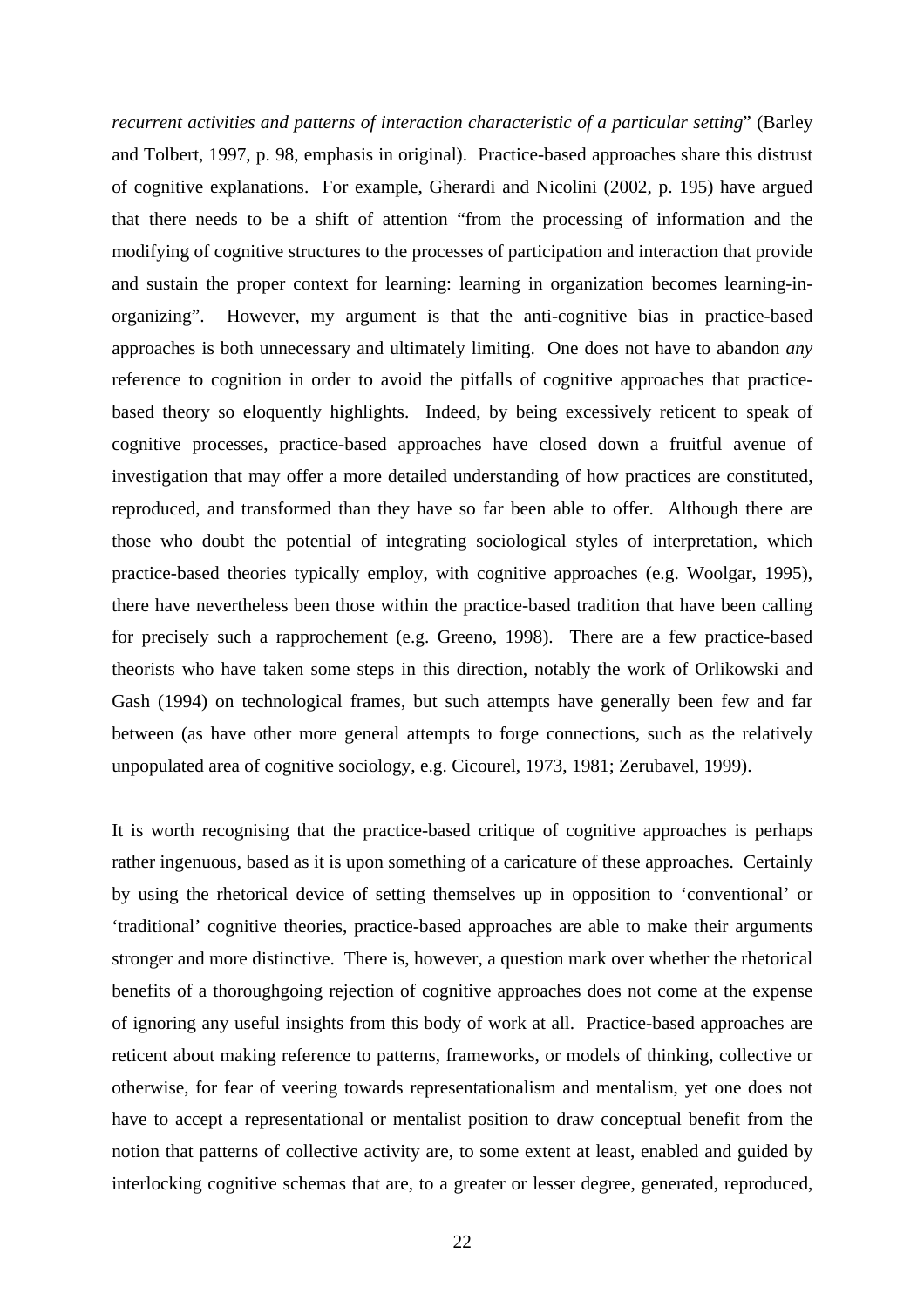and modified by people participating in joint activities. Indeed, there is much to be gained for practice-based approaches in taking on board ideas from social cognition because it is arguably in the study of the interplay between individual and socially overlapping knowledge frameworks that important steps can be taken towards understanding the different circumstances under which practices are reproduced or transformed.

Indeed, if one turns to social theories of practice from which practice-based approaches draw inspiration, it is clear that the former are not so reticent about invoking cognitive processes in attempting to theorise issues of continuity and change. Giddens (1979, 1984), for example, emphasises that actors are knowledgeable, in the sense that their knowledge of rules, conscious or otherwise, makes them capable of action (c.f. Sewell, 1992). The theory of structuration refers to memory traces and pre-existing interpretive schemes as carriers of the reproducibility of practice. It is not too much of a leap from invoking rule-related knowledge, memory traces, and interpretive schemes to talking about mental models, schemata, frames, and scripts. Whatever the terminology, it should be evident that some relatively durable framework for knowing is needed for practices to be reproduced over time and space. To claim the relevance of cognitive frameworks for reproducing social practices is in no way inconsistent with the crucial argument that such frameworks for knowing are embodied, inhere in, and are variably distributed across, specific social and material settings in which practices are actively situated. To talk about schemata, mental models, and so on, does not have to conjure up images of knowing as taking place solely 'in-the-head'. However, this does not mean that one has to deny any role for knowing-in-the-head for fear of mentalism. This is providing, of course, that one does not make the mistake of depicting cognition entirely as an individual, internalised, rational, impassive, and dispassionate activity. It is by no means inevitable that one must subscribe to such a view simply because one invokes cognitive processes as a relevant dimension of organisational knowing and learning. That this has come to appear inevitable is in no small measure due to the seemingly unbreakable association that has been made between cognition and the information processing view. However, this association is not as unbreakable as it might seem and once that is acknowledged many of the apparent incompatibilities between cognitive and practicebased approaches largely disappear.

Considering the role of cognitive schemata, for example, it is not necessary to see these in purely computational terms as providing the algorithms and transformation rules that mediate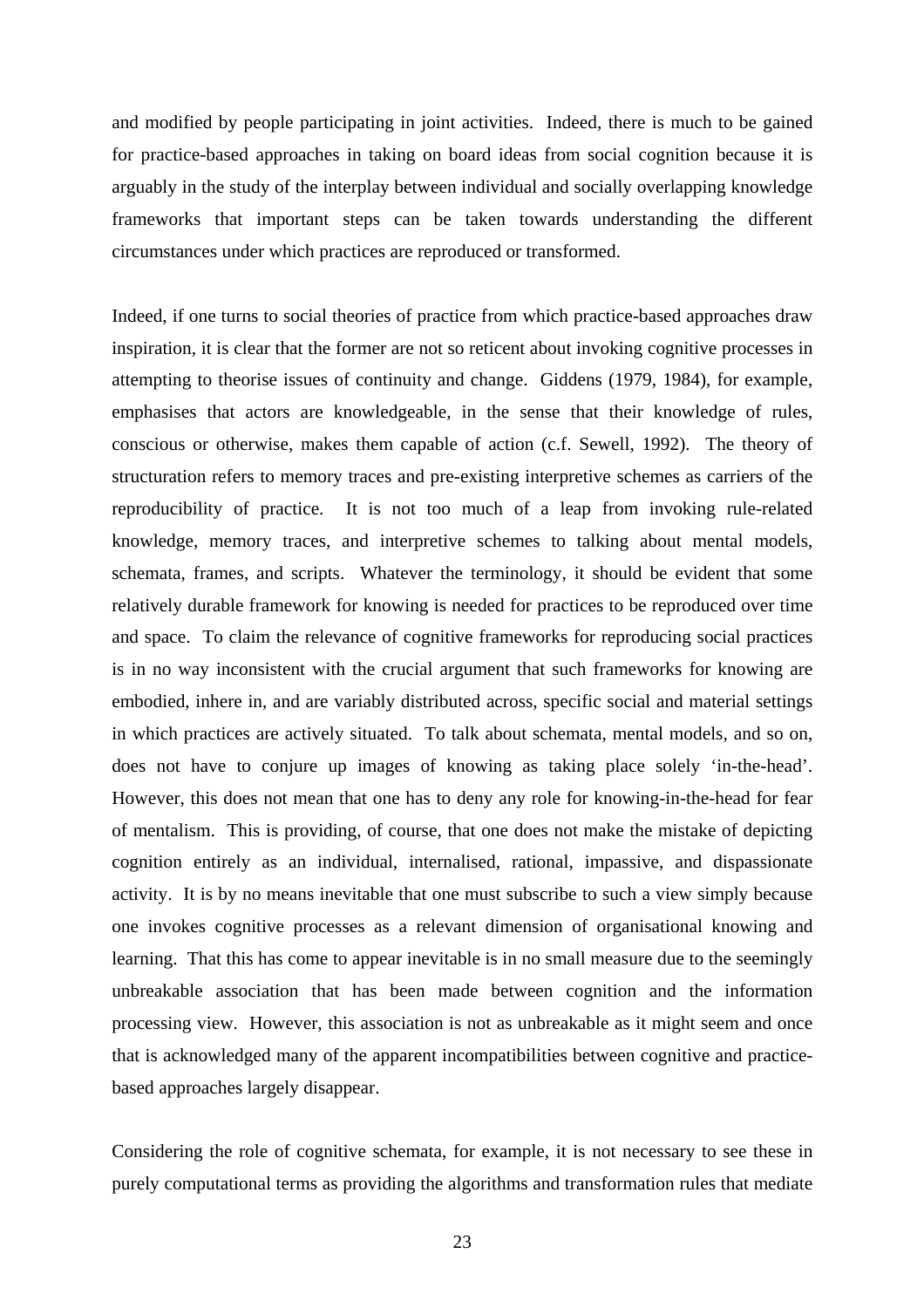between the input and output elements of information processes. They can be, and indeed have been, conceptualised in much broader and less mechanistic terms as providing the, often implicit and unarticulated, background upon which knowledge and action are grounded. In opposition to the representationalist tendencies of the information processing view, taking such an interpretive perspective on schemata connects much more closely with many of the traditions from which practice-based theory draws, including pragmatism, phenomenology, symbolic interactionism, and social constructionism. As such, it offers an appropriate route for pursuing a rapprochement between practice-based and cognitive approaches. The emphasis here shifts from the rule-based processing of information as representations of reality, to the role of interpretive schemas in guiding how unfolding social realities are constituted through processes of enactive sensemaking. Schemata provide the crucial link between past, present, and future that permit both the reproducibility *and* transformational capacity of practices, allowing genuine agency without voluntarism and regularities of action without determinism.

Schemata are crucial for guiding how we orientate ourselves relative to the ongoing stream of experience in which we are caught up. According to James (2000 [1907], p.112, emphasis in original), "[w]e plunge forward into the field of fresh experience with the beliefs our ancestors and we have made already; these determine what we notice; what we notice determines what we do; what we do again determines what we experience; so from one thing to another, although the stubborn fact remains that there *is* a sensible flux, what is *true of it*  seems from first to last to be largely a matter of our own creation ... In our cognitive as well as in our active life we are creative. We *add*, both to the subject and to the predicate part of reality. The world stands really malleable, waiting to receive its final touches at our hands". There are close similarities here with the writing of Heidegger (1962 [1927]) who argued that people are 'thrown' into ongoing situations, a condition of being-in-the-world, in which understanding is necessarily based on making choices guided by pre-existing and prereflective suppositions. There is thus no presuppositionless space through which one can step out of the flux of experience in order to reflect on it. Being is thoroughly temporal in that it always emerges out of a past and tends towards a future. Our experiences are shaped by past experiences and an orientation towards the future in terms of expectations, elements of which are given meaning by our current experiences.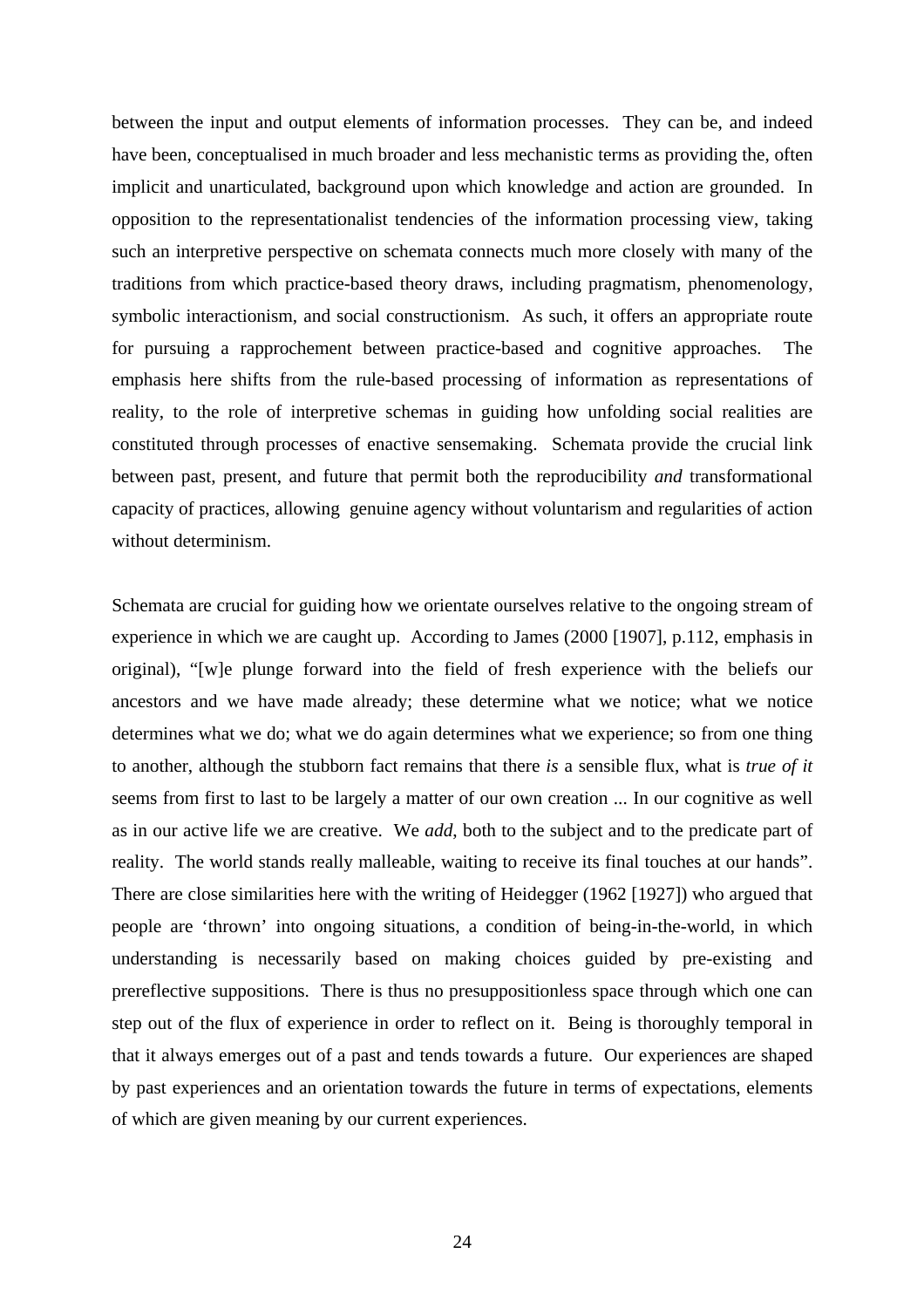The key insight here is that interpretive schemes are important to our mode of being in the world, being both influence on what we attend to and how we bracket our stream of experience, but also influenced by, reinforced, updated, modified, or overturned by those experiences. However, what these perspectives from pragmatism and phenomenology do not fully address are the social character of interpretation. It is only with later approaches, such as symbolic interactionism and social constructionism, that these insights were put on a more adequately social footing. Mead, for example, argued that "the individual mind can exist only in relation to other minds with shared meanings" (Miller, 1982, p. 5). It is through concrete social experiences, where one learns to take the role of others and jointly negotiate the meaning of situations through a cycle of gesture and response, that a sense of self develops relative to a wider community (Mead, 1913, 1934). In other words, our interpretive schemas are thoroughly social in character, both influencing and being influenced by our engagement in ongoing social experiences. These ideas are extended in the social constructionist concept of the *social stock of knowledge* (Berger and Luckmann, 1966; Schutz and Luckmann, 1973). This refers to a socially shared, but also unequally distributed, accumulation of knowledge comprising semantic fields, classifications, typificatory schemes, recipe knowledge, knowledge about situations, and so on, that is generally taken for granted in one's routine engagement with everyday life. Underlying this is an assumption of sharedness and the suspension of doubt, whereby the disruptive burden of questioning everything and continuously having to find new ways to act and interact are removed and the "validity of my knowledge of everyday life is taken for granted by myself and others until further notice" (Berger and Luckmann, 1966, p. 58; c.f. Garfinkel, 1967).

While the social stock of knowledge provides a conceptualisation of how routine patterns of activity are reproduced through social interaction, the question remains as to how changes are generated and new patterns encapsulated in a shifting and moving stock of knowledge. One possibility is that changes occur where there are problems or breakdowns as people find that their taken for granted assumptions and ways of doing things are inadequate for particular situations and so they are subsequently updated and revised. Schutz and Luckmann (1973) have also suggested that changes and additions to the stock of knowledge are built into its very operation. This is because the "social stock of knowledge transmitted to the individual relieves him of the necessity of 'independently' solving a whole series of important everyday occurrences. As a consequence of this, the individual has in principle the possibility of turning toward 'new' and thus not-yet-solved problems that are also perhaps not even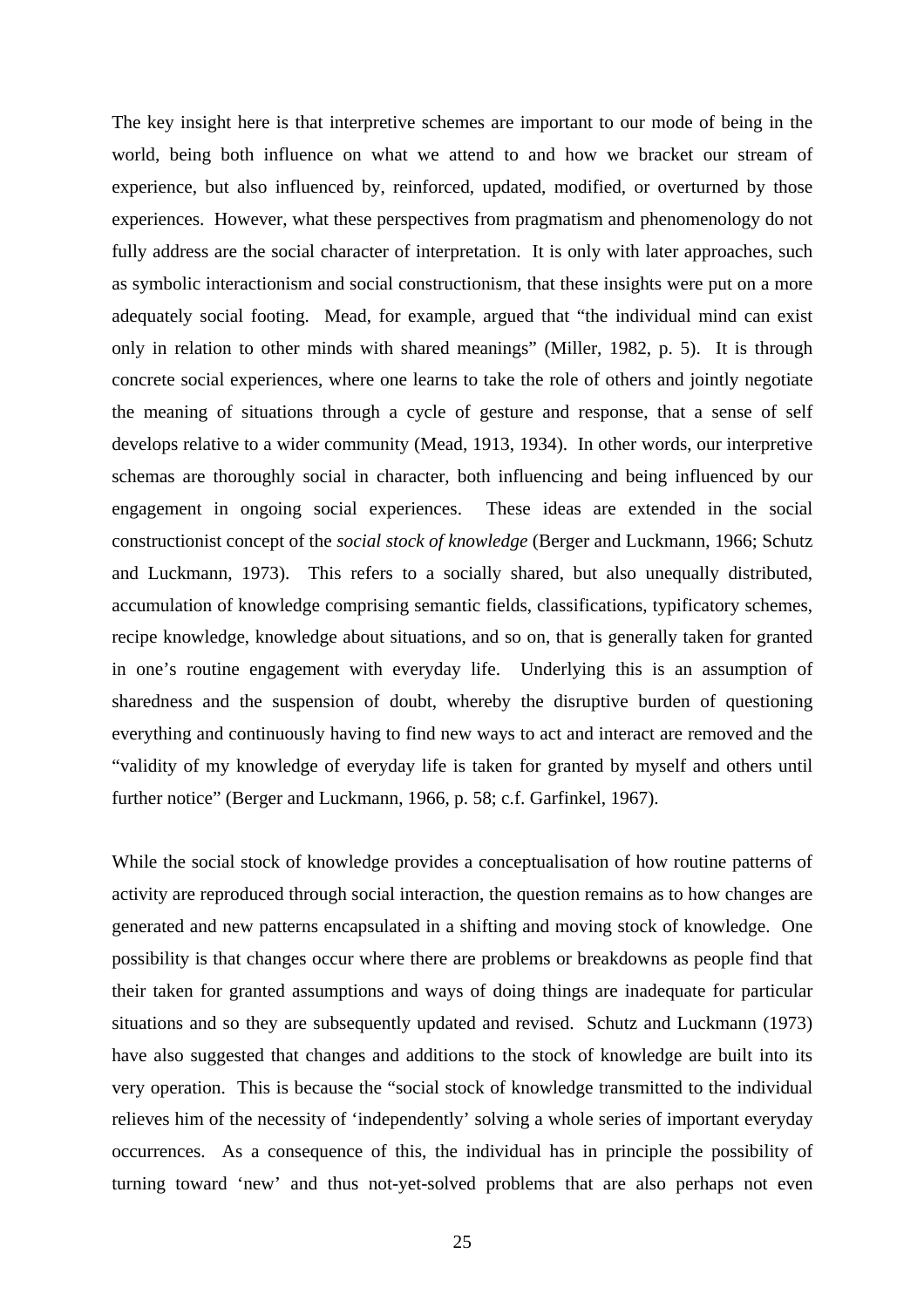recognized" (*ibid.,* p. 298). However, both these possibilities for change effectively come from outside the rules of the game as contained within the existing stock of knowledge; in the first instance because of a mismatch between rule-guided expectations and specific situations, and in the second case because the routinisation of certain everyday activities allows individuals to focus their efforts on other problems.

Subsequent contributions from social constructionism and others have focused on the transformative potential of rules themselves. This possibility arises because of two inherent features of social rules. The first is the understanding that rules are rarely, if ever, comprehensive and able to cover every situation and every eventuality. They are always liable to be misunderstood or misapplied and it would be excessively burdensome, if not impossible, to supply the necessary information to prevent such misunderstandings (as a number of the 'breaching' experiments conducted by Garfinkel (1967) clearly demonstrated). Taking inspiration from Wittgenstein, Taylor (1993) has suggested that rules can never contain the principles of their own application. If rules are purely about formal internal representations of what should be done, as the information processing model suggests, then the only way that errors of application can be corrected is through the provision of further rules, which could potentially lead to an infinite regress of rules about rules about rules *ad infinitum*. However, Taylor has argued that rule following is only possible against an unarticulated background of understanding, or 'form of life' to use Wittgenstein's (1953) terminology, comprising an embodied, practical mastery acquired in the form of habits, dispositions, tendencies, and so on. Crucially, the incompleteness of rules and their achievement against a background of practical know-how mean that there is always scope for improvisation within rule-guided action. The creativity at the core of rule following behaviour is also highlighted by the 'et cetera principle' in ethnomethodology which suggests that communication is usually based on a mutual assumption of incompleteness (Garfinkel, 1967).

The second feature of rules is that they are situated accomplishments that are necessarily tied to specific circumstances. As a result, there is the ever-present potential for change, of a greater or lesser extent and regardless of whether or not it is actualised, because there is always an active role for people in their enactment of rules. As Sewell (1992, p. 20) has argued, "[t]o be an agent means to be capable of exerting some control over the social relations in which one is enmeshed, which in turn implies the ability to transform those social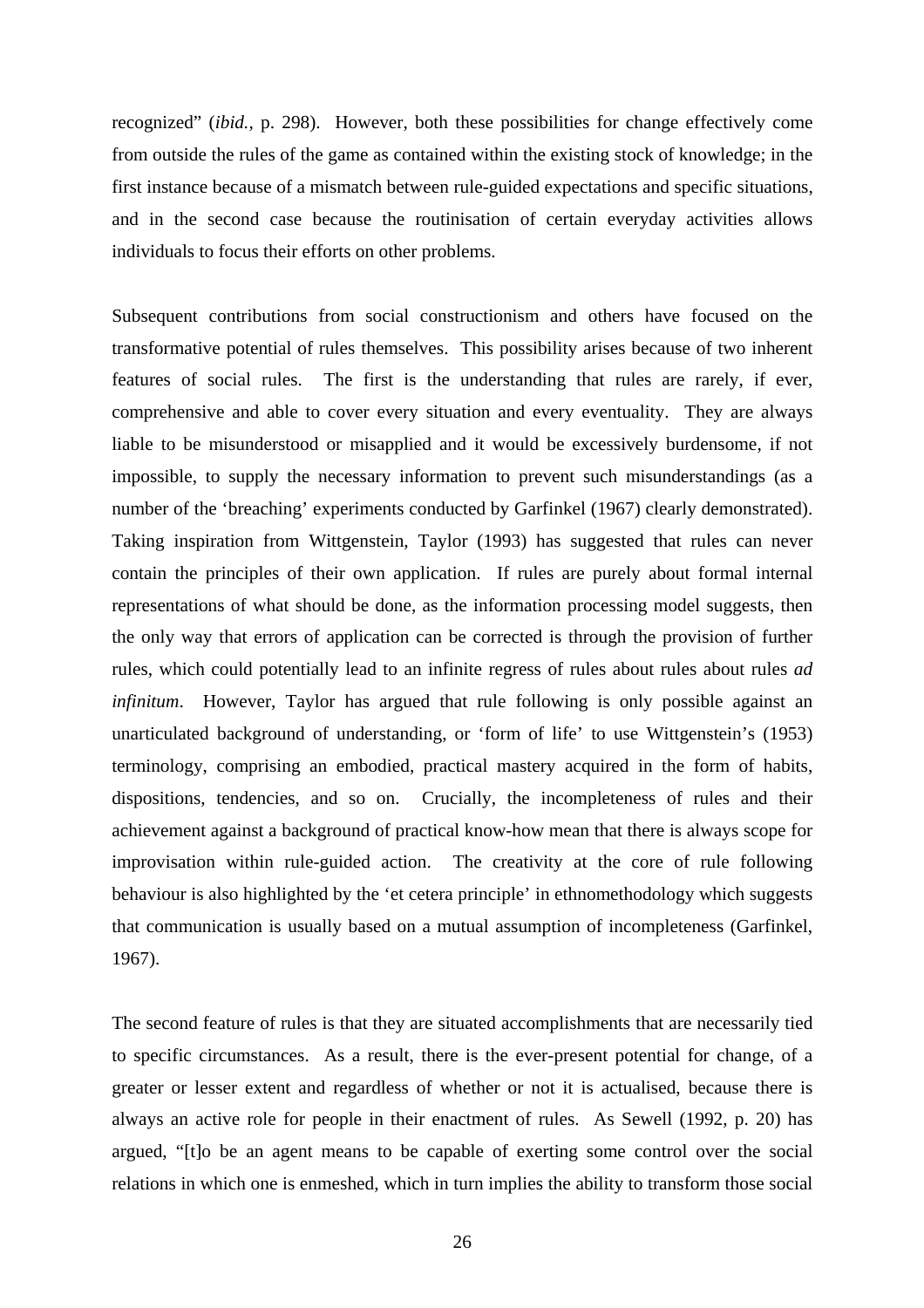relations to some degree". There have been a number of attempts to represent the distinction between rules as abstract guides for what should be done and rules as concrete enactments. Mouzelis (1995), for example, has distinguished between the paradigmatic and the syntagmatic in relation to social rules. The paradigmatic refers to general rules which can be applied in a variety of circumstances, whereas the syntagmatic concerns actual instances of social interaction which give expression to these rules and independent of which they have no existence. The paradigmatic is associated with the postion-role and dispositional dimensions of social action, while the syntagmatic corresponds with the interactive-situational dimension identified by Mouzelis. The position-role dimension relates to normative expectations surrounding particular roles, the dispositional dimension concerns historically acquired schemes of perception, thought, and action, and the interactive-situational dimension refers to the open-ended and contingent enactment of these dimensions through concrete practices of social action and interaction. According to Tsoukas (1996, p.19, emphasis in original), these three dimensions come together in the following way: "human agents *select out* on the one hand what they understand to be the *relevant* aspects of both their role-related normative expectations and their sets of dispositions, and on the other those *relevant* aspects of the local conditions within which their actions take place, and try to fit the two together".

A key issue here is not only that individuals are active agents in the reproduction and potential transformation of social rules and normative expectations, but also that the process of fitting together norms, dispositions, and situations is a crucially interpretive accomplishment. In order to orientate their behaviour by calling upon different normative or dispositional elements that are more or less appropriate to the situation, individuals must first make sense of the what the situation is, often on the basis of quite fragmentary, fleeting, and incomplete evidence. How one makes sense of situations is, in turn, influenced by what Hochschild (1979) called 'framing rules' and Cicourel (1973) termed 'interactional competence'. In either case it is not only knowledge of the rules that is needed, but also a practical sense of how and where they can be applied. For Cicourel (1973) there is a crucially cognitive dimension to the ability to generate situationally appropriate actions in that both normative expectations and the understanding of situations are guided by interpretive schemata. This is something that practice-based approaches, and sociology more generally, have avoided recognising. Yet, as Sewell (1992, p. 7, emphasis in original) has argued in relation to structuration theory, this leads to something of an omission: "Giddens places a great deal of weight on the notion that actors are *knowledgeable.* It is, presumably,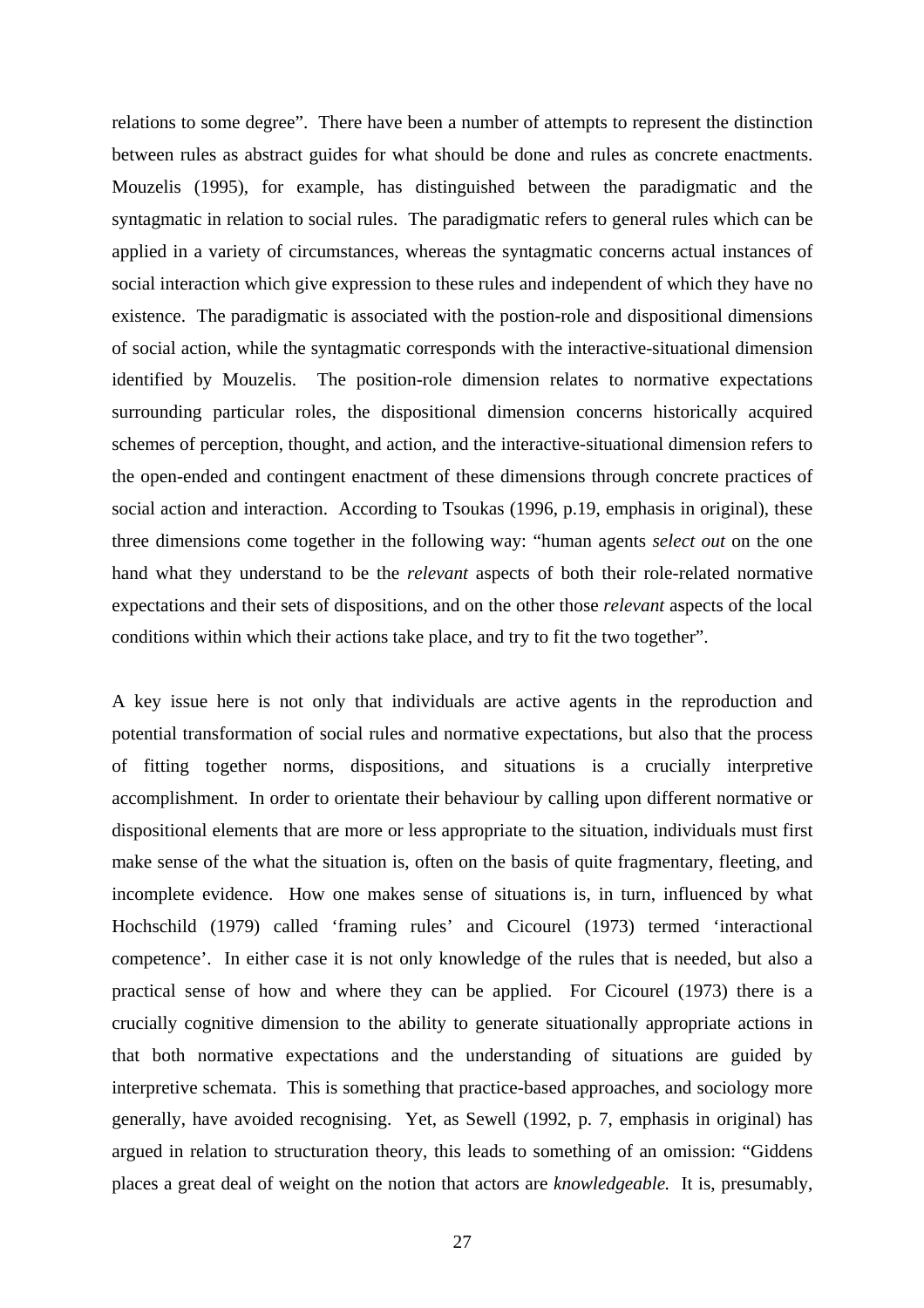the knowledge of rules that makes people capable of action. But Giddens develops no vocabulary for specifying the *content* of what people know". Cicourel (1981, p. 101) has made much the same point in suggesting that "[t]aking seriously the notion of schema theory should force sociologists to recognize the necessity of an explicit theory of meaning. Sociological theory often treats meaning as obvious or as a residual category".

It is, I would argue, by turning to some of the insights of social cognition outlined earlier in the paper that steps can be taken towards developing precisely such an understanding of the role of interpretive schemas in both reproducing and transforming social practices. Ironically, this has already been recognised by a few authors in the practice-based tradition, but rarely taken up. Thus, for example, according to Orlikowski and Gash (1994), it is entirely consistent to bring together the notion of frames or schemas from social cognition with theories of culture and the social construction of reality. The two are complementary not antagonistic: "[w]here cultural and subcultural analyses provide interpretations of contexts – socially established webs of meaning and actions – frames of reference offer a crisp and powerful lens for focusing specifically on how people makes sense of particular aspects of the world" (*ibid.,* p. 178). Importantly, any conceptualisation of interpretive schemas itself benefits from being reciprocally informed by social constructionist and cultural analyses because these help safeguard against turning back towards a static, mentalist, and rationalistic understanding of cognition.

## **Conclusion**

By way of conclusion, I would like to return to consider some implications of the above discussion, and particularly the call for a rapprochement between practice-based and cognitive approaches, for addressing the issue of project team diversity. On the face of it, attempting to combine insights from these two broad sets of approaches would not seem to be an especially fruitful avenue to pursue. After all, there is a gulf dividing the studies on group and team cognition outlined earlier in the paper and practice-based theories of knowing and learning. This is reflected in strong differences in theoretical approach, philosophical assumptions, and style of argumentation. The proposal here is not that the approaches and methods of studies on team cognition should be imported uncritically into practice-based theories *tout court.* To do so would be to be in danger of undermining the strengths of the practice-based tradition and reverting to static, individualistic, and overly rational accounts of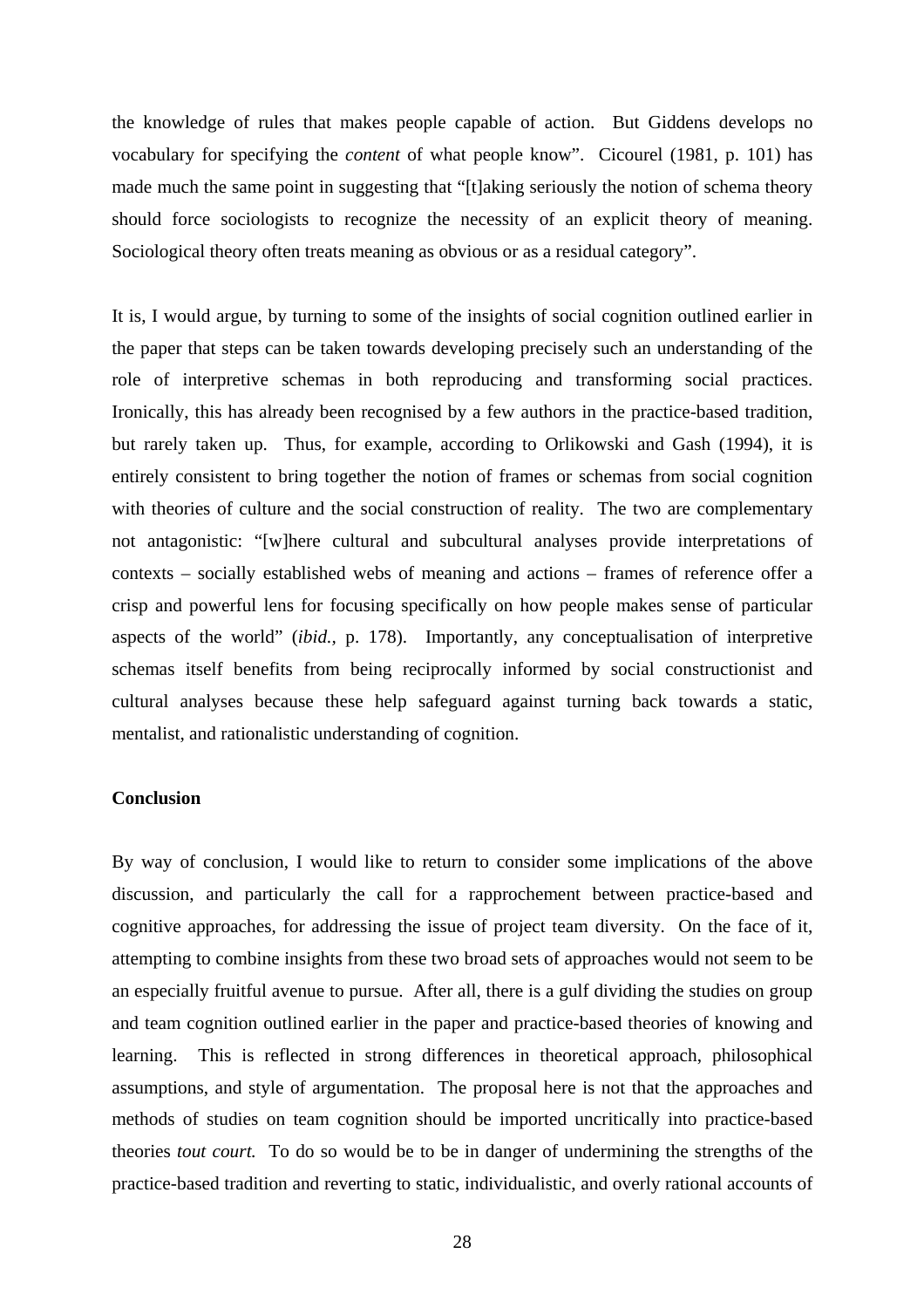organisational similarities and differences where they are treated as universal and essential traits to be manipulated into appropriate combinations so as to promote project team effectiveness. Practice-based approaches encourage a shift from the preoccupation with performance to a concern with *performances.* In this view, project teams are not so much a static collection of variously similar and different individual characteristics that need to be balanced to achieve effective performance. They are dynamic, emergent social settings where similarities and differences are actively constituted, negotiated, and contested through the situated practices of those involved. However, as the previous discussion highlighted, such performances do not take place in an institutional vacuum. The interlocking practices which go to make up project activities are grounded in the ongoing development of specific cultural-historical milieux, that are both reproduced and have the potential to be transformed through the unfolding progression of performances. The suggestion in this paper is that variably shared and distributed interpretive schemata have the potential to act as carriers of cultural-historical regularities, as well as being the dynamic background upon which creativity, improvisation, and innovation in practices are accomplished.

Brought together, a dynamic, situated, interpretive conception of social cognition, with the historically, culturally, and materially sensitive accounts of practice-based theory, are able to offer a rich and detailed understanding not only of how cultural-historical regularities in interpretive schema, rules, and norms are constituted, but also reveal something of the content and distribution of the social knowledge around which collective practices are formed, as well as the conditions under which interpretive schemas and patterns of activity are reproduced, modified, or transformed. This begins to raise important questions about the nature of project settings compared with other more routine domains of organisational life. According to Meyerson *et al.,* (1996), for example, temporary project teams can not always rely on the gradual sedimentation of routines, norms, conventions, and background knowledge that arguably characterises other more stable forms of organising. As a consequence, they often fall back on typified knowledge of role, position, function, and so on, of co-workers to co-ordinate their activities. In this sense, the interpretive schemas relating to project work are generated beyond the horizon of the project setting (e.g. through processes of professional socialisation and engagement in previous projects) and individuals and groups draw upon these existing typifications to negotiate their way through their current activities. The tendencies here are more reproductive than transformative because, particularly in highly time-constrained situations involving people who have not worked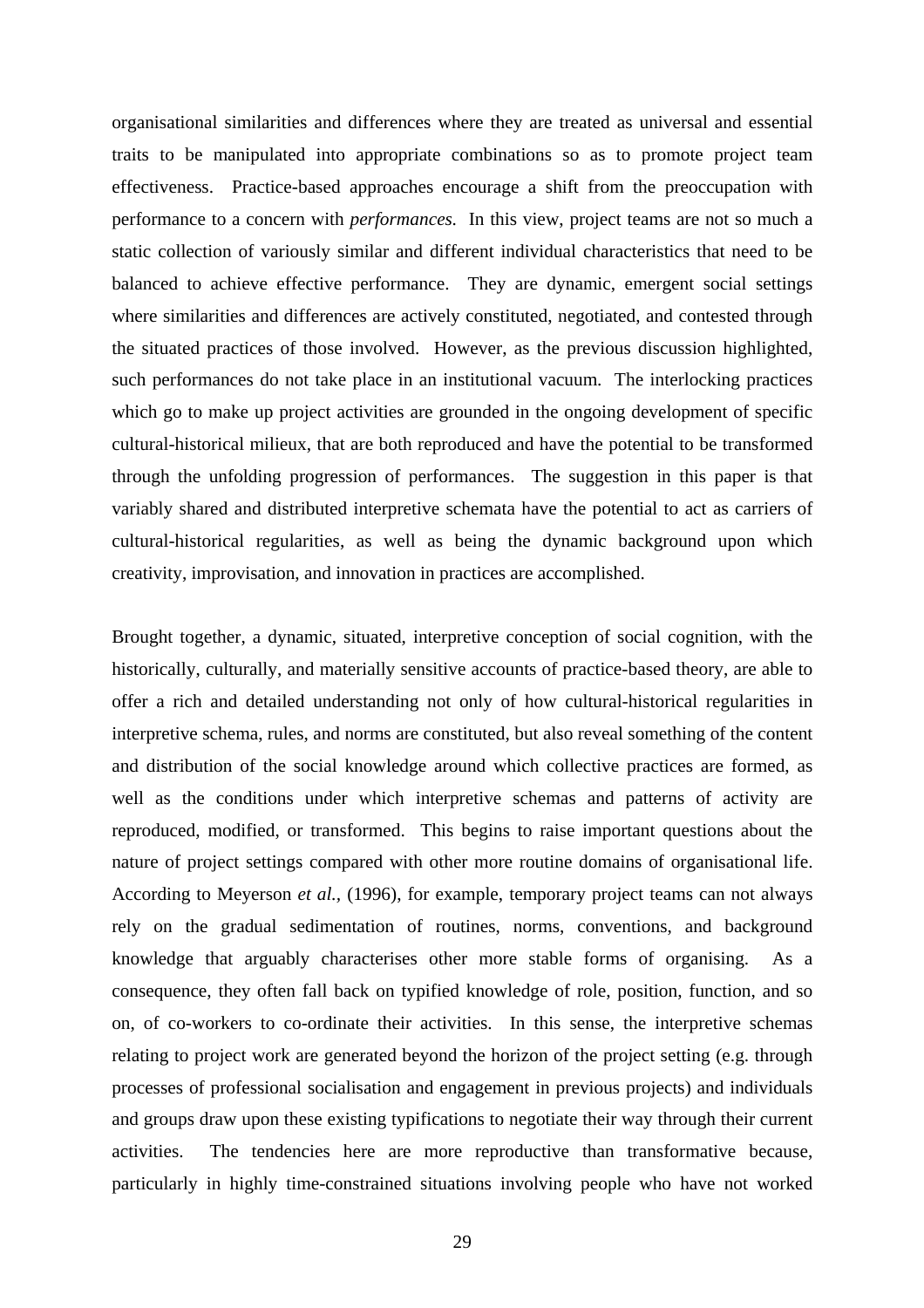together before, there is little time to develop more detailed, personalised knowledge about those with whom one is working. Interactions are conducted more on the basis of generic subjectivity than situated intersubjectivity (Mead, 1934; Weick, 1995).

However, at the same time, insights from social cognition suggest that the diversity of interpretive schemata in such situations, providing the degree of novelty is not too extreme, is likely to lead to manageable inter-group conflicts and mutual examination of perspectives, challenging existing interpretations and potentially resulting in schema modification. In this case, impulses toward the intense negotiation of perspectives, implied by the various bases around which differences are constituted in project settings, are more transformative than reproductive. Consequently, the conditions encouraged by many multi-functional projects, as both enactments of interlocking routines and interpretive schemata, on the one hand, and sites of intense and sometimes conflict-ridden negotiation around the collective interpretation of situations, tasks, activities, and relationships, makes them thoroughly open-ended endeavours. Of course, the precise ways in which these elements are woven together in the unfolding performances of project work is largely a matter for empirical investigation. However, what I have tried to provide in this paper is a broad framework to guide such a task. Importantly, this is quite different to the calls for more empirical evidence issuing from the literature on team cognition. Contrary to the claims made by some authors in this area, the matter of how to conceptualise team cognition is far from settled. Indeed, without a radical reworking, I would argue that the prospects for further insights are limited.

#### **References**

Abelson, R.P. (1976) 'Script processing in attitude formation and decision making.' In: Carroll, J.S. and Payne, J.W. (eds.) *Cognition and Social Behavior.* Hillsdale, N: Lawrence Erlbaum Associates, pp. 36-46.

Abelson, R.P. (1981) 'Psychological status of the script concept.' *American Psychologist* 36: 715-729.

Anderson, J.R. (1983) *The Architecture of Cognition.* Cambridge, MA: Harvard University Press.

Archer, M.S. (1982) 'Morphogenesis versus structuration: on combining structure and action.' *British Journal of Sociology* 33: 455-483.

Archer, M.S. (1988) *Culture and Agency.* Cambridge: Cambridge University Press.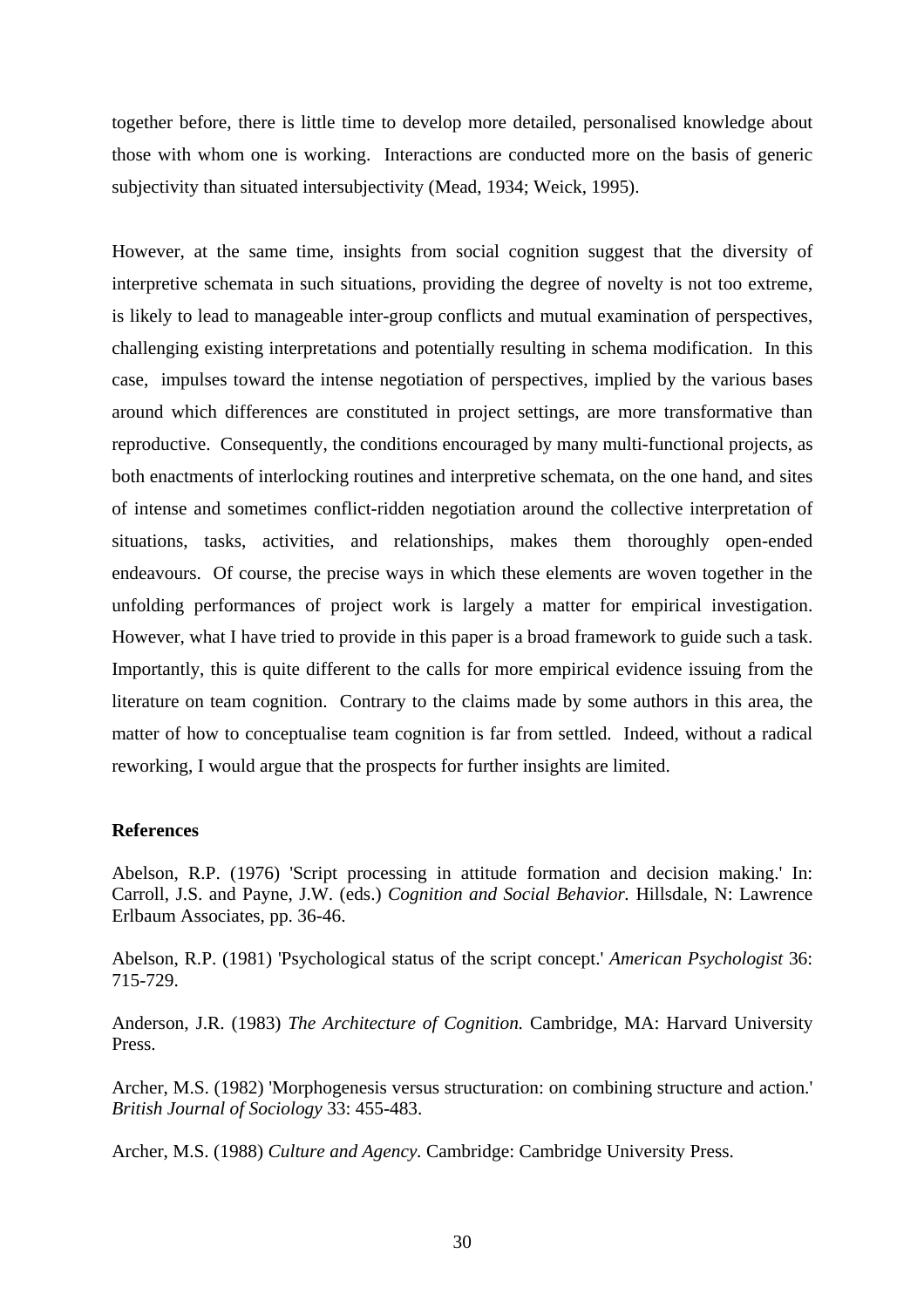Archer, M.S. (1990) 'Human agency and social structure: a critique of Giddens.' In: Clark, J., Modgil, C. and Modgil, S. (eds.) *Anthony Giddens: Consensus and Controversy.* Brighton: The Falmer Press, pp. 73-84.

Archer, M.S. (1995) *Realist Social Theory: The Morphogenetic Approach.* Cambridge: Cambridge University Press.

Archer, M.S. (1996) 'Social integration and system integration: developing the distinction.' *Sociology* 30: 679-699.

Austin, J.R. (1997) 'A cognitive framework for understanding demographic influences in groups.' *International Journal of Organizational Analysis* 5(4): 342-359.

Austin, J.R. (2003) 'Transactive memory in organizational groups: the effects of content, consensus, specialization, and accuracy on group performance.' *Journal of Applied Psychology* 88(5): 866-878.

Ayas, K. (1996) 'Professional project management: a shift towards learning and a knowledgecreating structure.' *International Journal of Project Management* 14: 131-136.

Banks, A.P. and Millward, L.J. (2000) 'Running shared mental models as a distributed cognitive process.' *British Journal of Psychology* 91: 513-531.

Bargh, J.A. (1982) 'Attention and automaticity in processing of self-relevant information.' *Journal of Personality and Social Psychology* 43: 425-436.

Barley, S.R. and Tolbert, P.S. (1997) 'Institutionalization and structuration: studying the links between action and institution.' *Organization Studies* 18(1): 93-117.

Berger, P. and Luckmann, T. (1966) *The Social Construction of Reality: A Treatise in the Sociology of Knowledge.* Harmondsworth: Penguin.

Bernthal, P.R. and Insko, C.A. (1993) 'Cohesiveness without groupthink: the interactive effects of social and task cohesion.' *Group & Organization Management* 18(1): 66-87.

Bettenhausen, K.L. (1991) 'Five years of groups research: what have we learned and what needs to be addressed.' *Journal of Management* 17: 345-381.

Blake, R. and Mouton, J. (1964) *The Managerial Grid.* Houston, TX: Gulf Publishing Co.

Bourdieu, P. (1977) *Outline of a Theory of Practice.* Cambridge: Cambridge University Press.

Bourdieu, P. (1992) *The Logic of Practice.* Cambridge: Polity Press.

Bresnen, M., Edelman, L., Newell, S., Scarbrough, H. and Swan, J. (2003) 'Social practices and the management of knowledge in project environments.' *International Journal of Project Management* 21: 157-166.

Broadbent, D.E. (1958) *Perception and Communication.* New York: Pergamon Press.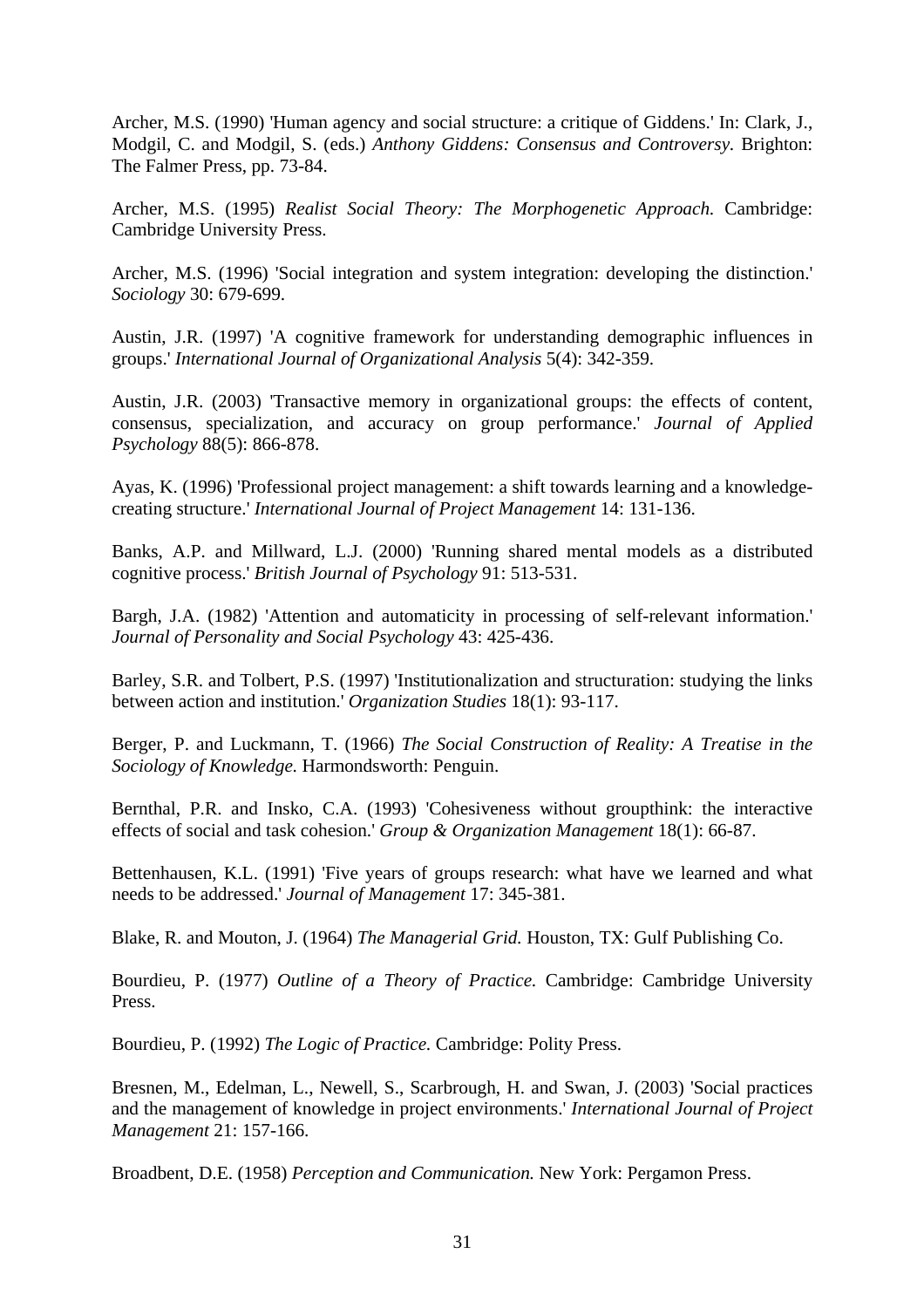Brown, J.S. and Duguid, P. (2001) 'Creativity versus structure: a useful tension.' *MIT Sloan Management Review* 42(4): 93-94.

Burns, T. and Stalker, G.M. (1961) *The Management of Innovation.* London: Tavistock.

Callinicos, A. (1985) 'A. Giddens: a contemporary critique.' *Theory and Society* 14: 133-166.

Cannon-Bowers, J.A. and Salas, E. (2001) 'Reflections on shared cognition.' *Journal of Organizational Behavior* 22: 195-2002.

Cannon-Bowers, J.A., Salas, E. and Converse, S.A. (1990) 'Cognitive psychology and team training: shared mental models of complex systems.' *Human Factors Bulletin* 33: 1-4.

Cannon-Bowers, J.A., Salas, E. and Converse, S.A. (1993) 'Shared mental models in expert team decision making.' In: Castellan, N.J. (ed.) *Individual and Group Decision Making: Current Issues.* Hillsdale, NJ: Lawrence Erlbaum Associates, pp. 221-246.

Cicourel, A.V. (1973) *Cognitive Sociology: Language and Meaning in Social Interaction.*  Harmondsworth: Penguin.

Cicourel, A.V. (1981) 'The role of cognitive-linguistic concepts in understanding everyday social interactions.' *Annual Review of Sociology* 7: 87-106.

Cook, S.D.N. and Yanow, D. (1993) 'Culture and organizational learning.' *Journal of Management Inquiry* 2(4): 373-390.

Cooke, N.J., Salas, E., Cannon-Bowers, J.A. and Stout, R.J. (2000) 'Measuring team knowledge.' *Human Factors* 41(1): 151-173.

Davis, K. and Newstrom, J.W. (1985) *Human Behavior at Work: Organizational Behavior.*  New York: McGraw-Hill.

DeFillippi, R.J. (2001) 'Project-based learning, reflective practices and learning outcomes.' *Management Learning* 32(1): 5-10.

Dodgson, M. (1993) 'Organizational learning: a review of some literatures.' *Organization Studies* 14(3): 375-394.

Donnellon, A., Gray, B. and Bougon, M.G. (1986) 'Communication, meaning, and organized action.' *Administrative Science Quarterly* 31: 43-55.

Driver, M. (2003) 'Diversity and learning in groups.' *The Learning Organization* 10(3): 149- 166.

Druskat, V.U. and Pescosolido, A.T. (2002) 'The content of effective teamwork mental models in self-managing teams: ownership, learning and heedful interrelating.' *Human Relations* 55(3): 283-314.

Duncan, P.C., Rouse, W.B., Johnston, J.H., Cannon-Bowers, J.A., Salas, E. and Burns, J.J.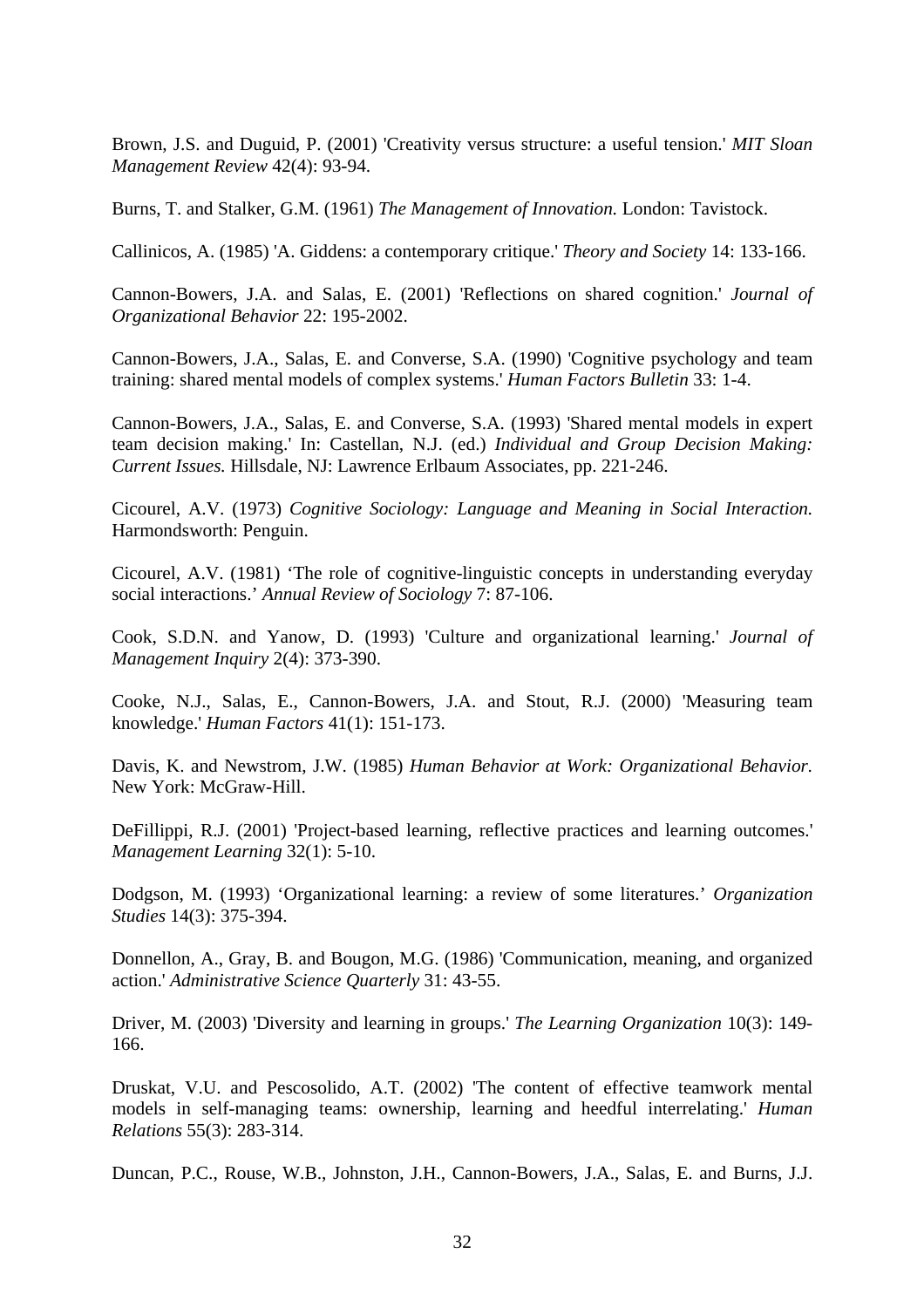(1996) 'Training teams working in complex systems: a mental model-based approach.' *Human/Technology Interaction in Complex Systems* 8: 173-231.

Earley, P.C. and Mosakowski, E. (2000) 'Creating hybrid team cultures: an empirical test of transnational team functioning.' *Academy of Management Journal* 43(1): 26-49.

Easterby-Smith, M. (1997) 'Disciplines of organizational learning: contributions and critiques.' *Human Relations* 50(9): 1085-1113.

Emirbayer, M. and Mische, A. (1998) 'What is agency?' *American Journal of Sociology*  103(4): 962-1023.

Endsley, M. R. (1995) 'Toward a theory of situation awareness in dynamic systems.' *Human Factors* 37(1): 32-64.

Fayol, H. (1949 [1930]) *Industrial and General Administration.* London: Pitman.

Fiske, S.T. and Taylor, S.E. (1984) *Social Cognition.* New York: Random House.

Fiol, C.M. and Lyles, M.A. (1985) 'Organizational learning.' *Academy of Management Review* 10(4): 803-813.

Fox, S. (1996) 'Viral writing: deconstruction, disorganization and ethnomethodology.' *Scandinavian Journal of Management* 12(1): 89-108.

Gann, D.M. and Salter, A. (2000) 'Innovation in project-based, service-enhanced firms: the construction of complex products and systems.' *Research Policy* 29: 955-972.

Garfinkel, H. (1967) *Studies in Ethnomethodology.* Englewood Cliffs, NJ: Prentice-Hall.

Gentner, D. and Stevens, A.L. (eds.) *Mental Models.* Hillsdale, NJ: Lawrence Erlbaum Associates.

Gherardi, S. (2000) 'Practice-based theorizing on learning and knowing in organizations.' *Organization* 7(2): 211-223.

Gherardi, S. (2001) 'From organizational learning to practice-based knowing.' *Human Relations* 54(1): 131-139.

Gherardi, S. and Nicolini, D. (2002) 'Learning the trade: a culture of safety in practice.' *Organization* 9(2): 191-223.

Gibson, C.B. (2001) 'From knowledge accumulation to accommodation: cycles of collective cognition in work groups.' *Journal of Organizational Behavior* 22: 121-134.

Giddens, A. (1979) *Central Problems in Social Theory: Action, Structure and Contradiction in Social Analysis.* London: Macmillan.

Giddens, A. (1984) *The Constitution of Society: Outline of the Theory of Structuration.*  Cambridge: Polity Press.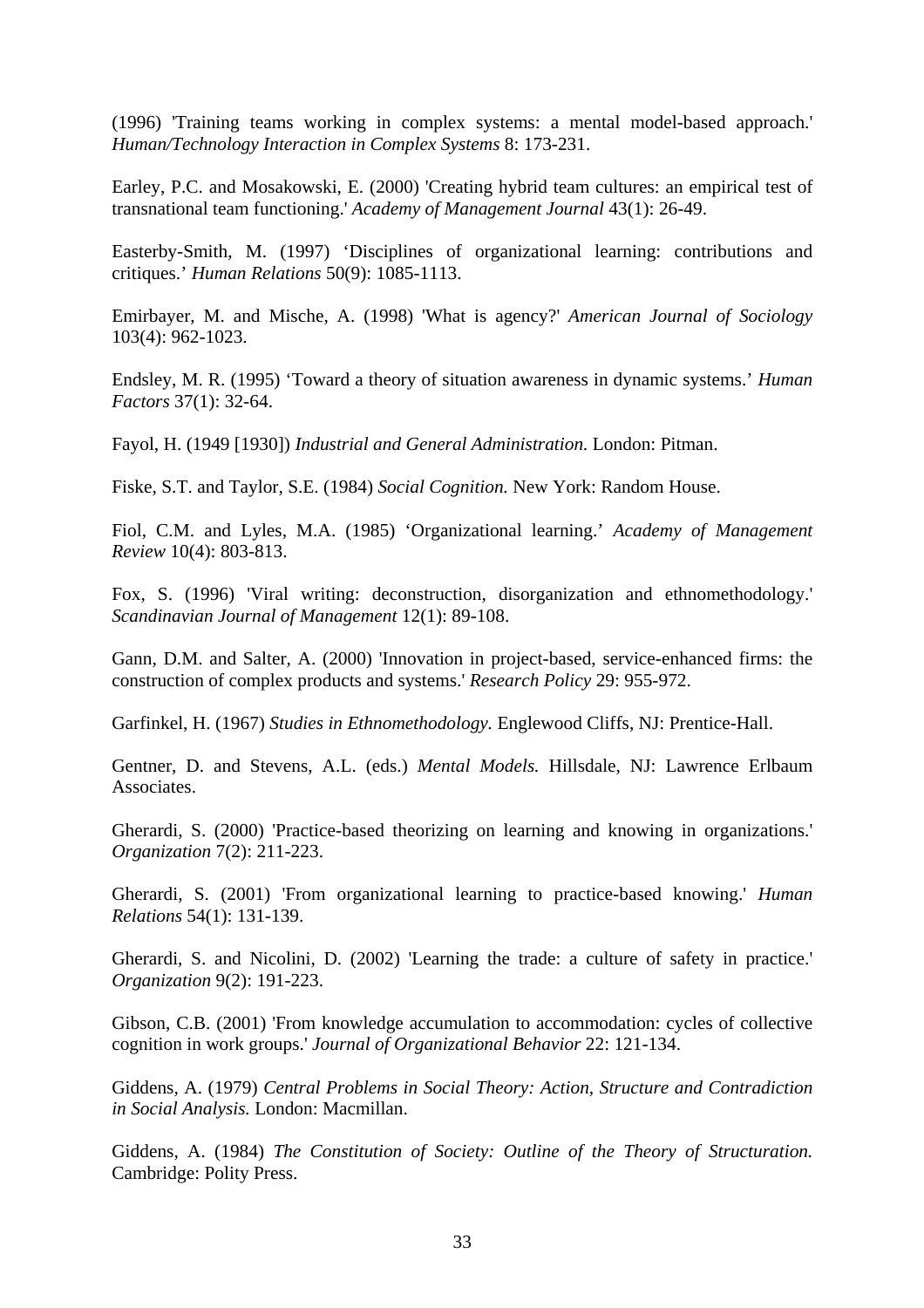Grabher, G. (2002) 'Cool projects, boring institutions: temporary collaboration in social context.' *Regional Studies* 36(3): 205-214.

Greeno, J.G. (1989) 'A perspective on thinking.' *American Psychologist* 44(2): 134-141.

Greeno, J.G. (1998) 'The situativity of knowing, learning and research.' *American Psychologist* 53(1): 5-26.

Gulick, L.H. (1937) 'Notes on the theory of organization.' In: Gulick, L.H. and Urwick, L. (eds.) *Papers on the Science of Administration.* New York: Institute of Public Administration, pp. 1-88.

Guzzo, R.A. (1986) 'Group decision making and group effectiveness in organizations.' In: Goodman, P.S. (ed.) *Designing Effective Work Groups*. San Francisco, CA: Jossey-Bass, pp. 34-71.

Heidegger, M. (1962 [1927]) *Being and Time.* Oxford: Blackwell.

Heracleous, L. and Barrett, M. (2001) 'Organizational change as discourse: communicative actions and deep structures in the context of information technology implementation.' *Academy of Management Journal* 44(4): 755-778.

Hobday, M. (2000) 'The project-based organisation: an ideal form of for managing complex products and systems?' *Research Policy* 29: 871-893.

Hochschild, A. (1979) 'Emotion work, feeling rules, and social structure.' *American Journal of Sociology* 85(3): 551-575.

Hoffman, L.R. and Maier, N.R.E. (1961) 'Quality and acceptance of problem solutions by members of heterogeneous and homogeneous groups.' *Journal of Abnormal and Social Psychology* 62: 401-407.

Hollingshead, A.B. (1998) 'Distributed knowledge and transactive processes in groups.' In: Neale, M.A., Mannix, E.A. and Gruenfeld, D.H. (eds.) *Research on Managing Groups and Teams. Volume 1.* Greenwich, CT: JAI Press, pp. 103-124.

Hollingshead, A.B. (2000) 'Perceptions of expertise and transactive memory in work relationships.' *Group Processes and Intergroup Relations* 3: 257-267.

Hutchins, E. (1995a) *Cognition in the Wild.* Cambridge, MA: MIT Press.

Hutchins, E. (1995b) 'How a cockpit remembers its speeds.' *Cognitive Science* 265-288.

Jackson, S.E., May, K.E. and Whitney, K. (1995) 'Understanding the dynamics of diversity in decision-making teams.' In: Guzzo, R.A. and Salas, E. (eds.) *Team Effectiveness and Decision Making in Organizations.* San Francisco, CA: Jossey Bass, pp. 204-261.

James, W. (1950 [1890]) *The Principles of Psychology.* 2 Volumes. New York: Dover Publications.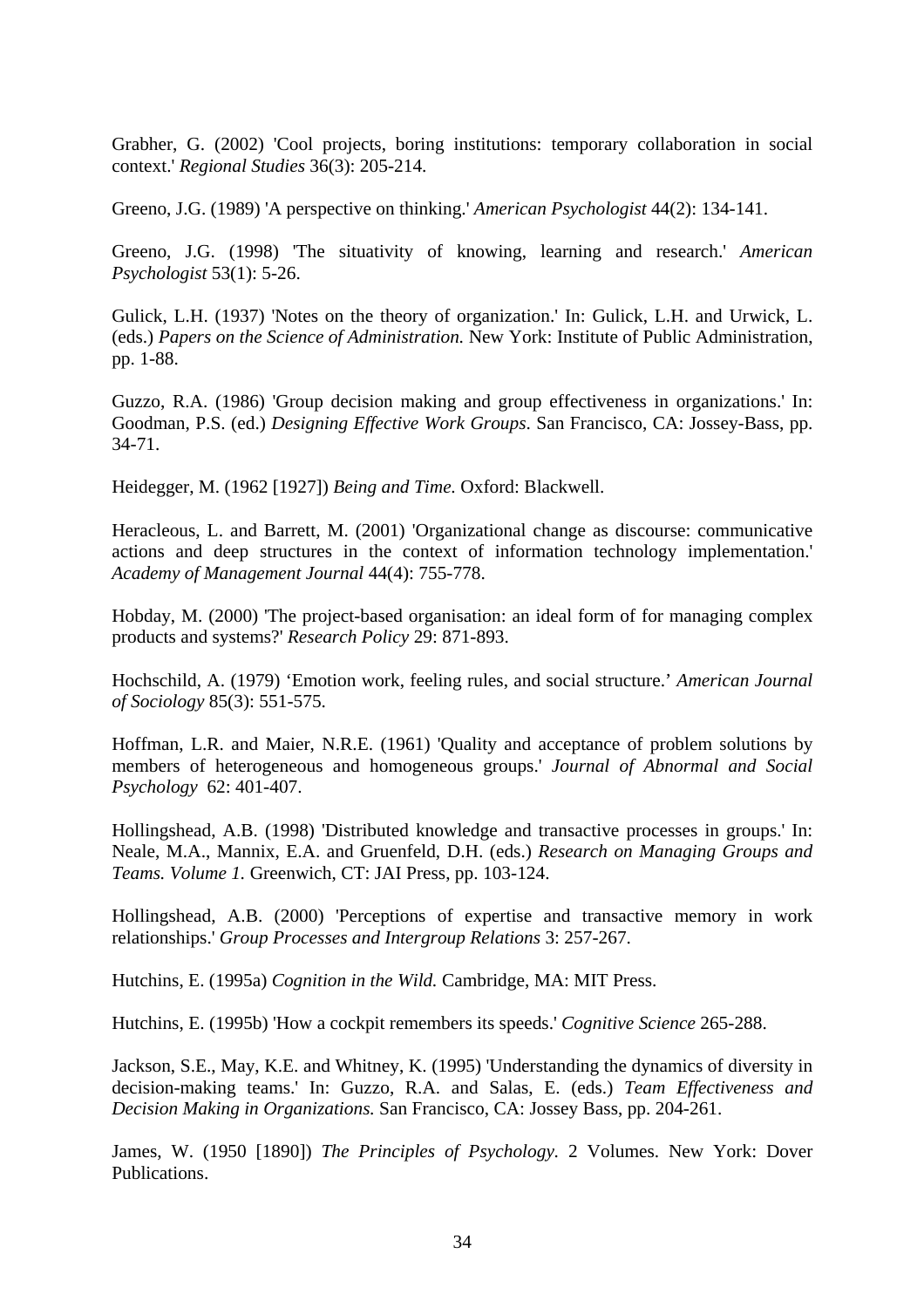James, W. (2000 [1907]) 'Pragmatism: a new way for some old ways of thinking.' In: James, W. *Pragmatism and Other Writings.* Harmondsworth: Penguin, pp. 1-132.

Janis, I.L. (1972) *Victims of Groupthink*. Boston, MA: Houghton Mifflin.

Janis, I.L. (1982) *Groupthink: Psychological Studies of Policy Decisions and Fiascos.*  Boston, MA: Houghton Mifflin.

Jehn, K.A., Northcraft, G.B. and Neale, M.A. (1999) 'Why differences make a difference: a field study of diversity, conflict, and performance in workgroups.' *Administrative Science Quarterly* 44: 741-763.

Johnson-Laird, P.N. (1983) *Mental Models: Towards a Cognitive Science of Language, Inference and Consciousness.* Cambridge, MA: Harvard University Press.

Keegan, A. and Turner, J.R. (2001) 'Quantity versus quality in project based learning practices.' *Management Learning* 32(1): 77-98.

Kelly, G.A. (1955) *The Psychology of Personal Constructs.* 2 Volumes. New York: Norton.

Kiesler, C.A. and Sproull, L. (1982) 'Managerial response to changing environments: perspectives on problem sensing from social cognition.' *Administrative Science Quarterly* 27: 548-570.

Kim, D.H. (1993) 'The link between individual and organizational learning.' *Sloan Management Review* 35(1): 37-50.

Klimoski, R. and Mohammed, S. (1994) 'Team mental model: construct or metaphor?' *Journal of Management* 20(2): 403-437.

Langan-Fox, J., Wirth, A., Code, S., Langfield-Smith, K. and Wirth, A. (2001) 'Analyzing shared and team mental models.' *International Journal of Industrial Ergonomics* 28: 99-112.

Lave, J. (1988) *Cognition in Practice: Mind, Mathematics, Culture in Everyday Life.* Cambridge: Cambridge University Press.

Lave, J. and Wenger, E. (1991) *Situated Learning: Legitimate Peripheral Participation.*  Cambridge: Cambridge University Press.

Lawrence, P.R. and Lorsch, J.W. (1967a) *Organization and Environment: Managing Differentiation and Integration.* Boston, MA: Harvard University Press.

Lawrence, P.R. and Lorsch, J.W. (1967b) 'Differentiation and integration in complex organizations.' *Administrative Science Quarterly* 12: 1-30.

Leonard, D. (1995) *Wellsprings of Knowledge: Building and Sustaining the Sources of Innovation.* Boston, MA: Harvard Business School Press.

Leonard, D. and Swap, W. (1999) *When Sparks Fly: Igniting Creativity in Groups.* Boston,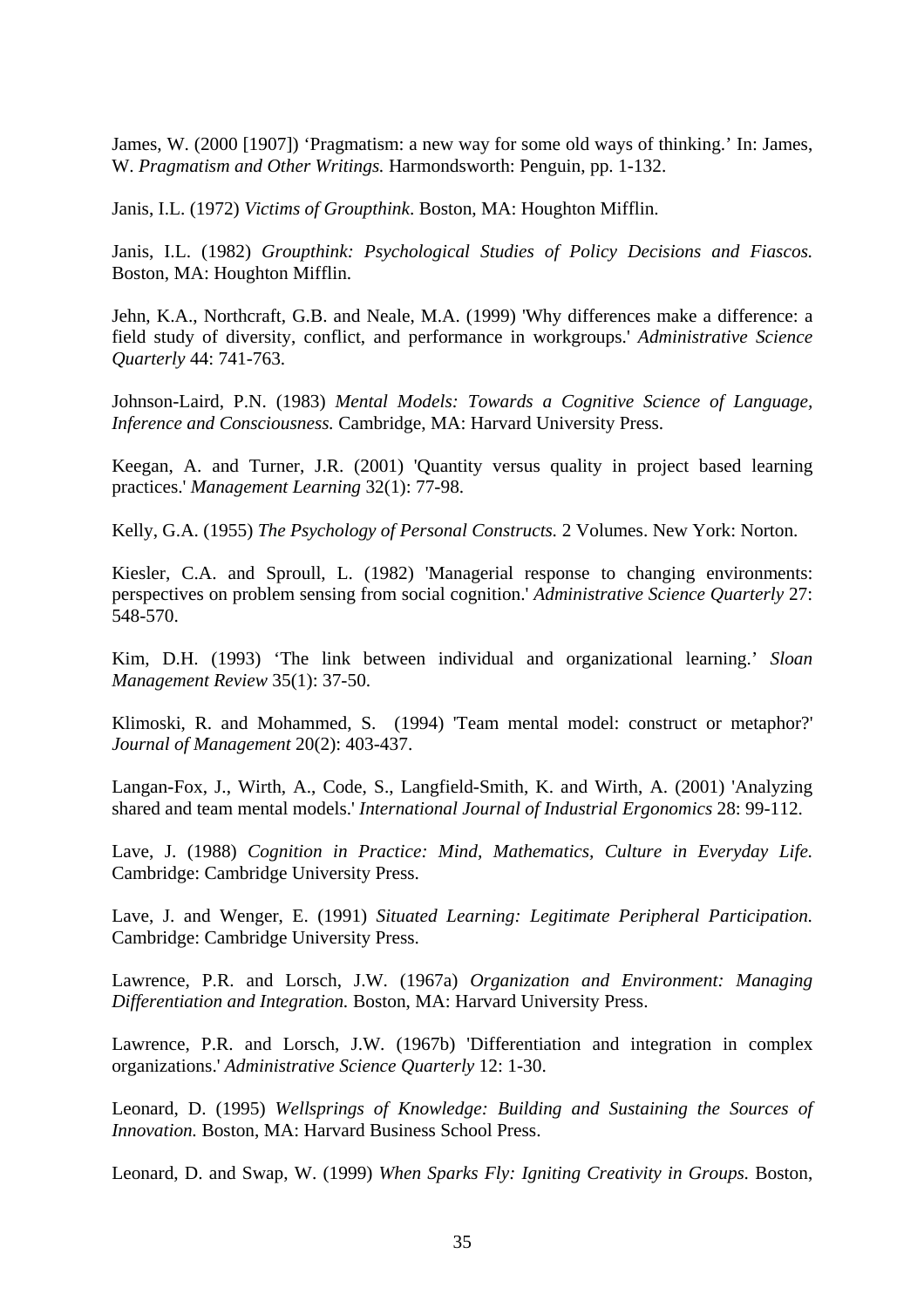MA: Harvard Business School Press.

Levesque, L.L., Wilson, J.M. and Wholey, D.R. (2001) 'Cognitive divergence and shared mental models in software development project teams.' *Journal of Organizational Behavior*  22: 135-144.

Levine, J.M., Resnick, L.B. and Higgins, E.T. (1993) 'Social foundations of cognitions.' *Annual Review of Psychology* 41: 585-612.

Levinthal, D.A. and March, J.G. (1993) 'The myopia of learning.' *Strategic Management Journal* 14: 95-112.

Lewis, K. and Huber, G. (2005) 'A theory of the effects of cross understanding and mental model dissimilarity on work group outcomes.' *Academy of Management Proceedings* MOC: I1-I6.

Louis, M.R. And Sutton, R.I. (1991) 'Switching cognitive gears: from habits of mind to active thinking.' *Human Relations* 44: 55-76.

McClelland, J., Rumelhart, D. and Hinton, G. (1987) 'The appeal of parallel distributed processing.' In: Rumelhart, D., McClelland, J. *et al.* (eds.) *Parallel Distributed Processing: Explorations in the Microstructure of Cognition. Volume One - Foundations.* Cambridge, MA: MIT Press, pp. 3-44.

March, J.G. (1991) 'Exploration and exploitation in organizational learning.' *Organization Science* 2: 71-87.

March, J.G. and Olson, J.P. (1975). 'The uncertainty of the past; organizational ambiguous learning.' *European Journal of Political Research* 3: 147-171.

Marshall, A. (1920 [1890]) *Principles of Economics.* London: Macmillan.

Marshall, N. (2003) 'Identity and difference in complex projects: why boundaries still matter in the 'boundaryless' organization.' In: Paulsen, N. and Hernes, T. (eds.) *Managing Boundaries in Organizations: Multiple Perspectives.* Basingstoke: Palgrave Macmillan, pp. 55-75.

Mathieu, J.E., Heffner, T.S., Goodwin, G.F., Salas, E. and Cannon-Bowers, J.A. (2000) 'The influence of shared mental models on team process and performance.' *Journal of Applied Psychology* 85(2): 273-283.

Mead, G.H. (1913) 'The social self.' *Journal of Philosophy, Psychology and Scientific Methods* 10: 374-380.

Mead, G.H. (1934) *Mind, Self and Society from the Standpoint of a Social Behaviorist.*  Chicago, IL: University of Chicago Press.

Meyerson, D., Weick, K.E. and Kramer, R.M. (1996) 'Swift trust and temporary groups.' In: Kramer, R.M. and Tyler, T.R. (eds.) *Trust in Organizations: Frontiers of Theory and Research.* Thousand Oaks, CA: Sage Publications, pp. 166-195.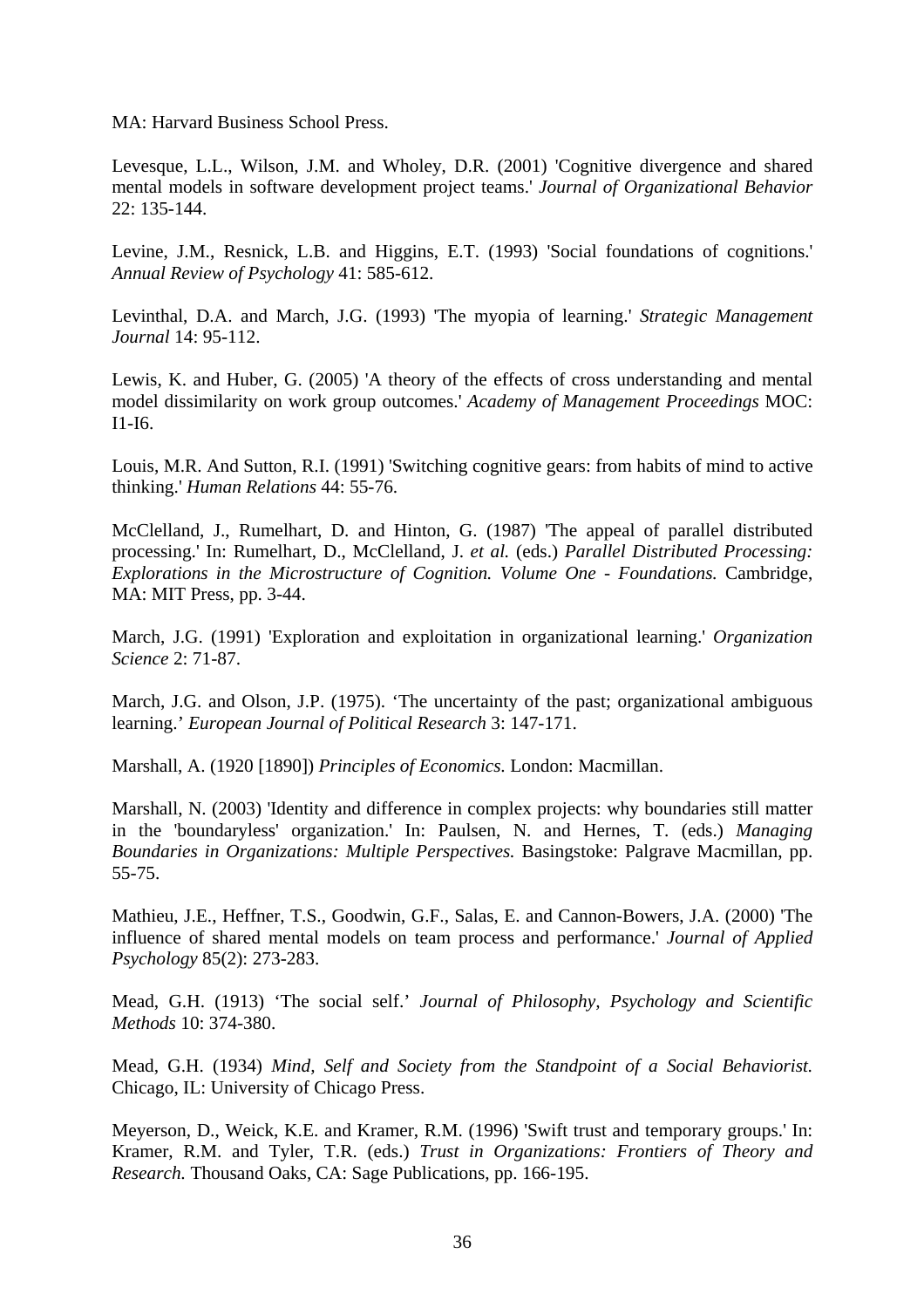Miller, D.L. (1982) 'Introduction.' In: Miller, D.L. (ed.) *The Individual and the Social Self: Unpublished Work of George Herbert Mead.* Chicago, IL: University of Chicago Press, pp. 1-26.

Minsky, M.A. (1975) 'A framework for representing knowledge.' In: Winston, P.H. (ed.) *The Psychology of Computer Vision.* New York: McGraw-Hill, pp. 211-277.

Mitchell, R. (1986) 'Team building by disclosure of internal frames of reference.' *Journal of Applied Behavioral Science* 22: 15-28.

Mohammed, S. and Dumville, B.C. (2001) 'Team mental models in a team knowledge framework: expanding theory and measurement across disciplinary boundaries.' *Journal of Organizational Behavior* 22: 89-106.

Mohammed, S. and Ringseis, E. (2001) 'Cognitive diversity and consensus in group decision making: the role of inputs, processes,and outcomes.' *Organizational Behavior and Human Decision Processes* 85(2): 310-335.

Mohammed, S., Klimoski, R. and Rentsch, J. (2000) 'The measurement of team mental models: we have no shared schema.' *Organizational Research Methods* 3: 123-165.

Moussavi, F. and Evans, D.A. (1993) 'Emergence of organizational attributions: the role of a shared cognitive schema.' *Journal of Management* 19(1): 79-95.

Neisser, U. (1967) *Cognitive Psychology.* Englewood Cliffs, NJ: Prentice Hall.

Newell, A. and Simon, H.A. (1972) *Human Problem Solving.* Englewood Cliffs, NJ: Prentice Hall.

Norman, D.A. (1993) 'Cognition in the head and in the world: an introduction to the special issue on situated action.' *Cognitive Science* 17(1): 1-6.

Orlikowski, W.J. (1992) 'The duality of technology: rethinking the concept of technology in organizations.' *Organization Science* 3(3): 398-427.

Orlikowski, W.J. (2000) 'Using technology and constituting structures: a practice lens for studying technology in organizations.' *Organization Science* 11(4): 404-428.

Orlikowski, W.J. (2002). 'Knowing in practice: enacting a collective capability in distributed organizing.' *Organization Science* 13(3): 249-273.

Orlikowski, W.J. and Gash, D.C. (1994) 'Technological frames: making sense of information technology in organizations.' *ACMN Transactions on Information Systems* 12(2): 174-207.

Overholt, A. (2004) 'Personality tests: back with a vengeance.' *Fast Company*, November 2004, pp.115-117.

Pelled, L. (1996) 'Demographic diversity, conflict, and work group outcomes: an intervening process theory.' *Organization Science* 17: 615-631.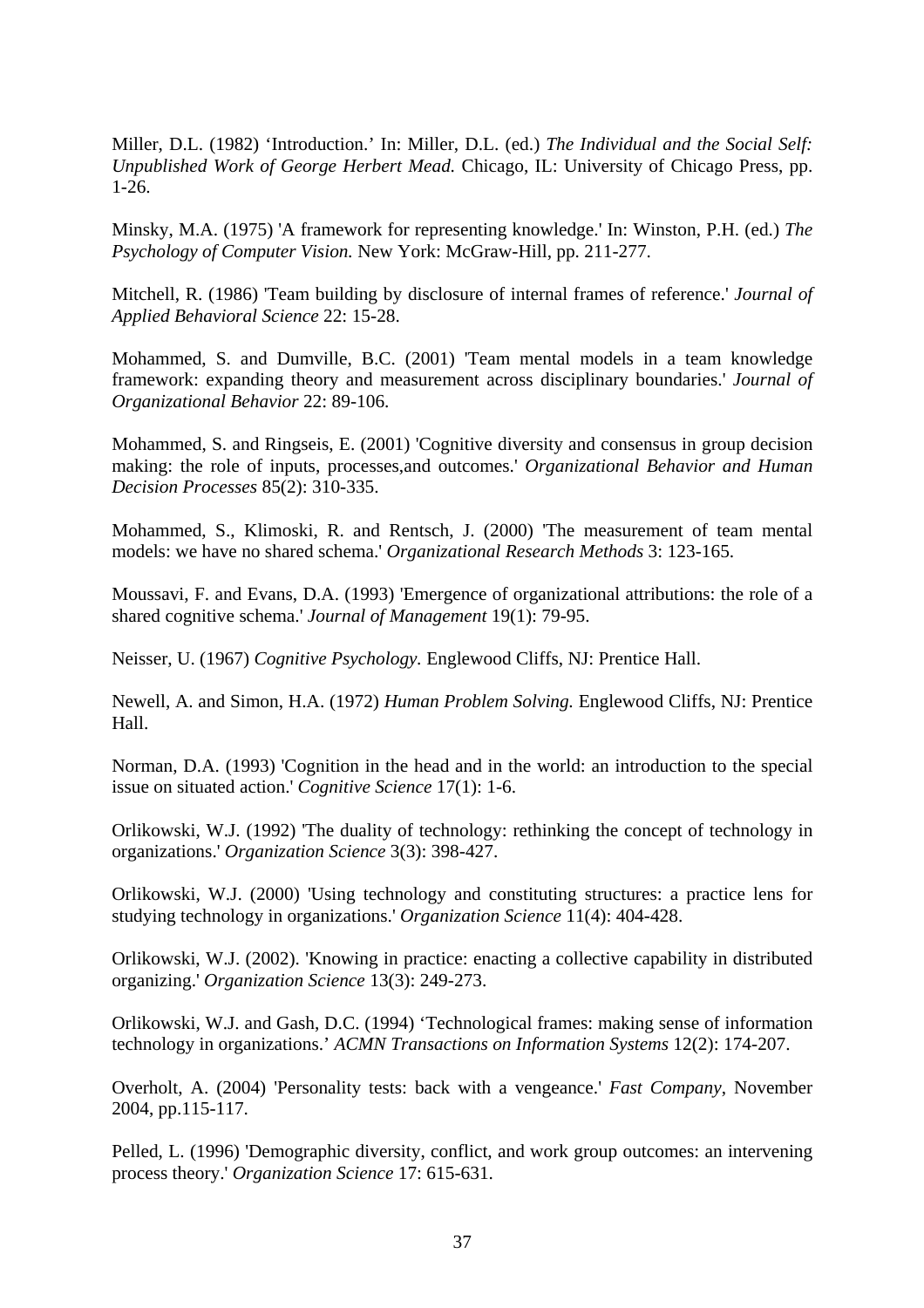Prencipe, A. and Tell, F. (2001) 'Inter-project learning: processes and outcomes of knowledge codification in project-based firms.' *Research Policy* 30: 1373-1394.

Rasker, P.C., Post, W.M. and Schraagen, J.M.C. (2000) 'Effects of two types of intra-team feedback on developing a shared mental model in command and control teams.' *Ergonomics*  43(8): 1167-1189.

Rentsch, J.R. and Klimoski, R.J. (2001) 'Why do 'great minds' think alike? Antecedents of team member schema agreement.' *Journal of Organizational Behavior* 22: 107-120.

Rorty, R. (1979) *Philosophy and the Mirror of Nature.* Princeton, NJ: Princeton University Press.

Rosch,E. (1978) 'Principles of categorization.' In: Rosch, E. and Lloyd, B. (eds.) *Cognition and Categorization.* Hillsdale, NJ: Lawrence Erlbaum Associates, pp. 27-48.

Rouse, W.B. and Morris, N.M. (1986) 'On looking into the black box: prospects and limits in the search for mental models.' *Psychological Bulletin* 100(3): 349-363.

Rouse, W.B., Cannon-Bowers, J.A. and Salas, E. (1992) 'The role of mental models in team performance in complex systems.' *IEEE Transactions on Systems, Man and Cybernetics* 22: 1296-1308.

Rumelhart, D.E. (1984) 'Schemata and the cognitive system.' In: Wyer, R.S. and Srull, T.K. (eds.) *The Handbook of Social Cognition, Volume 1*. Hillsdale, NJ: Lawrence Erlbaum Associates, pp. 161-188.

Schank, R.C. and Abelson, R.P. (1977) *Scripts, Plans, Goals and Understanding.* Hillsdale, NJ: Lawrence Erlbaum Associates.

Schutz, A. and Luckmann, T. (1973) *The Structures of the Lifeworld.* Evanston, IL: Northwestern University Press.

Schwarz, N. (1998) 'Warmer and more social: recent developments in cognitive social psychology.' *Annual Review of Sociology* 24: 239-264.

Sewell, W.H. (1992) 'A theory of structure: duality, agency, and transformation.' *American Journal of Sociology* 98(1): 1-29.

Smircich, L. and Stubbart, C. (1985) 'Strategic management in an enacted world.' *Academy of Management Review* 10(4): 724-738.

Smith-Jentsch, K.A., Campbell, G.E., Milanovich, D.M. and Reynolds, A.M. (2001) 'Measuring teamwork mental models to support training needs assessment, development, and evaluation: two empirical studies.' *Journal of Organizational Behavior* 22: 179-194.

Staw, B.M., Sandelands, L.E. and Dutton, J.E. (1981) 'Threat-rigidity effects in organizational behavior: a multilevel analysis.' *Administrative Science Quarterly* 26: 501- 524.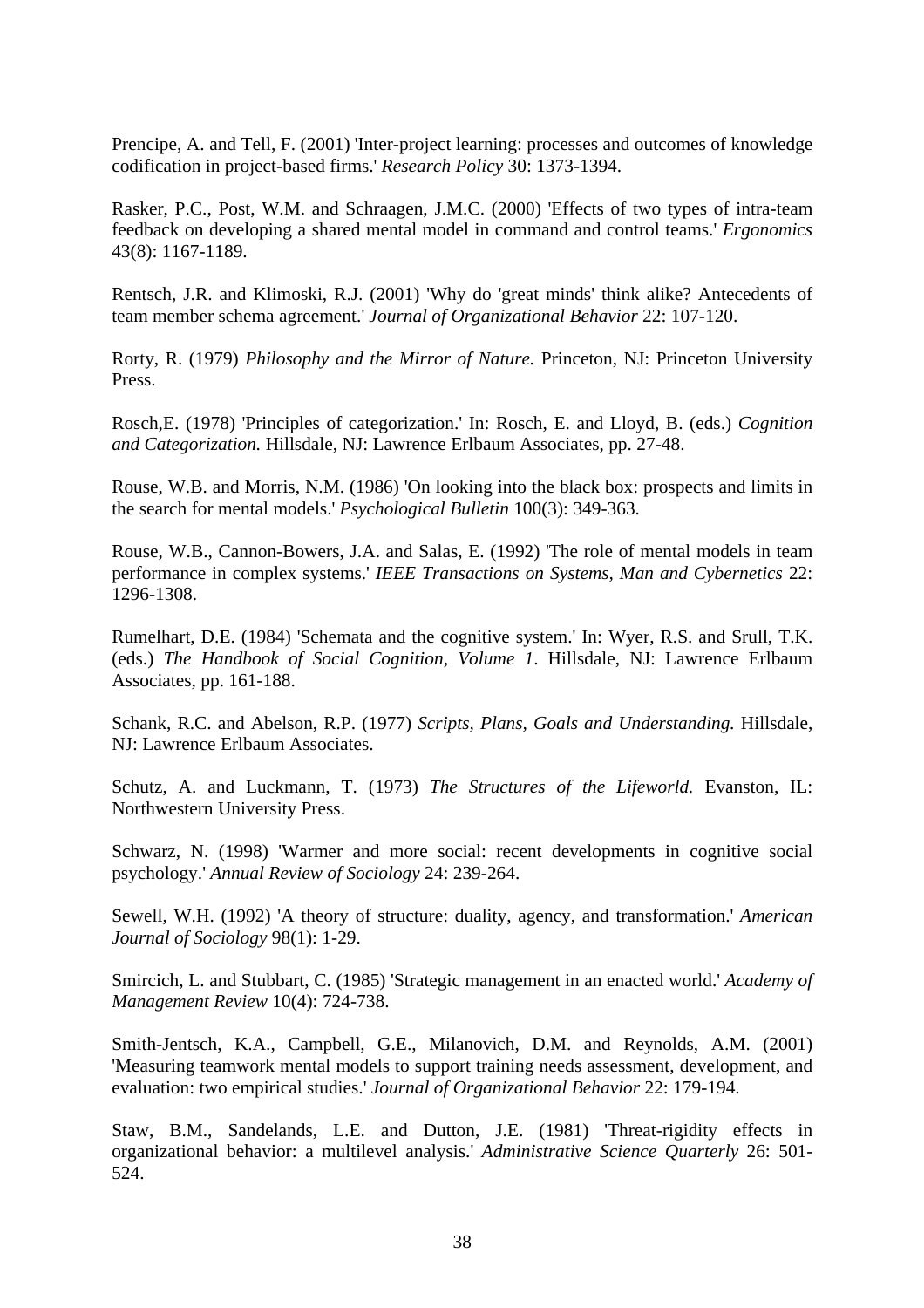Stout, R.J., Cannon- Bowers, J.A., Salas, E. and Milanovich, D.M. (1999) 'Planning, shared mental models, and coordinated performance: an empirical link is established.' *Human Factors* 41: 61-71.

Suchman, L.A. (2000) 'Organizing alignment: a case of bridge-building.' *Organization* 7(2): 311-327.

Suchman, L.A. (1987) *Plans and Situated Actions: The Problem of Human-Machine Communication.* Cambridge: Cambridge University Press.

Taylor, C. (1993) 'To follow a rule …' In: Calhoun, C., LiPuma, E. and Postone, M. (eds.) *Bourdieu: Critical Perspectives.* Cambridge: Polity Press, pp. 45-59.

Thompson, J.D. (1967) *Organizations in Action.* New York: McGraw-Hill.

Thompson, L. and Fine, G.A. (1999) 'Socially shared cognition, affect, and behaviour: a review and integration.' *Personality and Social Psychology Review* 3(4): 278-302.

Tolman, E.C. (1948) 'Cognitive maps in rats and men.' *The Psychological Review* 55(4): 189- 208.

Tsoukas, H. (1996) 'The firm as a distributed knowledge system: a constructionist approach.' *Strategic Management Journal* 17: 11-25.

Urwick, L. (1937) 'The function of administration with special reference to the work of Henri Fayol.' In: Gulick, L.H. and Urwick, L. (eds.) *Papers on the Science of Administration.* New York: Institute of Public Administration, pp. 115-130.

Vera, A.H. and Simon, H.A. (1993) 'Situated action: a symbolic interpretation.' *Cognitive Science* 17: 7-48.

Wegner, D.M. (1986) 'Transactive memory: a contemporary analysis of the group mind.' In: Mullen, B. and Goethals, G.R. (eds.) *Theories of Group Behavior.* New York: Springer-Verlag, pp. 185-205.

Wegner, D.M. (1995) 'A computer network model of human transactive memory.' *Social Cognition* 13: 319-339.

Weick, K.E. (1979) *The Social Psychology of Organizing.* Second Edition. Reading, MA: Addison-Wesley.

Weick, K.E. (1988) 'Enacted sensemaking in crisis situations.' *Journal of Management Studies* 25(4): 305-317.

Weick, K.E. (1995) *Sensemaking in Organizations.* Thousand Oaks, CA: Sage Publications.

Weick, K.E. and Roberts, K.H. (1993) 'Collective mind in organizations: heedful interrelating on flight decks.' *Administrative Science Quarterly* 38: 357-381.